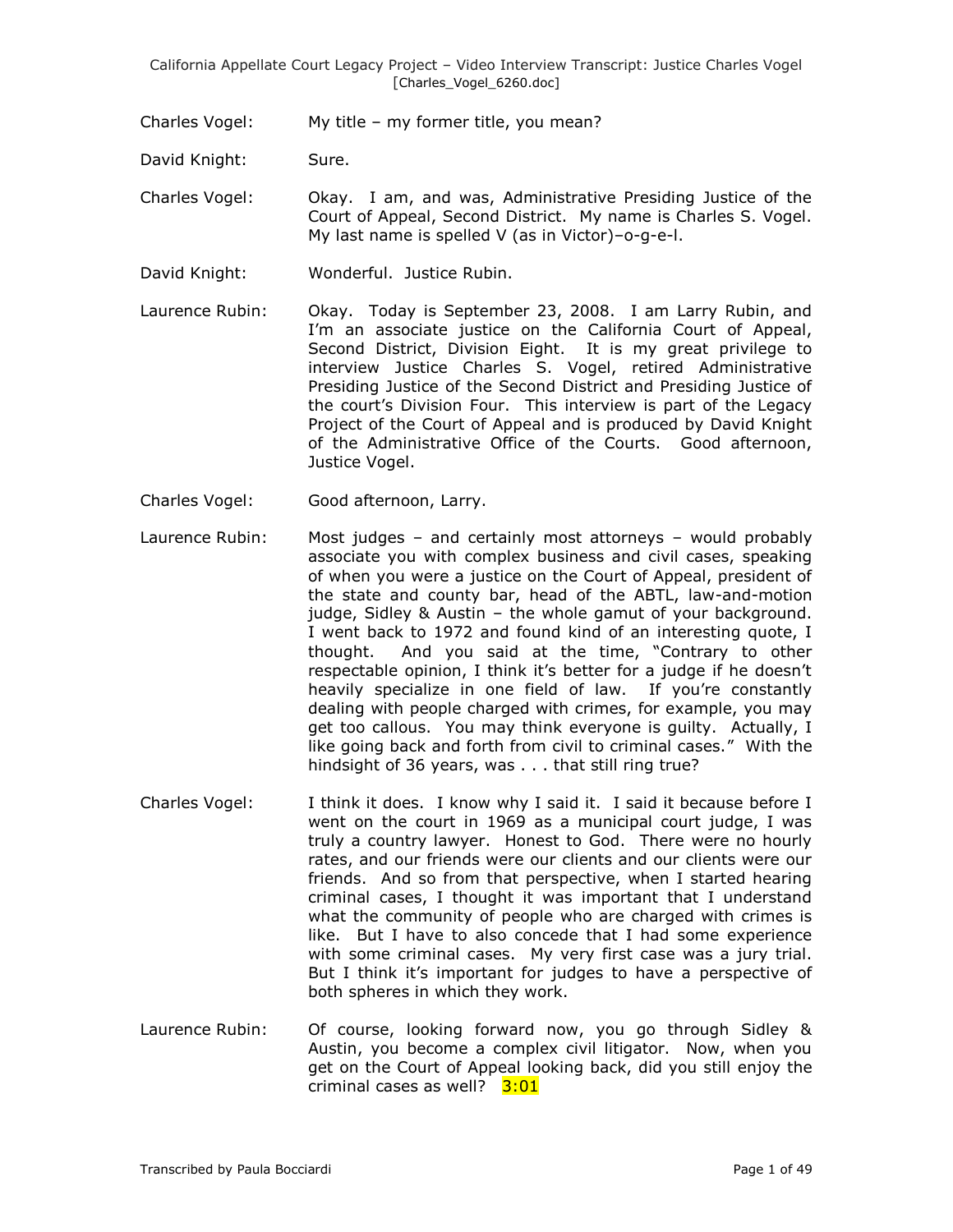- Charles Vogel: Yes, I did. Yes, I did. In all honesty, a lot of 'em are fairly routine and during this era so much of it has been focused on whether or not the sentence is correctly imposed or not correctly imposed. Rarely do you get cases that are a matter of "Is the person guilty or not guilty?" And you get a lot of pretrial issues such as the right of search and the right not to be searched, and that sort of thing.
- Laurence Rubin: Given the number of cases that the court has on sentencing, would it be helpful to the judiciary if the Legislature took a brand-new look at sentencing and started cleaning this whole thing out?
- Charles Vogel: I think that would be a good idea, but I doubt that it will happen.
- Laurence Rubin: For political . . . ?
- Charles Vogel: Because politically, one of the strongest suits a person has running for office is that he or she is tough on crime. And the only way to be tough on crime is to make the sentences more severe. And they've gotten so severe that we now have a serious prison and jail problem. But I don't know what the answer to that is, and I don't think it's going to happen in my lifetime.
- Laurence Rubin: Well, let's go back to a time when you were on the superior court doing primarily civil cases, and you get called to come on the Court of Appeal in a series of assignments that last over a couple of years. And the first one is *People v. Smith and Powell,* which are the "Onion Field Killings" . . .
- Charles Vogel: Yes.
- Laurence Rubin: . . . . . case. Tell us a little bit about how it came to be that you got that assignment.
- Charles Vogel: Sure. It was really fortuitous, in the sense that I didn't seek it and I didn't even know about the case. I was on the eighth floor doing law-and-motion work at that time and became acquainted with Judge Cole. And he and I had breakfast together almost every morning, and he'd done a number of assignments at the Court of Appeal, and he recommended to Otto Kaus – who was the Presiding Judge of Division 5 – that I be assigned to do that case. The case was very large, in the sense that it had an enormous record, and it was determined by the members of Division 5 that someone should be assigned to do just that case. And that's what happened.
- Laurence Rubin: So tell us in real time what you did every day.

Charles Vogel: Okay. You mean while I was on assignment?  $5:44$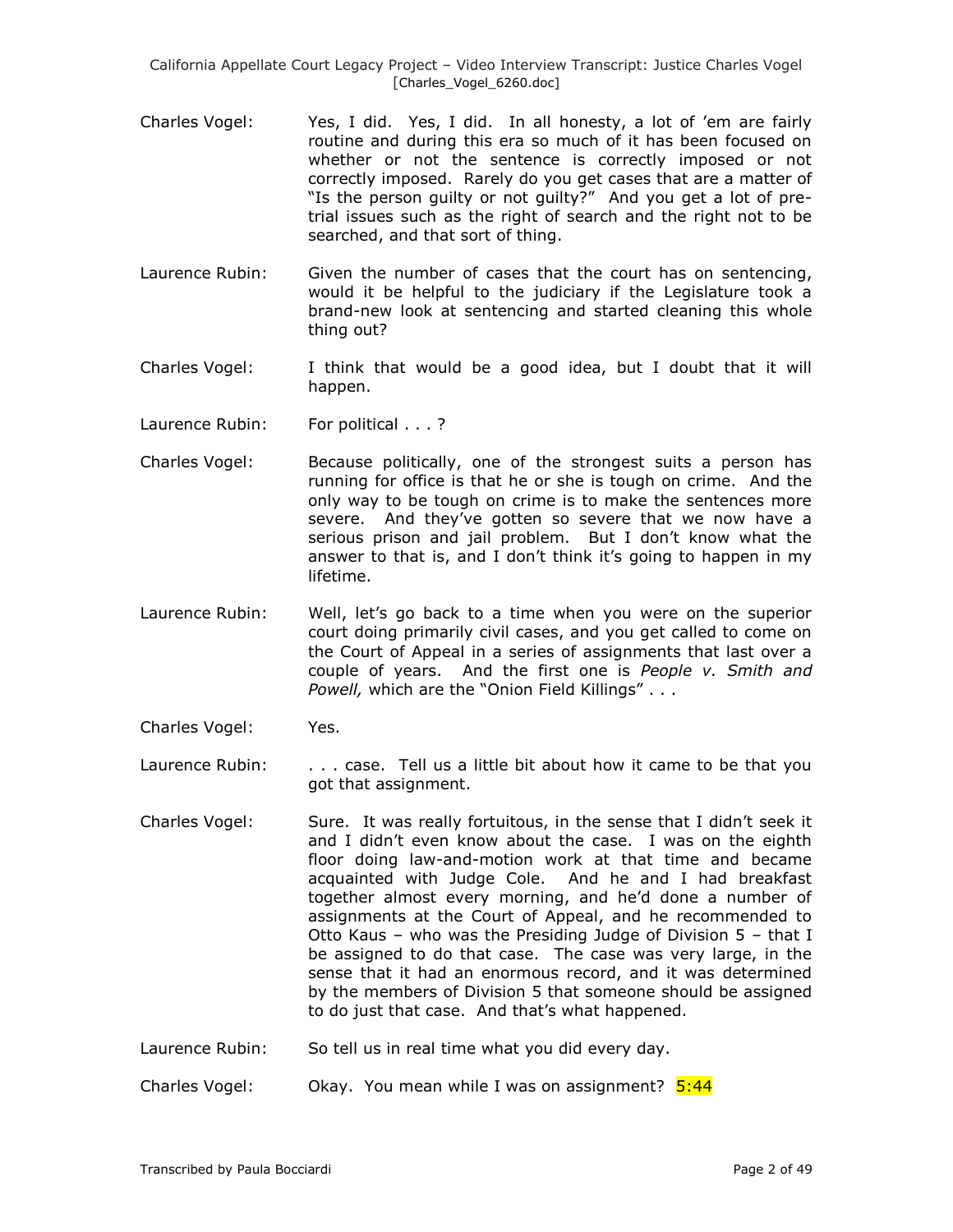Laurence Rubin: Yes.

Charles Vogel: Yeah. Well, every day I drove from Claremont to the State Building, which no longer exists but which was where the Court of Appeal existed. I think that was First and Spring.

Laurence Rubin: Right.

Charles Vogel: And I showed up at Division 5 and I was warmly greeted by the members of that division – Kaus, Hastings – and I think Ashby was assigned after I was there, but he was on the court then.

Laurence Rubin: Clarke Stevens – was he there?

- Charles Vogel: Clarke Stevens! That's right, Clarke Stevens was there a very gracious man. In any event, I was primarily working with Otto and Jim, and . . . . So I was given a windowless room, and – it seemed windowless, anyway – and I went to work. And I started to read the record and draft the opinion in segments, because the real focus of that case was it was a challenge to the jury venire. And the contention was that jurors were not selected at random, as the proponents thought they should be. And so that was really the nub of the case. It really wasn't very much about whether or not Smith or Powell were guilty. There was plenty of evidence to prove that they were.
- Laurence Rubin: This was the case where they took police officers and . . .
- Charles Vogel: Yeah.

Laurence Rubin: . . . . essentially executed them in . . .

Charles Vogel: Yeah.

Laurence Rubin: . . . . an onion field, right?

Charles Vogel: Well, Gregory Powell and Jimmy Smith were really small-time crooks. Maybe they did some holdups, but basically they were street criminals. And for some reason or other, they got together and they went out one night and they spotted a police car. I think it was Highway Patrol, actually, but I'm not sure. And they . . . . Actually, they were pulled over, and they were armed, and they took the officers prisoner and left their Highway Patrol car – or police car – at the curb, where it was oddly parked. And then they started driving up towards Bakersfield. They marched them out into a field – an onion field, obviously – and killed one, and the other one got away and hid. Found his way back to a farmhouse and contacted the police and then the search was on. And they were ultimately captured and then prosecuted. They were convicted and they were sentenced to death, but I think that was overturned by the California Supreme Court, so that they would be serving life sentences. 8:36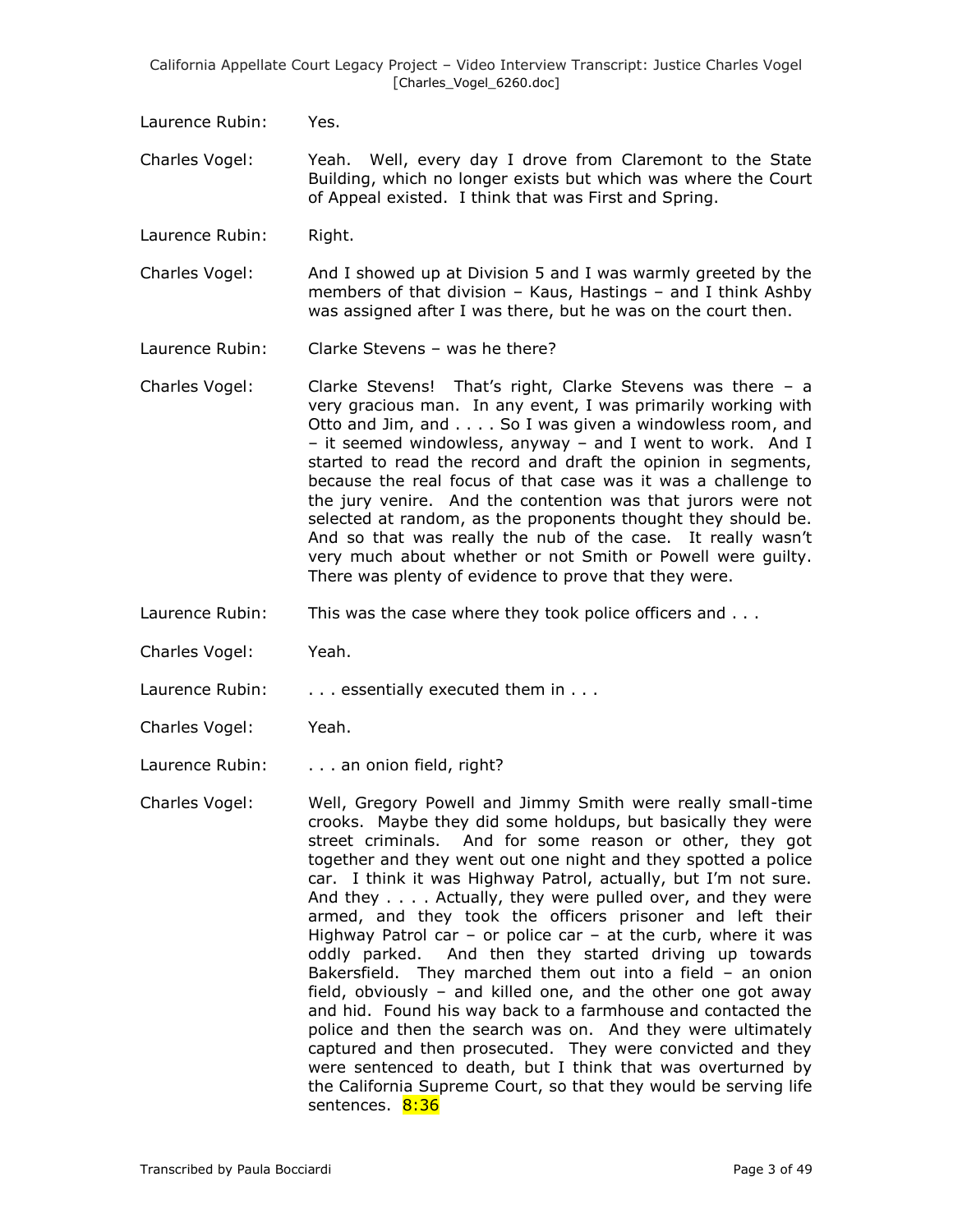- Laurence Rubin: Tell me a little bit about what, if any, support staff you had as a
- Charles Vogel: I didn't have any.

. . .

- Laurence Rubin: . . . . pro tem.
- Charles Vogel: I didn't have any. I didn't have any, but I have to tell you that I would give segments of the opinion to Otto, and he would always have comments and edits, and I worked with him very closely just because he was interested in the case, and I think he was sort of acting as my good shepherd. And I learned a lot from him. So to say I did it by myself would be wrong. There is a good part of that that you will see if you read the case  $-$  a turn of phrase here and there that is purely Otto Kaus.
- Laurence Rubin: No research attorney help? Nothing like we have now . . .
- Charles Vogel: No.
- Laurence Rubin: . . . . on the Court of Appeal?
- Charles Vogel: No.
- Laurence Rubin: And . . . .
- Charles Vogel: As a matter of fact, at that time at the Court of Appeal, each justice only had one research attorney.
- Laurence Rubin: Compared to the three we now have.
- Charles Vogel: Correct.
- Laurence Rubin: What was Justice Kaus like generally, when you had a chance to work with him? Sadly, he was not available . . . .
- Charles Vogel: He was one of the nicest people to be around. He had a great sense of humor. Of course, his Austrian accent was evident, and it made everything he said sound funny. He even had phrases that were coined. If you were going on too much, he said it was like "dancing on the body." *[laughs]*
- Laurence Rubin: Dancing on the body.
- Charles Vogel: "You shouldn't be dancing on the body." And he just was a genius in many ways. He would walk around doing . . . . You would see him doing research. He . . . . At that time you could smoke in the courthouse, and he smoked a *lot*. And he'd be in the library working, and he would then go back to his chambers and he'd call his secretary in and he would dictate his opinion right off the top of his head. And it was beautiful to hear and watch. 10:41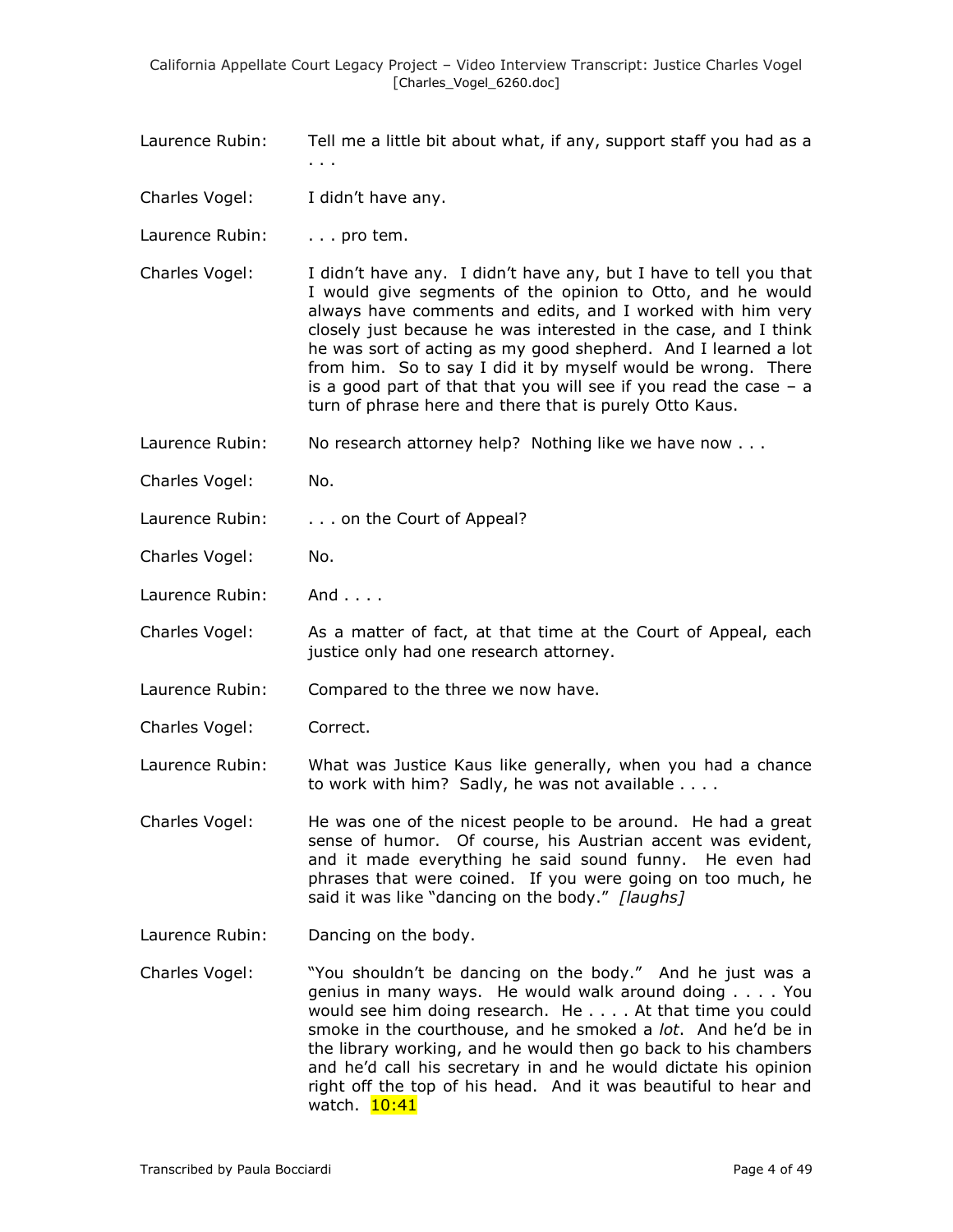Laurence Rubin: So he remembered what he had read in the library . . . .

- Charles Vogel: Oh, he knew exactly. He knew the case and he knew what law he was going to cite. And I'm sure he turned it over to his research attorney, Abby – I've forgotten her last name, now, she was a superior court judge.
- Laurence Rubin: Abby Soven?
- Charles Vogel: Abby Soven! And Abby Soven would, I'm sure, massage it some. But many of the phrases were remarkably clever. And they were Otto's.

Laurence Rubin: And Justice Hastings – did he participate . . .

Charles Vogel: Sure.

Laurence Rubin: . . . . much with you?

- Charles Vogel: Well, yeah. He participated. He read, and was encouraging, and you know, they called him "Gentleman Jim" and he was truly that. But I had more involvement with Otto. Otto would stay in the evenings and sometimes I did, too, and we would go to Chinatown and have dinner.
- Laurence Rubin: Let's briefly talk about Clarke Stevens, because he passed on way before we . . .

Charles Vogel: Yes.

Laurence Rubin: . . . . had this project. What do you remember about him?

- Charles Vogel: Well, again, he was very courtly and friendly. He in some respects was a minimalist. In other words, he didn't spend a lot of time with details. He got the cases and he wrote a very crisp opinion. And if you pulled out any of his cases, you can see, you know, there's the facts, there's the law, there's the result. And I would be willing to guess – and I may be proven wrong – you won't find very many footnotes, especially as compared to today. Today the footnotes are almost the opinion.
- Laurence Rubin: Are you a footnote opponent?

Charles Vogel: Not really, 'cause I'm probably as guilty as anyone.

Laurence Rubin: What was the old State Building like inside? What did it look like?

Charles Vogel: Well, it would be . . . . The best comparison I can make, it'd be like going to an old hotel in Denver. It had the same similarities as the present in that every chambers had its  $12:51$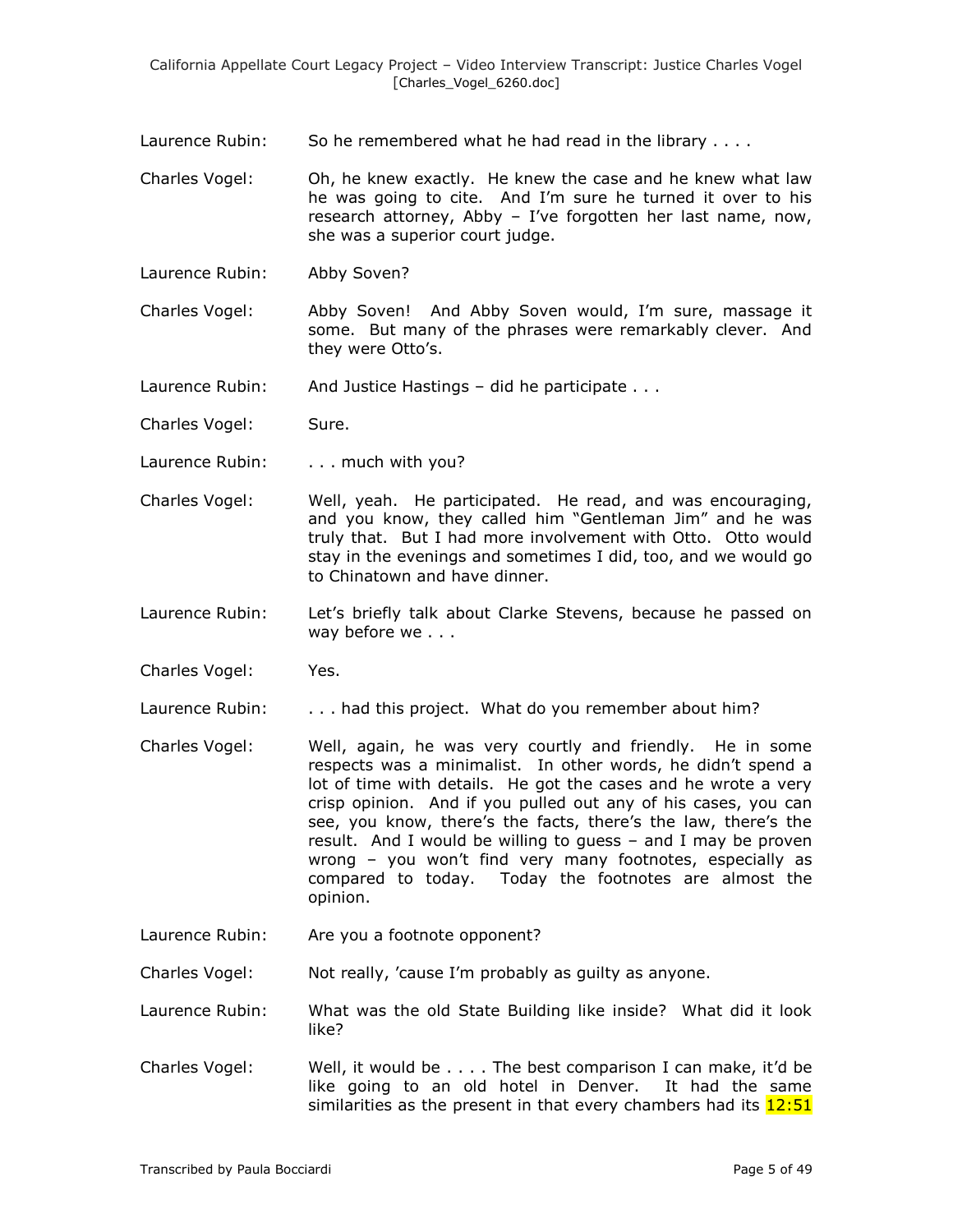> own bathroom, which was very nice, and all the fixtures were very old-fashioned, the plumbing was old-fashioned.

Laurence Rubin: Copper fixtures . . . .

Charles Vogel: There were no chains, of course. I don't remember if they were copper or not. But the exterior was, you know, heavy brick, and it was a very solid building. The windows were metal. The air conditioning was an air conditioning box.

- Laurence Rubin: In each office.
- Charles Vogel: Yeah, that's right. So it was not like today at all.

Laurence Rubin: What about the courtroom?

- Charles Vogel: The courtroom was better than the present courtroom by a whole lot, in the sense that it was light and airy and you could see . . . . Of course, the justices were elevated on a bench, and then the benches for the lawyers went backwards. But the best part of it is you could see everything that was happening. I remember my very first appeal there, and it was the first time I had seen appellate justices. Well, that's not really true, but I'll . . . I could detail that later. I was the last on the calendar, and just before I argued, Mildred Lillie stood up and said, "I have to go swear in Mayor Yorty." And I thought, "Oh, my God, she's not on my panel." And I don't know why I was concerned, because I didn't know anything about any of 'em. But I liked that courtroom a lot.
- Laurence Rubin: When the court moved from the State Building to 3580 Wilshire, wasn't some of the courtroom dismantled and taken?
- Charles Vogel: Correct. The old bench was taken there.
- Laurence Rubin: Now, let's . . . . Staying with the Onion Field case, one of the attorneys was Irving Kanarek.
- Charles Vogel: Yes.
- Laurence Rubin: Do you remember much about the argument or how he was, because he developed quite a reputation over the years?
- Charles Vogel: Yes. He had a notorious reputation of being outrageous. And when he appeared to argue that case, he was absolutely okay. He was . . . . He looked fine, and he spoke well, and he made his points. Of course, I sort of came to know him by reading the record and reading the transcript. And the transcript revealed he would do some outrageous things. He at one point, as it was clear from reading the transcript, apparently pulled a page out of a thousand-page exhibit which was some sort of a computer printout to demonstrate that the jurors were unfairly selected. And the public defender, Charlie  $15:33$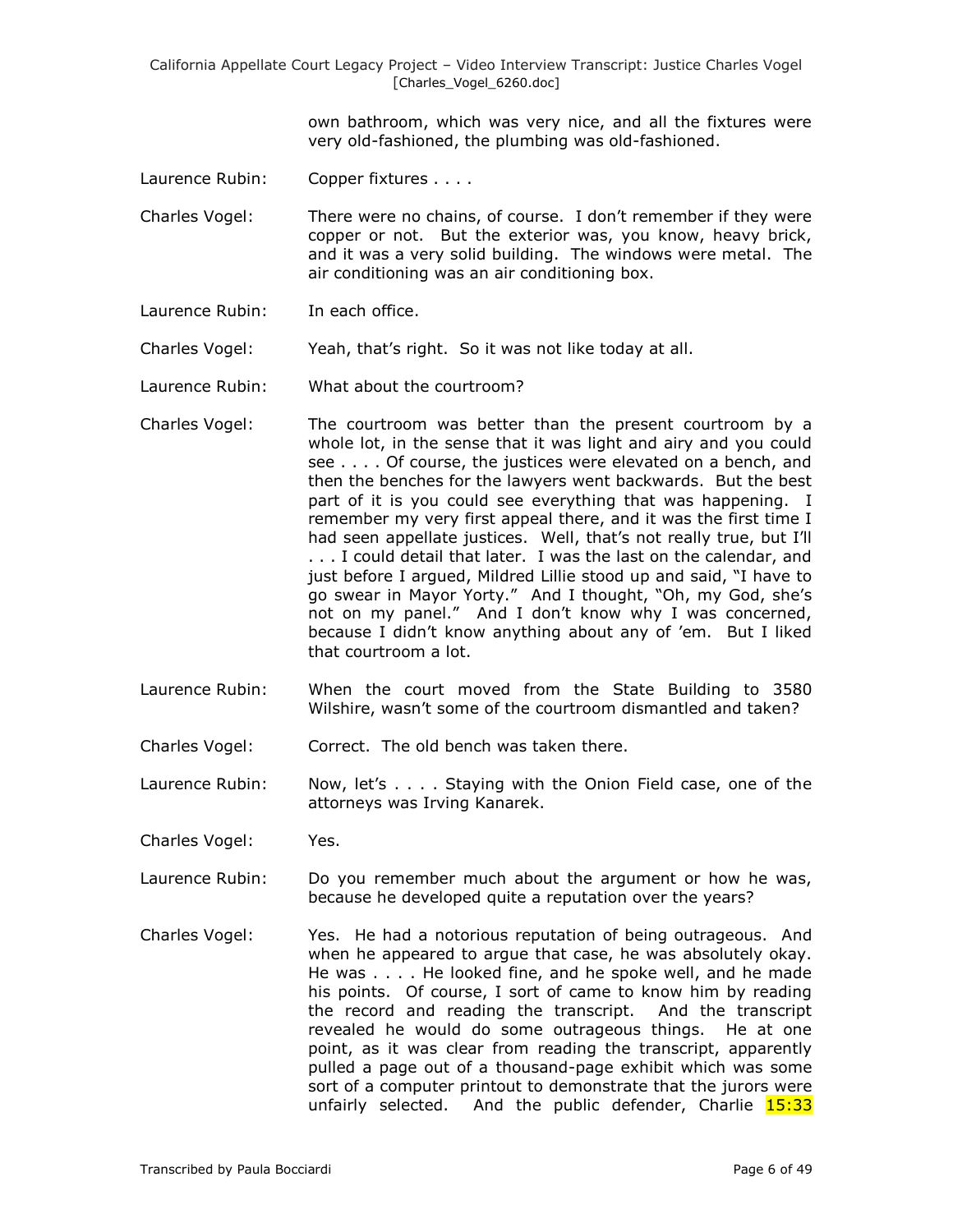> Maple, said, "Oh, my God, what are you doing, Otto?" And Otto said, "I was just curious!" And then this dialogue about what he had done. And of course, I didn't . . . I think it was in pre-trial that he got into an argument with his client Smith – I'm pretty sure Smith was his client. And Smith hit him in the mouth and knocked him across the counsel table. So, you know, that was . . . .

- Laurence Rubin: In front of the jury?
- Charles Vogel: No....

Laurence Rubin: Oh, pre-trial.

Charles Vogel: No jury, it was pre-trial. So, it was colorful in many respects. So what I had heard about Irving  $-$  and I won't go into that  $-$  is . . . I didn't expect, and he was just fine.

Laurence Rubin: And I guess we didn't have *Marsden* motions back then. Or reverse *Marsden* motions, where . . . .

Charles Vogel: No, no.

Laurence Rubin: Howard Schwab argued the case for the People. He later became a superior court judge.

Charles Vogel: Yes.

Laurence Rubin: What was he like arguing that case, if you recall?

Charles Vogel: Howard is what you might say a scholar, in the sense that he's very erudite in the field of criminal law. And he tried death penalty cases – that's what he did. And he was *very* good, and I thought he did a good job.

Laurence Rubin: Did you ever have occasion, after the case became final and it went back to superior court, to talk to Schwab about . . .

Charles Vogel: No.

Laurence Rubin: . . . . that case?

- Charles Vogel: No. I did later on, and at some point I think I wrote a letter for him when he applied to be on the bench.
- Laurence Rubin: Anything else about that pro tem assignment that you remember?
- Charles Vogel: No, not really. I remember the case. I'll tell you what was one of the nice gestures. When the case was over, Otto and Jim had it bound in a nice book with a canvas cover and gave it to me, and . . . . Nice inscription thanking me for being on the panel and working with them, and I thought that was 17:44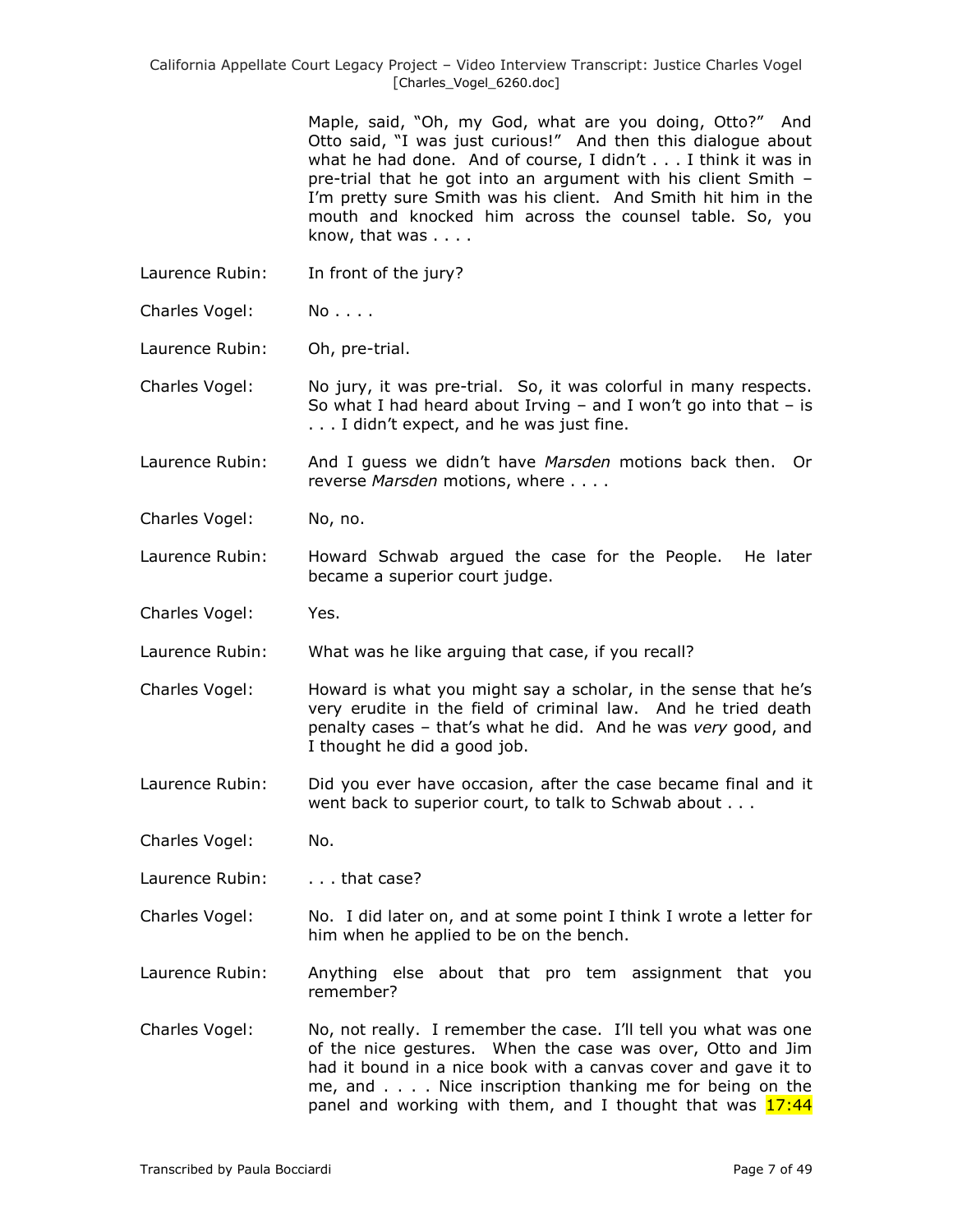> very generous. But I learned an awful lot of criminal law doing that case, I really did.

- Laurence Rubin: Well, you were 42, if I calculate that correctly.
- Charles Vogel: I guess I was.
- Laurence Rubin: And a fairly new judge.

Charles Vogel: Yeah. Well, I had . . . was appointed when I was 36.

- Laurence Rubin: So that was an eye-opening, very good educational experience for a young judge?
- Charles Vogel: It really was an inspiring one, because I really thought that someday I'd like to be on the Court of Appeal.
- Laurence Rubin: And it . . . Did it . . . Did you have that feeling before you pro tem'd or that sort of solidified your . . . ?
- Charles Vogel: Well, all lawyers dream about going to a court, and once you get on a trial court it passes your mind you'd like to be on the Court of Appeal. Not everyone, but I always wanted to do whatever was next, you know. So . . . . But that, I must say, yeah, that being on the court with Otto and Jim certainly gave me some inspiration.
- Laurence Rubin: Now, back in the trial courts, you were in the law-and-motion department at that time. Did you go back to law-and-motion?
- Charles Vogel: Yes, I did.
- Laurence Rubin: Okay. And some of the people on . . . . Well, explain a little bit about law-and-motion departments, 'cause we don't have these any more.
- Charles Vogel: Sure. Well, in 1971, I think, or '72, I received the assignment to be in the law-and-motion department. And that department was located on the eighth floor of Central Civil, 111 North Hill. And it had a number of judges – I think there were five, and later there were six. And all of the law and motion (demurrers, motions to strike, motions for summary judgment) – all motion activity – was heard by those judges and not by the trial judges. By the time a case was ready to be tried and there were no more motions to be made, they were assigned out – with some exceptions, because there were specialized departments, of course. Obviously probate, eminent domain, juvenile, . . .

Laurence Rubin: Divorce.

Charles Vogel: . . . so, criminal, and so forth, so . . . . But we heard every motion that could be made. 20:05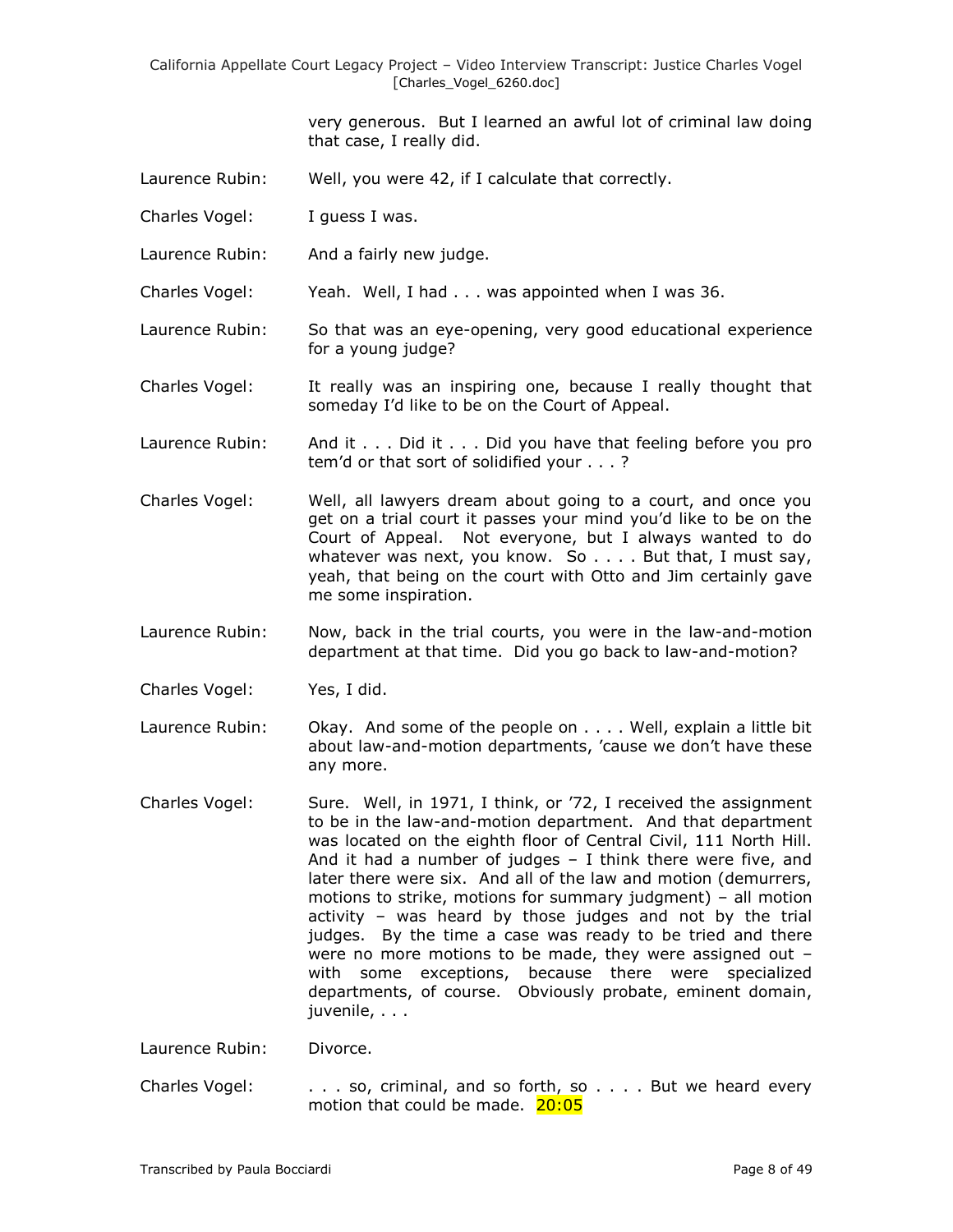- Laurence Rubin: So the exact opposite of the current . . .
- Charles Vogel: Exactly.

Laurence Rubin: . . . . direct calendaring system.

- Charles Vogel: Exactly right, exactly right. And they've included all discovery as well, which . . . . By the way, I was admitted to the bar in 1959, the date the California Discovery Act was enacted. And before that, when I was a lawyer, we didn't have interrogatories, requests for admissions, and only depositions by agreement. So, that's that.
- Laurence Rubin: The . . . . In '74, when you were in the law-and-motion department, some of the other judges there were Dave Thomas, Sandy Lucas, Dave Eagleson, Jack Crickard, and Bob Wenke. Tell me a little bit about working with them.
- Charles Vogel: Okay. That was a wonderful experience, and every one of them are judges I have respected and still respect. The engine for that group was Bob Wenke. He was the Supervising Judge. And he had done law and motion before. And he would then, as Presiding Judge, also hear any really complex injunctions and that sort of thing. Writs. He got us together and said, "We need to have a manual for this department – a law-and-motion manual, a discovery manual, a class action manual [because class action matters were now coming on fairly regularly], and we need to update Dick Schauer's writs and receivers manual." So he assigned each of us a task, and I drew the task of preparing a law-and-motion manual, which I did. Jack did the discovery manual and Dave Thomas did the class action, which is really interesting because he was the defendant's lawyer in – what's the Yellow Cab case? – David Daar was the . . . .
- Laurence Rubin: *Daar v. Yellow Cab.*

Charles Vogel: Yeah, yeah. And so Dave knew what class actions were about, unlike most everyone else. And I think Eagleson did the writs and receivers manual.

Laurence Rubin: And what was the bar's response to that, eventually?

Charles Vogel: They complied.

Laurence Rubin: Did they . . . . Is it like most lawyers, kicking and screaming, or was there . . . ?

Charles Vogel: Well, they . . . . The thing about it is, as you know, when you're a judge, lawyers don't complain to you very much. And in fact, their views were solicited. So we would invite them to make comments as it went together. And I think Bob did a lot of that – Bob Wenke. And there were some lawyers who were 22:51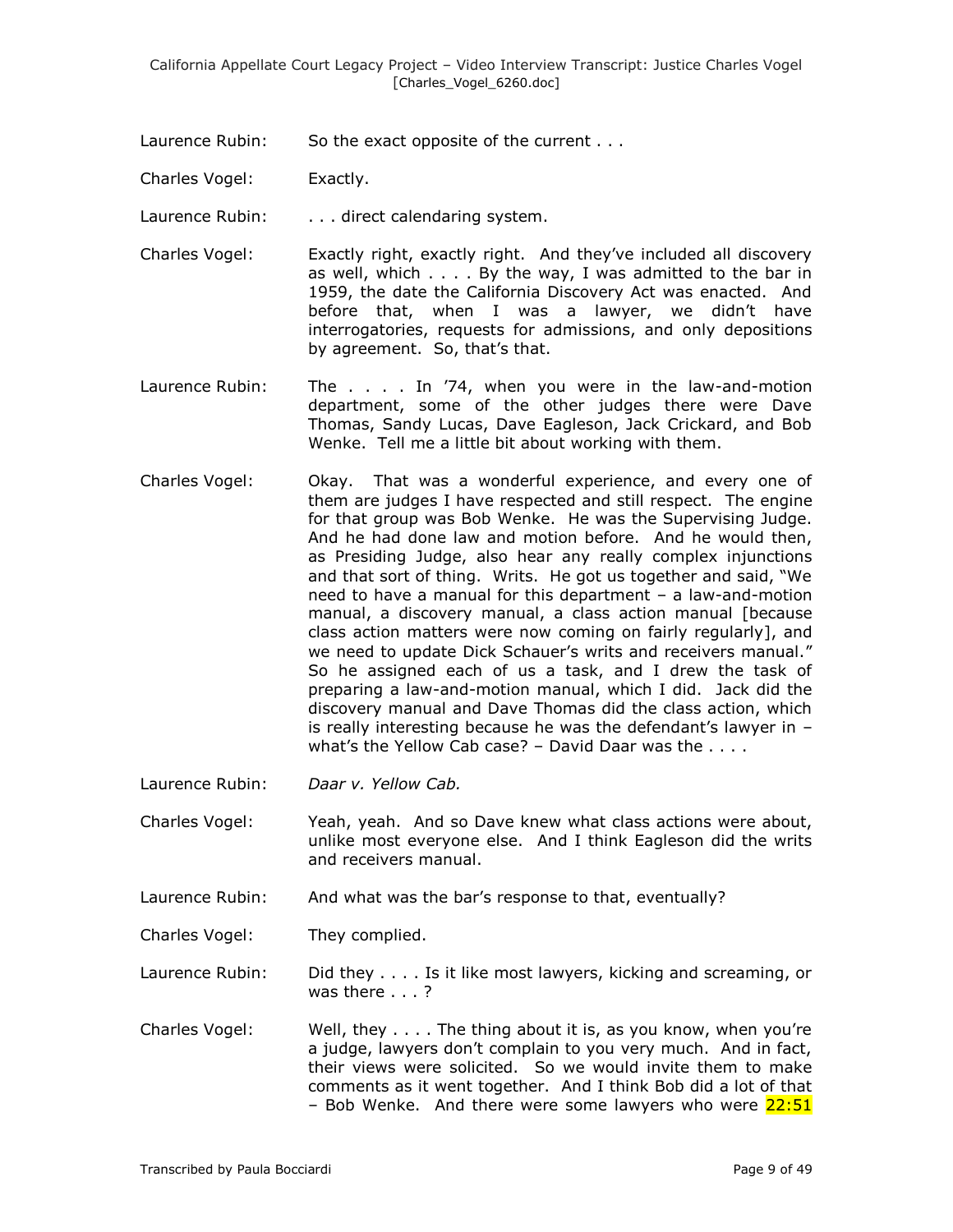> really skilled at it: Ned Good was probably way ahead of the curve on discovery, and he always was, so far as I knew. And he had . . . . He was early on with computers. So we used a lot of what he did as a basis of considering what Jack was doing in that field of discovery.

- Laurence Rubin: And in law-and-motion at that time, pleadings were kind of formalistic, rambling, not structured well, roman numerals. And what did you do to change that?
- Charles Vogel: Well, we just changed the outline. First of all, we wanted to make it easier for us to get through the papers faster, because our calendars were really substantial. And if you were going to do this right – which I think everyone tried to do – you wanted to move quickly. So we got rid of the roman numerals, but that was not a big deal. But we had a requirement: everybody would caption your cause of action in plain English what it is, and we got rid of the "wherefore"s and "thereof"s and all that sort of thing. But I think basically we just streamlined the pleadings to conform with what the law required and to enhance our ability to go through the papers more quickly.
- Laurence Rubin: Over the next two years, do you remain in law-and-motion until your next pro tem assignment or do you switch assignments?
- Charles Vogel: Yeah, I did. Well, actually, I was doing law-and-motion, I think, wasn't I, when I did the Onion Field case, or did I . . . ?
- Laurence Rubin: I think that's true.
- Charles Vogel: I think I was. And then I went back to law-and-motion and progressed over to doing – if it's a progression – writs and receivers, and was then designated the presiding . . . Supervising Judge, as they use it, for the law-and-motion department. But about that same time, I was assigned to Division 1 of the Court of Appeal to do the Manson case, so I took a leave from the law-and-motion department with the consent of the supervising . . . the Presiding Judge.
- Laurence Rubin: And you're still living in Claremont at the time?

Charles Vogel: Yes.

Laurence Rubin: So Manson is a Division 1 case . . .

Charles Vogel: Yes.

Laurence Rubin: . . . . so that's Parker Wood, Bob Thompson, Thax Hanson, Mildred Lillie at that time.

Charles Vogel: Yes. 25:10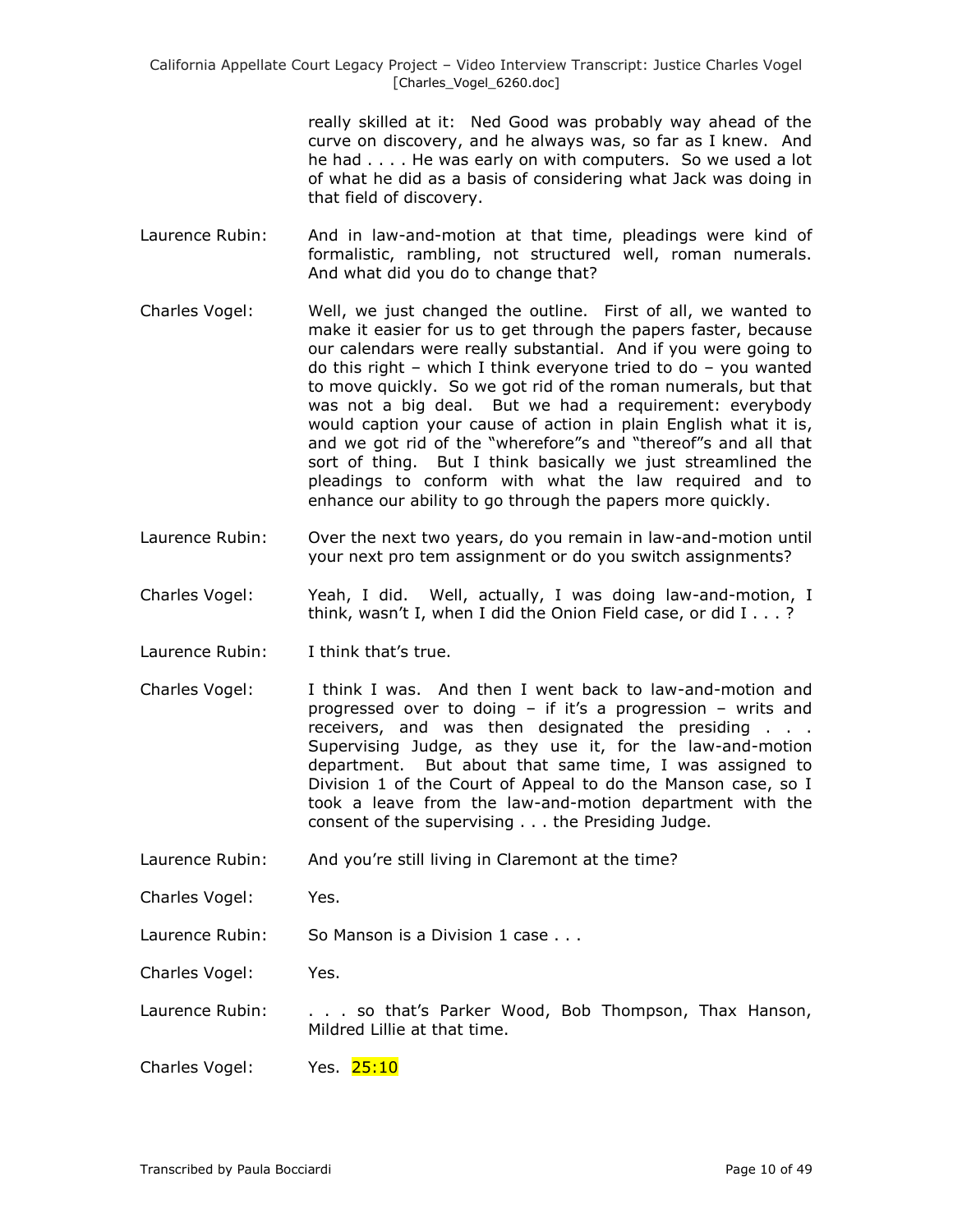- Laurence Rubin: Tell me how that assignment came to be. How did you find out about it?
- Charles Vogel: Well, I'm . . . I know that Bob Thompson was told by Otto Kaus that I had done a good job, in his opinion, on the Onion Field case. And the Manson case was even a bigger case in terms of the size of the record. And of course in the . . .
- Laurence Rubin: Notoriety.
- Charles Vogel: . . . number of defendants.
- Laurence Rubin: Yeah.
- Charles Vogel: So he asked if I could be assigned, and I was. And the panel was composed of Bob Thompson and Parker Wood.
- Laurence Rubin: Now, Thompson was not the PJ of that division, and . . .
- Charles Vogel: No, Parker Wood was.
- Laurence Rubin: . . . I assume he either had to get . . . he had to go to Parker Wood, or did you have an APJ at the time?
- Charles Vogel: I really . . . . Yes, we did. Yes, there was an APJ.
- Laurence Rubin: Gordon Files?
- Charles Vogel: Gordon Files, yeah. Gordon Files.
- Laurence Rubin: So do you know anything about that process?
- Charles Vogel: No.
- Laurence Rubin: Okay.
- Charles Vogel: I have no idea what they went through to get that assignment. They just . . . . They asked me, and I didn't ask why.
- Laurence Rubin: And Kaus had a close relationship with Thompson, even though . . .
- Charles Vogel: Oh, . . . .
- Laurence Rubin: . . . . they were not . . .
- Charles Vogel: . . . . very . . .
- Laurence Rubin: . . . . in the same division?
- Charles Vogel: Very much. They had lunch together almost every day. 26:25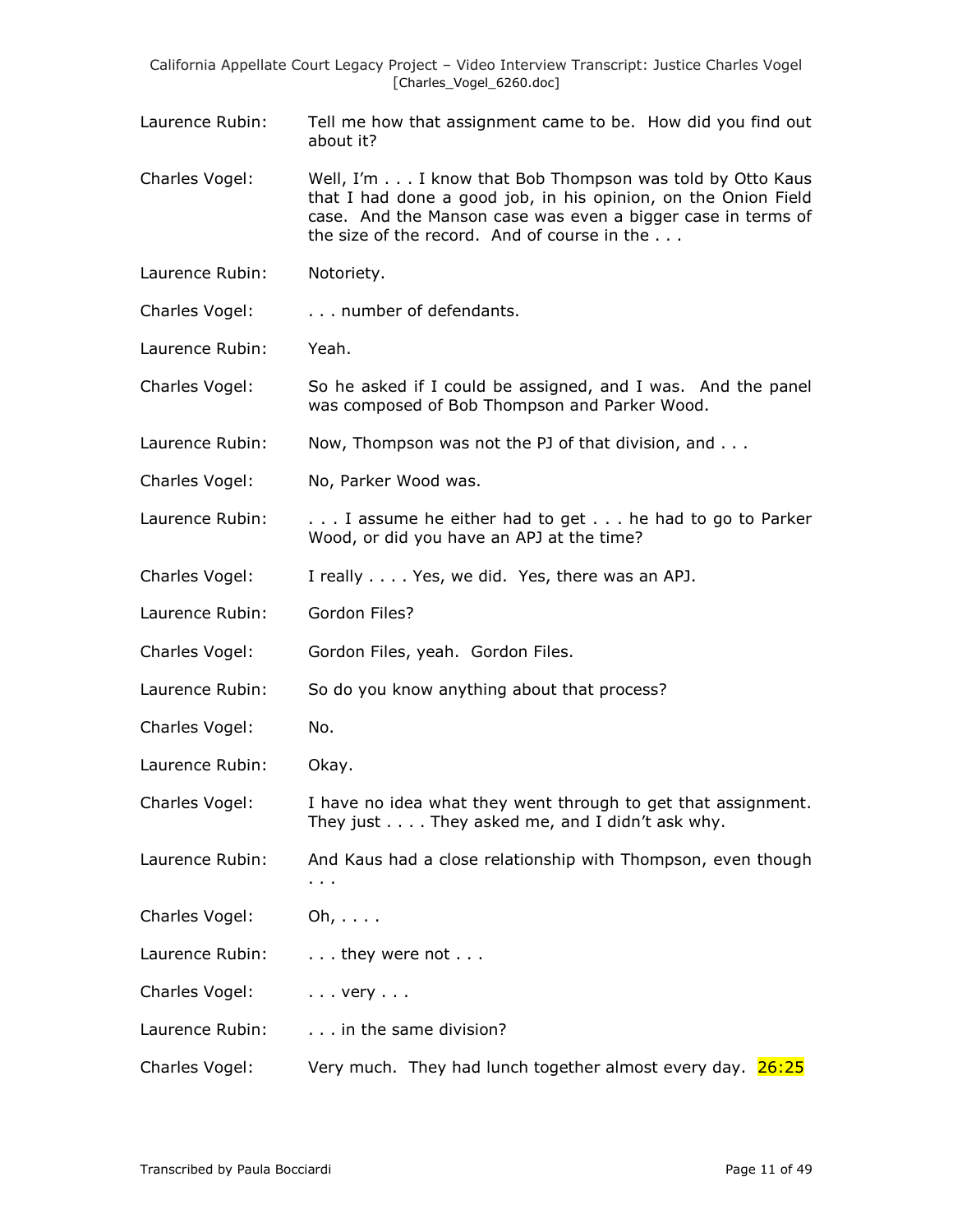- Laurence Rubin: Now, tell me a little bit about how you start that case. I mean, you've got the doghouses . . . .
- Charles Vogel: Well, yeah.
- Laurence Rubin: What's going on?
- Charles Vogel: Well, again, this is after the court moved out of the old State Building and went out to Wilshire. And once again, I got . . . . You know, I'm not sure I had a windowless room in the State Building, but I certainly had one out in the Wilshire offices. And the wall was just covered with this record. I had a secretary assigned to me, which was nice, and of course I didn't type then and I didn't have a computer, so I would write in longhand, as I did previously, and then give it to the secretary to type up. So I worked very closely with Bob, and he was just a terrific lawyer – maybe one of the smartest lawyers I've ever known.
- Laurence Rubin: And a reputation as a really good writer, also.
- Charles Vogel: *Very* good writer. And crisp and clean. And I watched him. He would formulate his thoughts, he would identify the authorities he wanted, he'd put 'em on the floor and stack 'em one against the other . . . .
- Laurence Rubin: The books.
- Charles Vogel: The books. And open. Open to the pages he wanted. And he'd just start typing. And when he wanted one, he pulled one, and typed . . . . He had a secretary, so it was kind of amazing. And he put this out, and I guess his secretary put finishing touches. He had a lawyer working for him at that time, Miriam – who's now my wife – Miriam Tigerman at the time. And she would work up drafts for him. But I guess the point is, he is . . . he was a wonderful fellow to work with, and I think just one of the brightest people I've ever known.
- Laurence Rubin: I talked to Kent Richland. Kent, of course, is the former president of the California Academy of Appellate Lawyers, but more appropriate for this, was the law clerk to Justice Kaus at the time. He remembers your office very well, and he described it as "dreary, small, windowless." So he confirms it. Now, I looked at the Manson opinion, and my quick count was that there were 48 different issues, and it's a 115-page majority opinion.

Charles Vogel: Yeah, it is.

Laurence Rubin: How do you go about, if you remember, sort of organizing something that's this diverse and complex?

Charles Vogel: If I remember. 29:02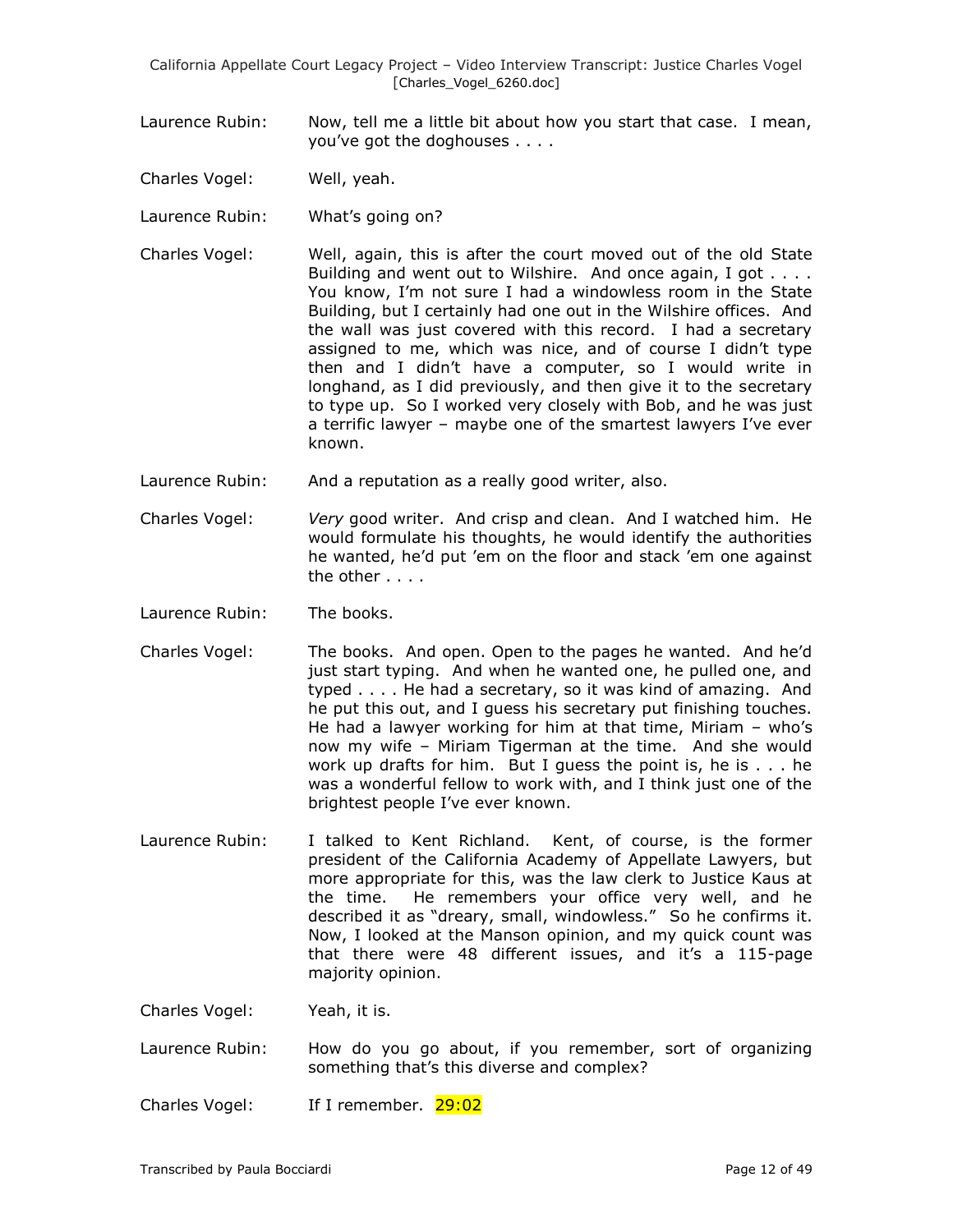Laurence Rubin: If you remember.

Charles Vogel: Yeah. Because there were four . . . . I think there were four defendants, am I right? Four or five.

Laurence Rubin: It sounds right.

Charles Vogel: I should have read it before I came here. But there were two murders that happened at different occasions in which not all of them were involved. Manson was at all of them. And I think Tex Watson – is that his name? – he was there.

Laurence Rubin: Right.

- Charles Vogel: He was on all of 'em. Linda was not on the first one, but she was with the second. And so you start breaking it down, you have essentially two different crimes. And the issues ran the gamut of . . . from insanity to adequacy of the evidence with respect to whether one or the other was at one murder or at both murders or at no murder. And so you just kind of outline what the issues are, and then you kind of develop it along a timeline, which is what I think every judge does. You try . . . . You tell the story first. And you try and tell it sequentially. And of course, the Manson "family," as such, really starts in the Haight-Ashbury, when he's there and involved with that drug scene and hallucinogenics, and he develops his following and takes them out to the desert and they get organized. I don't know if that answers your question, but I don't . . . developed a timeline for two murders involving multiple defendants, and of course that would run out the 48 issues. And then, of course, the result was that I reversed as to Van Houten, and that by itself took a lot of time and took a lot of research, because the issue there was adequacy of counsel. And it became an adequacy issue because her lawyer throughout the trial was murdered before there was an argument.
- Laurence Rubin: All the evidence had been completed . . .
- Charles Vogel: Oh, yeah.

Laurence Rubin: . . . . but the argument had not taken place.

Charles Vogel: Correct. There was no oral argument. And in that time, Charles Hughes I think was his name, he was found . . .

Laurence Rubin: Ron. Ron Hughes.

Charles Vogel: Ron Hughes. And he was murdered. In my view, it would be impossible for anyone to make an adequate argument if they had not been present when the testimony at trial, and the evidence at trial, was produced. That was the view I had then, and I still have that view. And that  $\dots$  I know that  $32:01$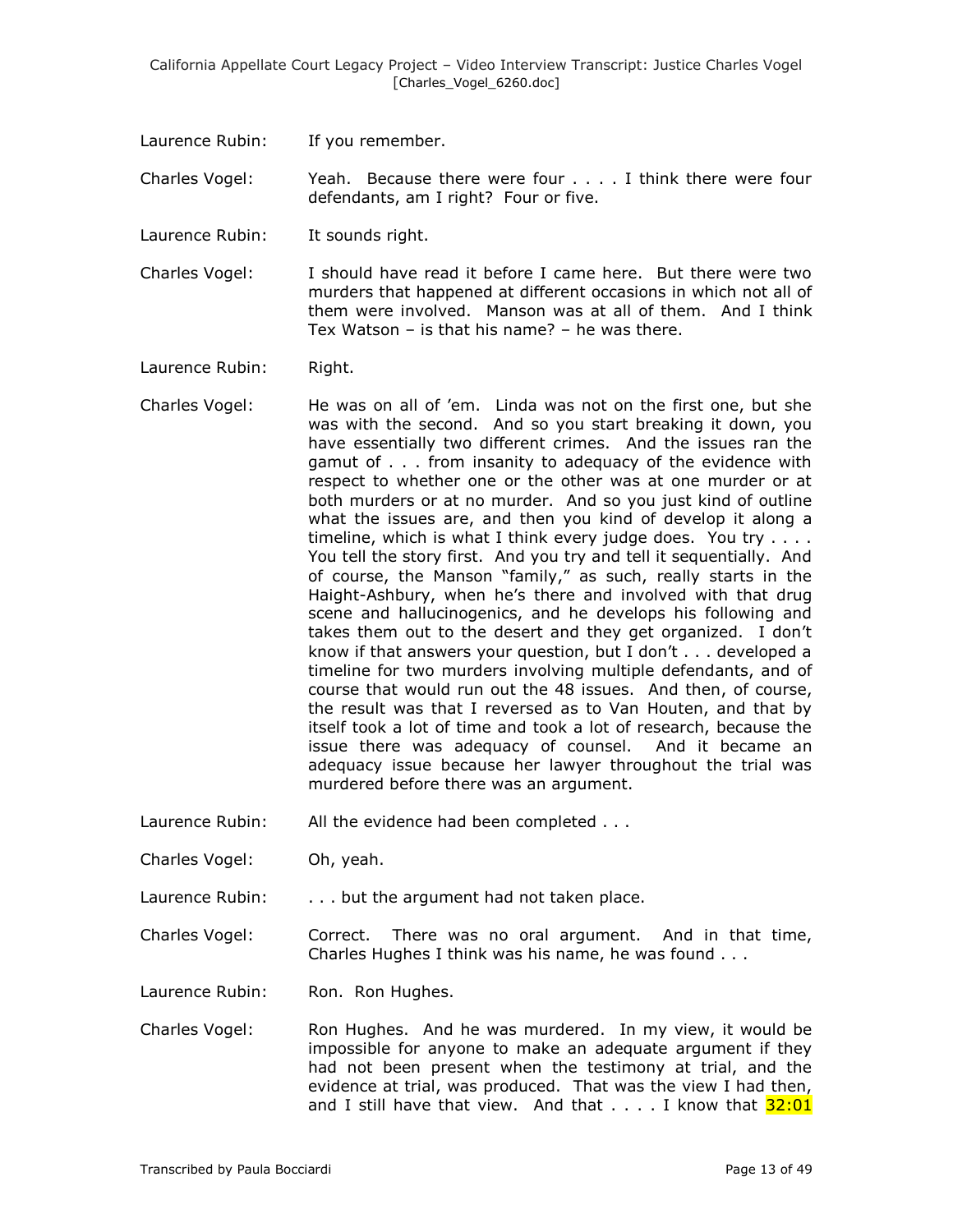> seems odd, because the evidence of guilt was very, very, very strong. Very strong. Parker Wood violently agreed . . . disagreed with me.

- Laurence Rubin: Disagreed.
- Charles Vogel: And I say "violently," which is the wrong word because Parker Wood never said much anyway. But he stopped talking to me after that. Bob Thompson was on board, and so we put the opinion out the way it was put out. And they petitioned the Supreme Court, and that petition was denied, and then Linda Van Houten was separately tried and convicted and sentenced to life imprisonment.
- Laurence Rubin: The dissent . . . . I guess Justice Wood concurs and dissents. He concurs in your affirmance of the conviction and dissents in . . . .
- Charles Vogel: Oh, sure.
- Laurence Rubin: And he . . . . In keeping what you just said about it, he says in the dissent, he describes the majority as . . . in this way: "Ron Hughes' disappearance's impact on Van Houten's trial was an alleged reason for reversal."
- Charles Vogel: Yeah.
- Laurence Rubin: So I quess that was sort of his way of making the harsh point?
- Charles Vogel: I don't know what it means. I mean, "alleged" does he mean that I made it up that he was . . . ? That sort of doesn't make sense. He didn't really write it, anyway. He had a lawyer who worked for him who wrote everything. I don't quarrel with the idea that he could write or did write, but he didn't appear to me to write. He was very much there and a very impressive man, but I don't know what he meant by that. I know he was angry about it. I knew he *would* be angry about it.
- Laurence Rubin: You wrote, in the majority, this sentence: "Under our system of justice expediency is never exalted over the interest of fair trial and due process."

Charles Vogel: Yeah.

- Laurence Rubin: No particular authority for that, but it's one of those sort of important precepts of our justice system. Sounds like sort of a core value.
- Charles Vogel: Well, it is, and I think if I were given a chance to look at the opinion I would find some authority for that proposition. One of the authorities would probably be the United States Constitution. 34:23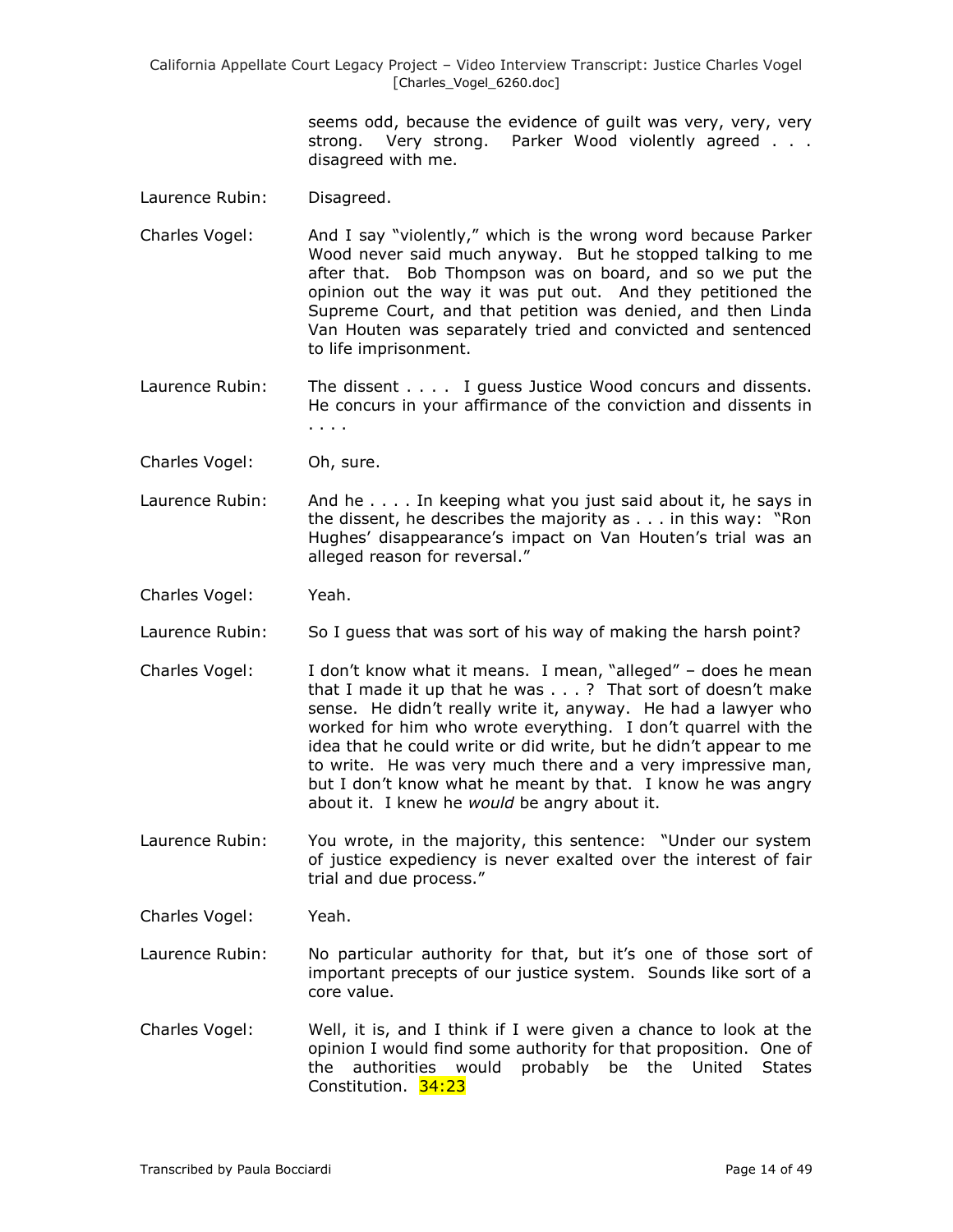Laurence Rubin: That might be it. We . . . .

Charles Vogel: I need to take a drink of water.

Laurence Rubin: Sure. Justice Lillie and Justice Hanson were on the court at the time. Not on this opinion . . .

Charles Vogel: That's right.

Laurence Rubin:  $\ldots$  but  $\ldots$  and they too also passed before we could do this project. Tell me a little bit about Justice Lillie – not just back then, but just your whole experience with her.

- Charles Vogel: Well, Justice Lillie was an extremely dignified, impressive woman. And she was well known not only for her ability as a jurist but because she's a fabulous cook. You know, there's such a thing as Mildred Lillie's Chocolate Cake.
- Laurence Rubin: I've had some.
- Charles Vogel: Okay. And she used to bring in bonbons that she had made. So . . . . And she was very friendly and very warm, and she didn't give much attention or indicate any concern about the Manson case. It wasn't an issue with her. Thax I did not know well: He was sort of a hail-fellow-well-met. I believe he... that . . . if he wasn't a general, he was pretty close to it in the army, and he was very proud of that fact. And in so many words he told me that this wouldn't be a long assignment – that I could dispose of it rather quickly. So . . . .
- Laurence Rubin: How long did it take?
- Charles Vogel: Well, it took a little more than a year, but I was out with pneumonia during part of that time. So I don't know exactly. And I may have had a few days to go back to the trial court; in fact, I think I did, because there was a period when others – Thompson and Parker Wood – wanted some time. So I think I went back to the court. And I think  $-$  I'm not sure about this  $$ but I think I may have gone back to the trial court, 'cause I couldn't just jump in an out of law-and-motion. Probably out in Pomona.
- Laurence Rubin: You went to a trial division . . . trial department?

Charles Vogel: Yeah, I think so. Yeah, as a matter of fact, I'm sure of that because  $\ldots$  . I know why – because I occupied a chambers that was quote "owned" unquote by another judge. There was a time – and during that time when I was there – judges would bid on the courtrooms. Oh, I know – it was Jerry Pacht's courtroom. But he wasn't in it!

Laurence Rubin: In Pomona. 37:03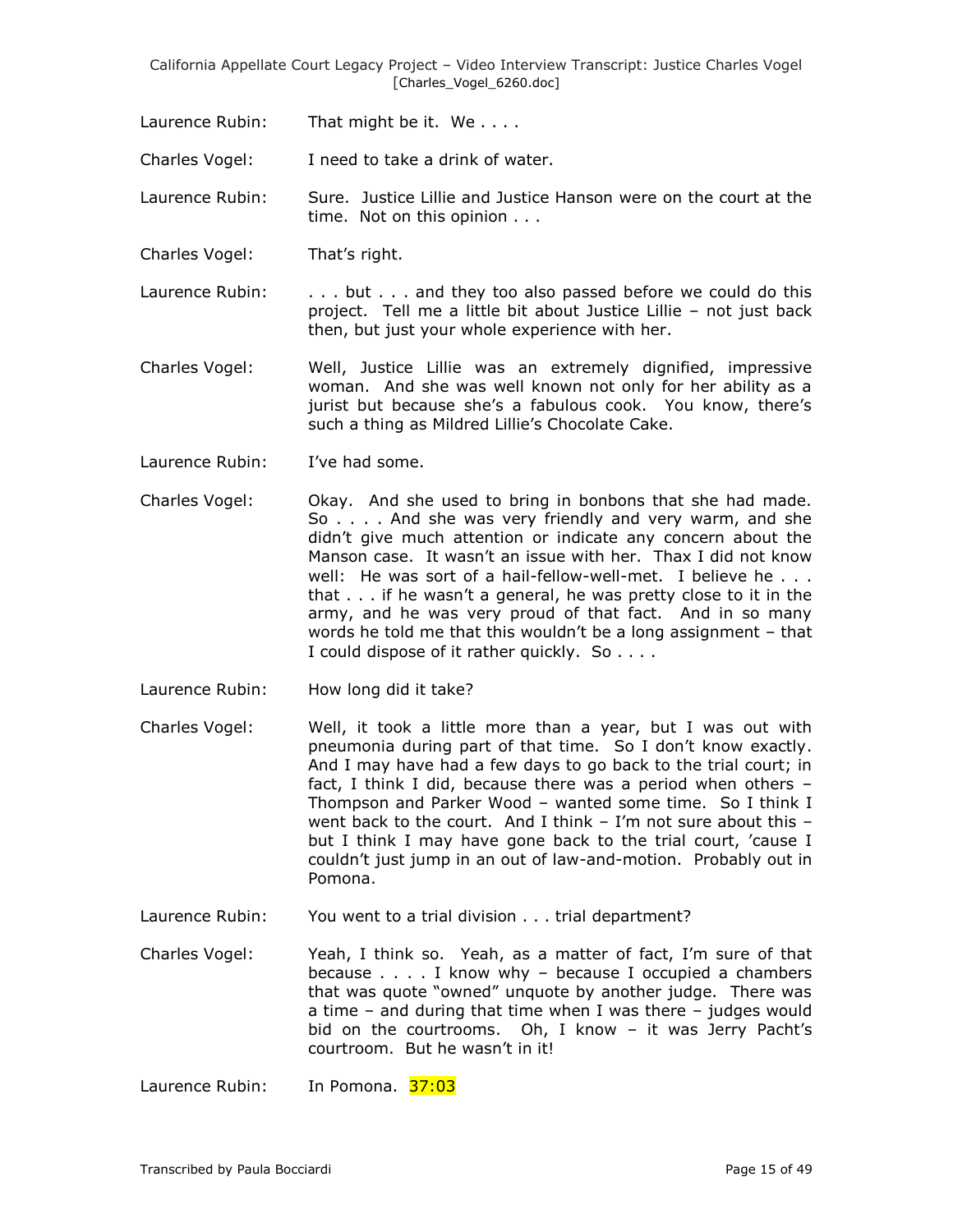Charles Vogel: No, no. Excuse me. I went downtown to a trial.

Laurence Rubin: Okay.

Charles Vogel: Yeah. And Jerry . . . it was Jerry Pacht's courtroom. And he came in to make sure that I didn't move anything that was important to him.

Laurence Rubin: Sort of a judicial adverse possession issue.

Charles Vogel: Yeah. Actually, I tell you, it was really a silly program. But the court was about a hundred . . . . Well, it was 113 when I went on, 'cause we . . . 13 of us went on. You could do something like that and have enough courtrooms. But they would have a . . . . When somebody vacated, died, or retired, that courtroom became available. And the judges, according to seniority, could then bid. And the most senior judge without a courtroom who wanted one would take one. So that's what . . . . That's a long story, but it's sort of an interesting little fact about the old superior court.

Laurence Rubin: And it reminds you that you, when you left . . .

Charles Vogel: Yeah.

Laurence Rubin: . . . . the Court of Appeal sometime during that assignment, . . .

Charles Vogel: Yeah, I did.

Laurence Rubin: . . . . went back to Jerry Pacht's . . .

Charles Vogel: That's right.

Laurence Rubin: . . . . court.

Charles Vogel: Yeah, and I heard a few matters there.

Laurence Rubin: But you're still living in Claremont.

Charles Vogel: Claremont. Right. And what I was doing was, when I went to the Court of Appeal I would drive to Pomona and catch the bus and take the bus downtown, and then return by bus. So it was about a 6:30-to-6:30 drill.

Laurence Rubin: You finish the draft; Thompson and Wood have their positions. You now have oral argument. And Irving Kanarek is there again.

Charles Vogel: Yes.

Laurence Rubin: Remember anything specific about that argument as opposed to the Onion Field argument in Kanarek's performance? 38:49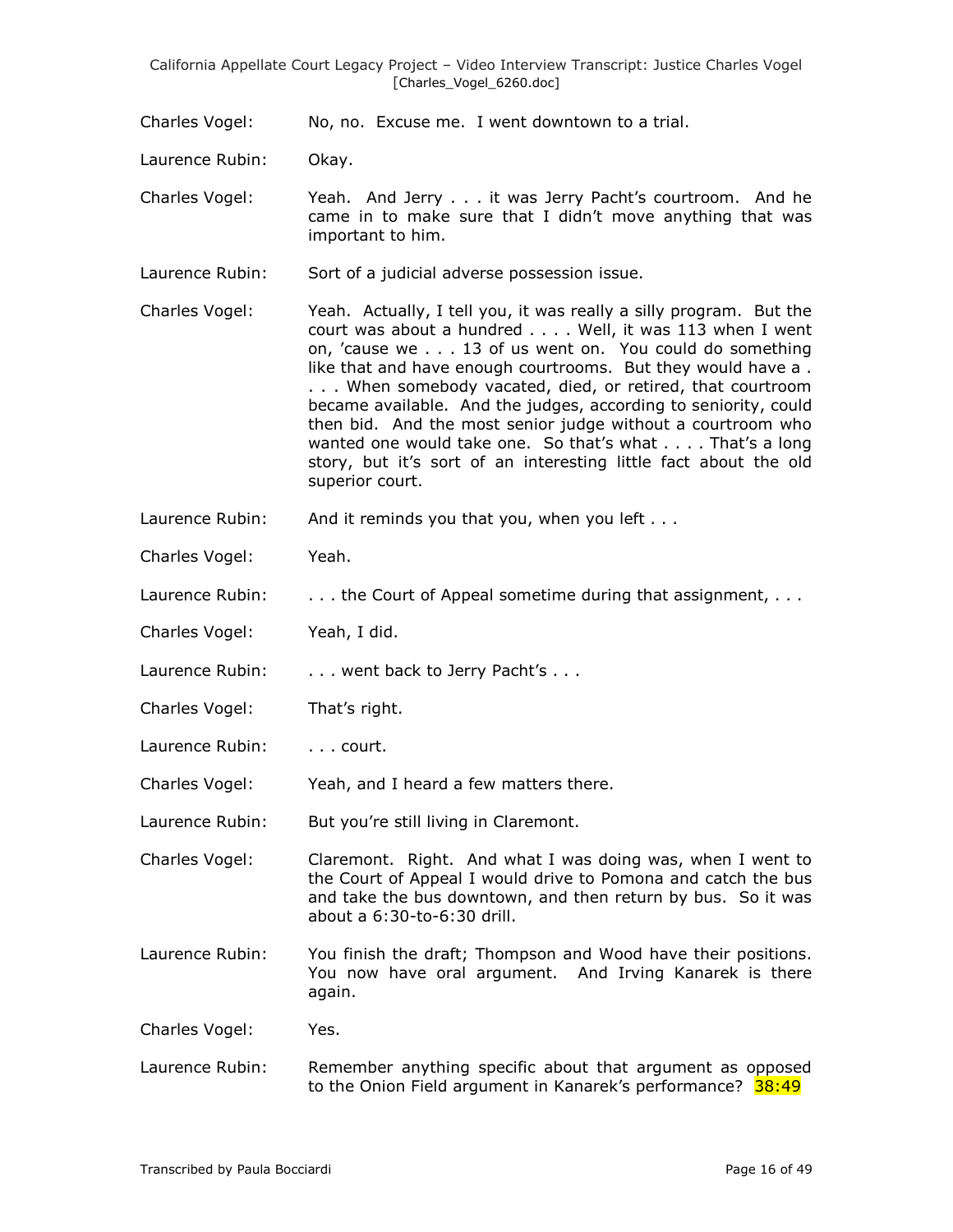- Charles Vogel: No, no. I think he was . . . . My memory of him is he was dignified, he was presentable, he knew what the case was about, and he made the points he wanted to make.
- Laurence Rubin: It must have been kind of an interesting argument that Maxwell Keith – who succeeded Ron Hughes in representing Van Houten – he had argued the case to the jury but now was coming before you saying, in essence, I was not competent to make that argument because I wasn't at the trial. How did that argument come about?
- Charles Vogel: Actually, I don't think he made that argument.
- Laurence Rubin: Oh.
- Charles Vogel: I think what happened is, I raised it at oral argument. And he realized that he had an opening. But that really wasn't . . . . I recall that was not part of the brief, and it was not part of his argument. I had already decided this before he argued, as you know, we do here . . . or you would do here.
- Laurence Rubin: True, true.
- Charles Vogel: Most of the time.

Laurence Rubin: So, did he pick up on this? I mean, was he . . .?

- Charles Vogel: Yeah. Yeah, he did. He suddenly recalled all his constitutional law classes. He was a delightful fellow. He had sort of a southern accent. He was referred to as "The Ivy League Hillbilly." He was a very, very charming advocate.
- Laurence Rubin: The . . . . You go back to the trial court after that's done. Let me back up for a moment. Both in the Manson assignment and the Onion Field assignment, you only worked on one case for the Court of Appeal.
- Charles Vogel: That's right. Well, no. I had two . . . . I had a . . . . Instead of going back to a trial court, Otto assigned me another case to work on while they were treading water.

Laurence Rubin: Okay.

Charles Vogel: And on that case I was with Hastings and Ashby.

- Laurence Rubin: Okay. And then you go back to the trial court eventually, right?
- Charles Vogel: Eventually? No. Eventually I go back to see the Presiding Judge of the Superior Court, and tell him I don't want to be sent back to the trial court in Pomona because it just is too inconvenient and too difficult to carry on this life of being a downtown judge when you live in Claremont. 41:12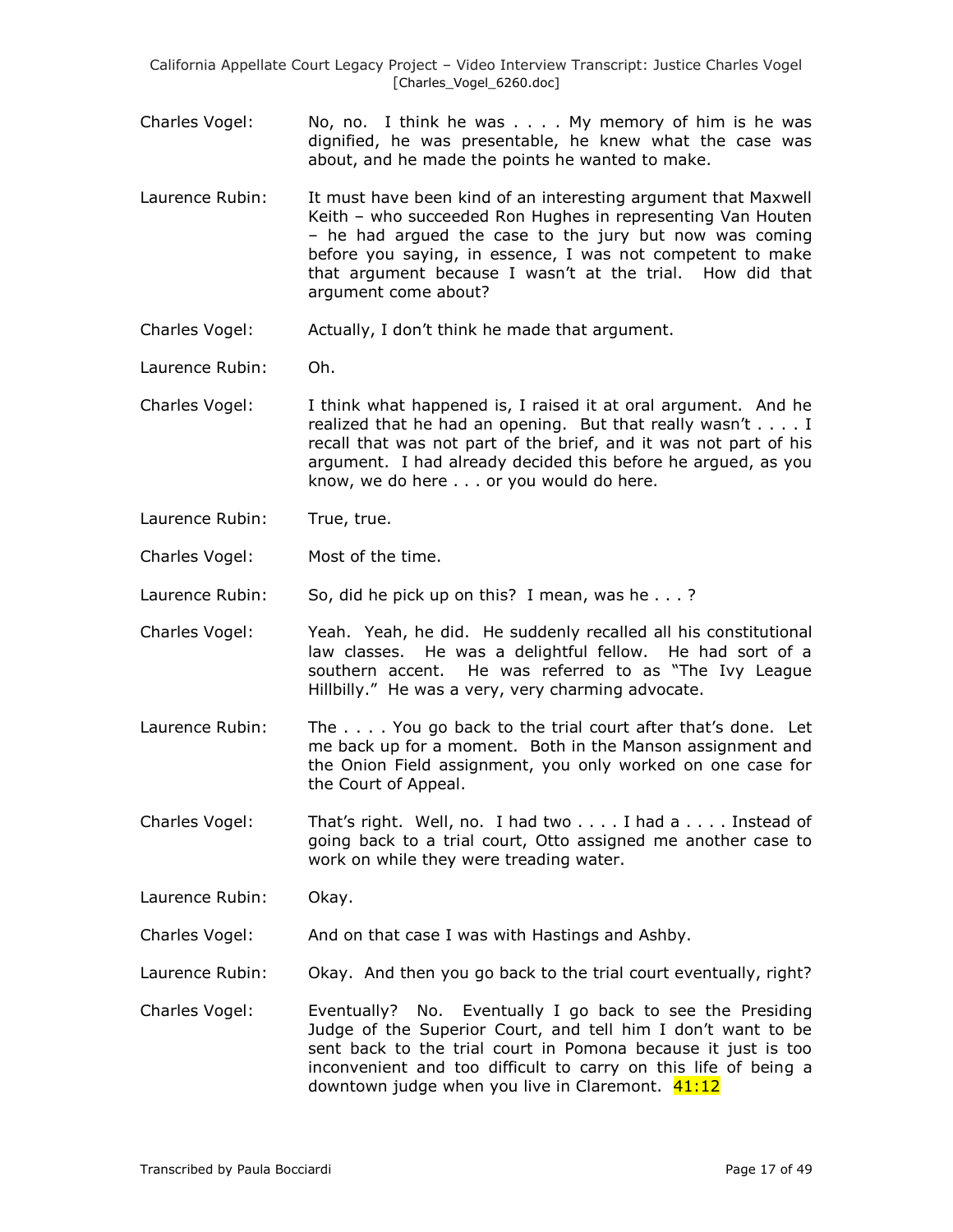Laurence Rubin: Right.

Charles Vogel: And he said, "No, you can't do that. We'll let you go for a year, and you're the presiding judge of law-and-motion, and writs and receivers, and you'll do your year here." So I was there.

Laurence Rubin: Okay.

Charles Vogel: And it's from that position that I left the court.

Laurence Rubin: Within about a year of coming back?

Charles Vogel: That's right.

Laurence Rubin: Right. Now, Charles Older was the trial judge in the Manson case.

Charles Vogel: Oh, yeah.

Laurence Rubin: He was a somewhat controversial figure. He was a Flying Tiger in the war. During your year back on the superior court, do you ever run into Older? Any conversations about the Van Houten reversal, anything like that?

Charles Vogel: Charlie was a man of few words. He said, "I read your opinion and I agreed with most of it." *[laughs]*

Laurence Rubin: And you assumed which part . . .

Charles Vogel: I knew what he meant.

Laurence Rubin: . . . . he was referring to?

Charles Vogel: Sure, I knew what he meant. Yeah, I knew what he meant.

Laurence Rubin: All right. Let's move on from that. We talked the other day about some cases that you considered important. I just asked you . . .

Charles Vogel: Yeah.

Laurence Rubin: . . . . an open-ended question . . .

Charles Vogel: Yeah.

Laurence Rubin: ... that ... You know, tell me a few cases that you thought were important that you worked on, on the Court of Appeal. And you came up with three cases, all of which happened to deal with lawyers.

Charles Vogel: Is that all? Only three important cases?

Laurence Rubin: I only allowed you to do three. Pick three cases. 42:30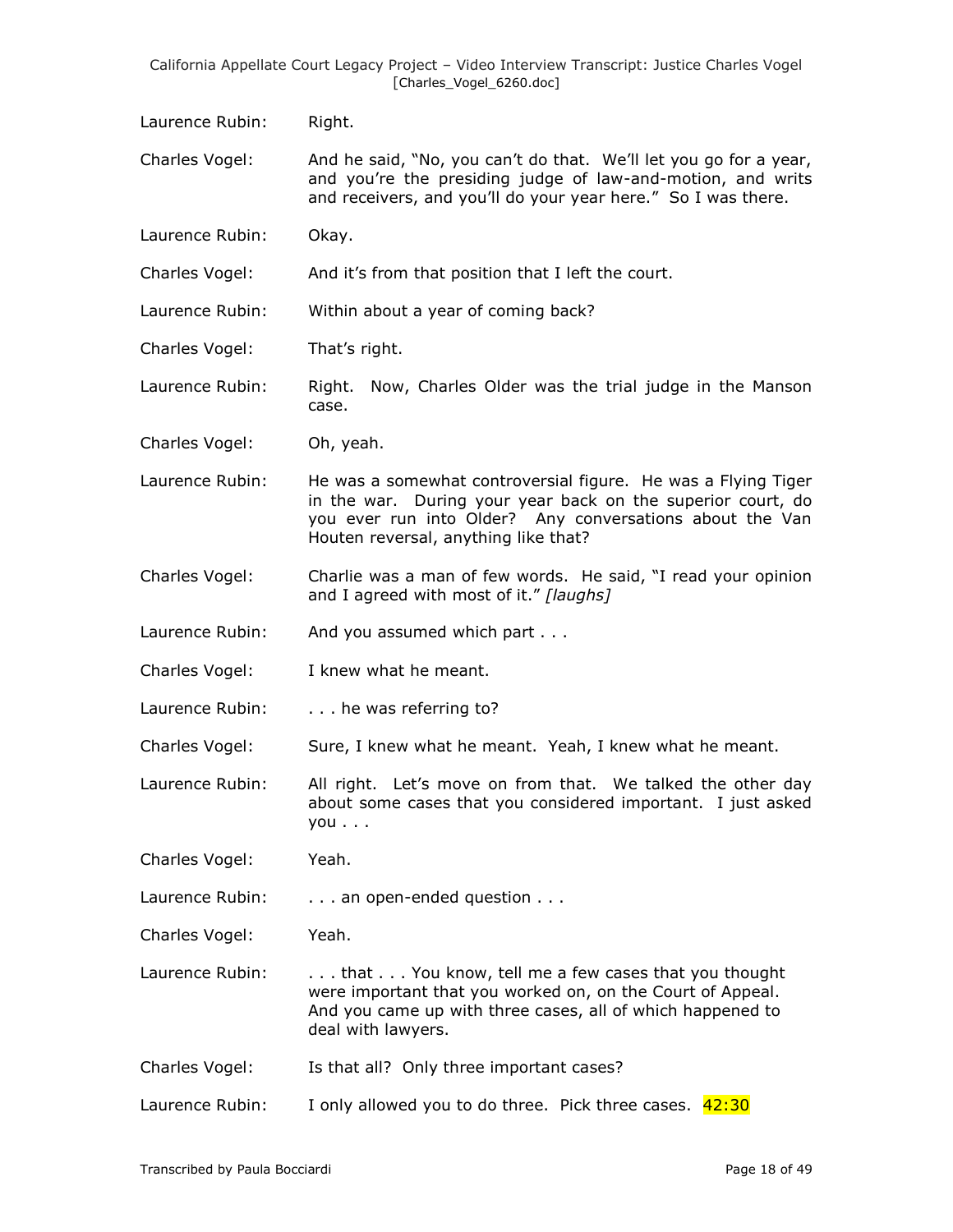Charles Vogel: Okay.

- Laurence Rubin: And I thought maybe you could talk about them. One was *Trope v. Katz,* I remember that.
- Charles Vogel: Well, *Trope v. Katz* I thought was important because 1717, which now made attorney's fees available to either side, and .. meaning to the . . . either prevailing . . . whoever prevails in a contract case, if there is a provision for attorney's fees, it just doesn't run in favor of one party. It runs in favor of the party that prevails. There was an opinion by Mildred Lillie to the effect that a lawyer who appears in pro per – not using that designation, by the way – suing for a fee, he's entitled to recover attorney's fees if he prevails. I thought that was wrong. It seemed to me that when a lawyer appears to recover for himself, he's entitled to recover for himself, but he's in no different position than a person who sued who's not represented by counsel. And so I concluded that the issue should be decided differently, and that lawyers do not have a right to recover attorney's fees when they appear in person and for themselves. So I wrote that case. Sorrell Trope was suing somebody for some fees, and I held that he's not entitled to fees. He was on . . . . He was the prevailing party.
- Laurence Rubin: Supreme Court took the case.
- Charles Vogel: Supreme Court took the case, and they affirmed, and I think that is . . . remade the law. I thought what would happen is that, well, now lawyers, when they have a fee case, would just hire their best friend to go sue for it. But I've been disabused of that view, because I found out that lawyers who are offered those cases don't want to work for nothing, and the ones who have 'em don't want to pay anyone. So there you are.
- Laurence Rubin: The second case was called *State Compensation Fund v. WPS*, having to do . . .
- Charles Vogel: Yeah.
- Laurence Rubin: . . . . with privileged material.
- Charles Vogel: Yeah.
- Laurence Rubin: What was that about?
- Charles Vogel: That case arose in a workers' comp case. And the plaintiff's lawyer was allowed to have access to several thousand pages of documents of the board, and . . . under a provision that it remain confidential and be returned. When the case concluded, the records were not returned, and it became pretty evident to the board that all of a sudden all of the claimant's lawyers had all of this inside information. So there was a motion to compel that they be returned. And I thought that made perfect  $45:50$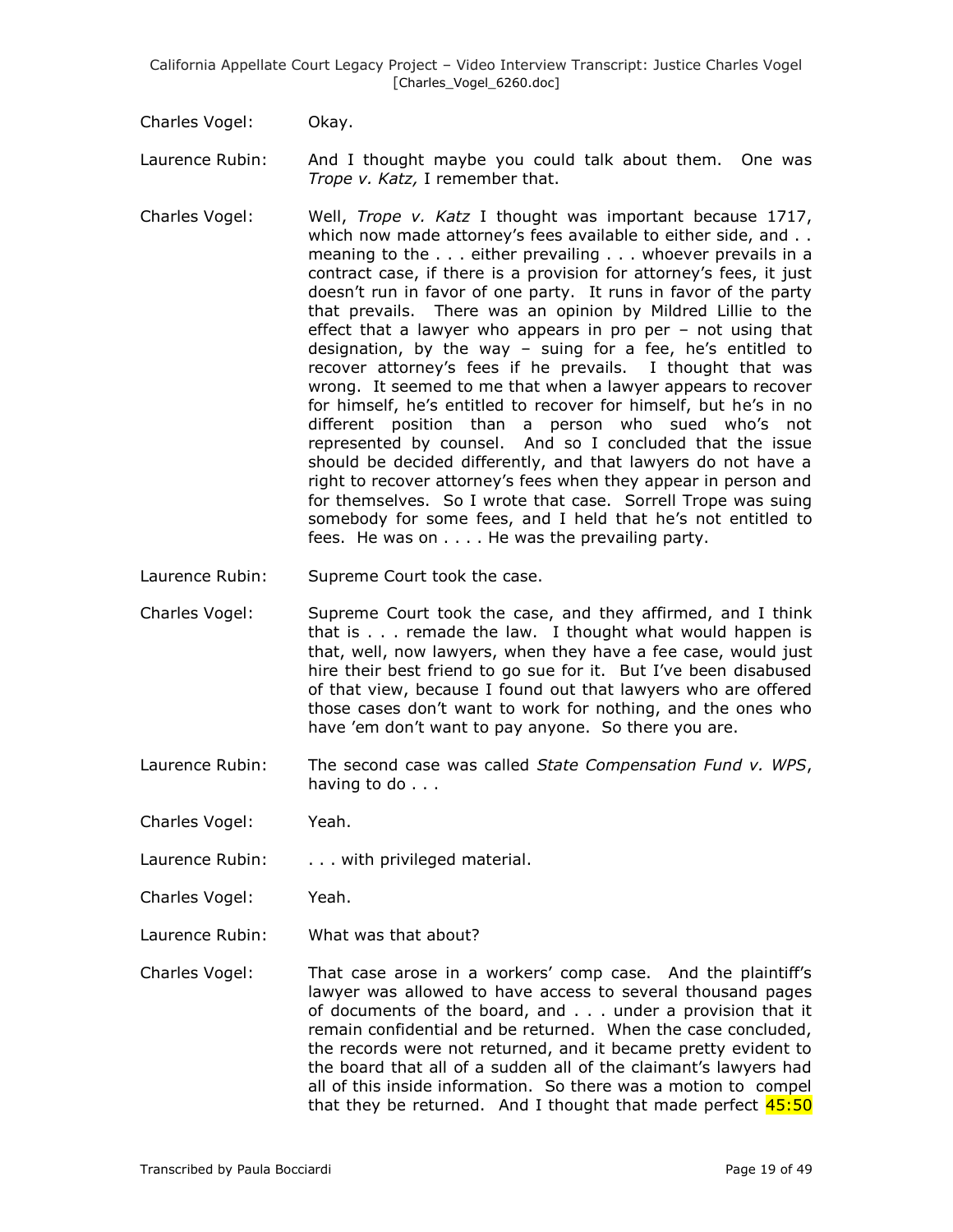> sense. And so I decided that essentially if a lawyer is given confidential information or has access to confidential information, and it's apparent to him or her that it is privileged, that they should notify opposing counsel and offer to return the documents. And that's how that case turned out. And recently the California Supreme Court issued an opinion, I think, called *Rico . . .*

- Laurence Rubin: *Rico.*
- Charles Vogel: . . . *v. Mitsubishi.*
- Laurence Rubin: Right.

Charles Vogel: And they generously decided that case.

- Laurence Rubin: They said, "Here we consider what action is required of an attorney who receives privileged documents through inadvertence and whether the remedy of disqualification is appropriate. We conclude that, under the authority of *State Compensation Insurance Fund v. WPS,* an attorney in those circumstances may not read a document any more closely than is necessary to ascertain that it is privileged." So, relying on your case, which was about eight years old . . .
- Charles Vogel: Yeah.
- Laurence Rubin: . . . . at the time. And that puts an affirmative obligation on the attorney who receives the document. He's not supposed to wait until something happens, I assume. He's affirmatively supposed to call the first attorney and offer it back.
- Charles Vogel: That's the intention of that ruling, in my opinion.
- Laurence Rubin: The third case you mention was *American Airlines v. Sheppard, Mullin.*
- Charles Vogel: Yes.
- Laurence Rubin: And what was that about?
- Charles Vogel: Well, that was about a very good lawyer, who I've known for years, who was representing McDonnell Douglas, who had a new aircraft. And when an airline is interested in buying a new aircraft, it's not unusual for them to engage a lawyer to be involved in drafting that contract and working with the technical people. And that . . . . About the time this lawyer was working on that case, there was a partnership, for want of a better term – it may have been what you would call an LLC today – in France. And they were interested in buying that aircraft. So the lawyer was asked by the French contingent to represent them. And he told McDonnell that he was going to do that. And McDonnell Douglas said, "No, you're not. You're *our* 48:22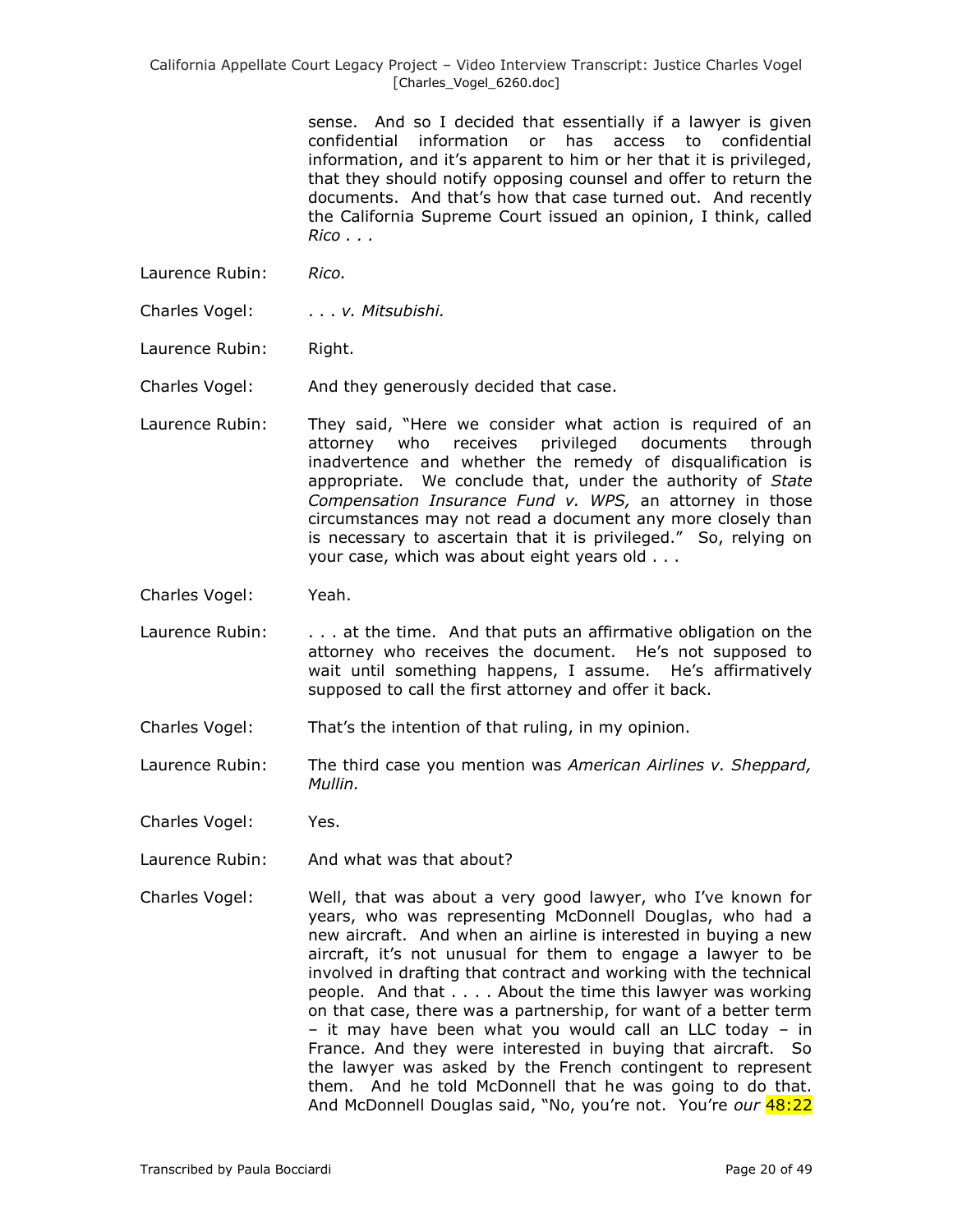lawyer. What you've learned about this aircraft, and what you know about this aircraft, and what you know that we have bargained about, so we don't want you working for someone else with respect to this particular aircraft." And American Airlines, by the way, was going to buy this from McDonnell Douglas. So he just said, "No, I'm going to go to work for 'em." And he did. And they – American Airlines – brought a lawsuit against him and his law firm. And I read . . . . Doing the opinion, I read the deposition transcripts, because it was decided on a Motion for Summary Judgment. And I read the testimony of the General Counsel of American Airlines. And she said, "We give so much work to these big law firms, they think they can do anything they want." And something to the effect, "And we're going to teach 'em a lesson, and the bar's not going to do it, so we're going to do it." And so she really went after it, tooth, hammer, and nail.

- Laurence Rubin: And this was one of those cases that arose in the transactional context, not in the litigation context.
- Charles Vogel: Yeah, that's right, that's right. And so the point of the case is that you can't work for one client and then go to work for a competing airline in the context where they're both involved in essentially the same business transaction. I think there's more elaboration on that in the opinion. There wasn't much money at stake. I think American Airlines got very little. But the principle was important.
- Laurence Rubin: You mentioned those three cases as three that come to mind as important to you.
- Charles Vogel: Yeah.
- Laurence Rubin: And I thought it was interesting that they all dealt with lawyers. And I'm thinking, "You know, here's a man who was a former president of the State Bar, the county bar – big commercial practice. Do you think that . . . those experiences affected why you picked those three?
- Charles Vogel: It probably did. Probably did. I was certainly aware of *Katz v. Trope,* and I was aware of all of them. Yeah.
- Laurence Rubin: Dave, let's take a break.
- David Knight: All right.

Laurence Rubin: All right, let's go back in time now. We're sort of in the middle of your career, but I want to go back and start at the early years of North Hollywood . . .

- Charles Vogel: Oh, my.
- Laurence Rubin: . . . . High School. 51:10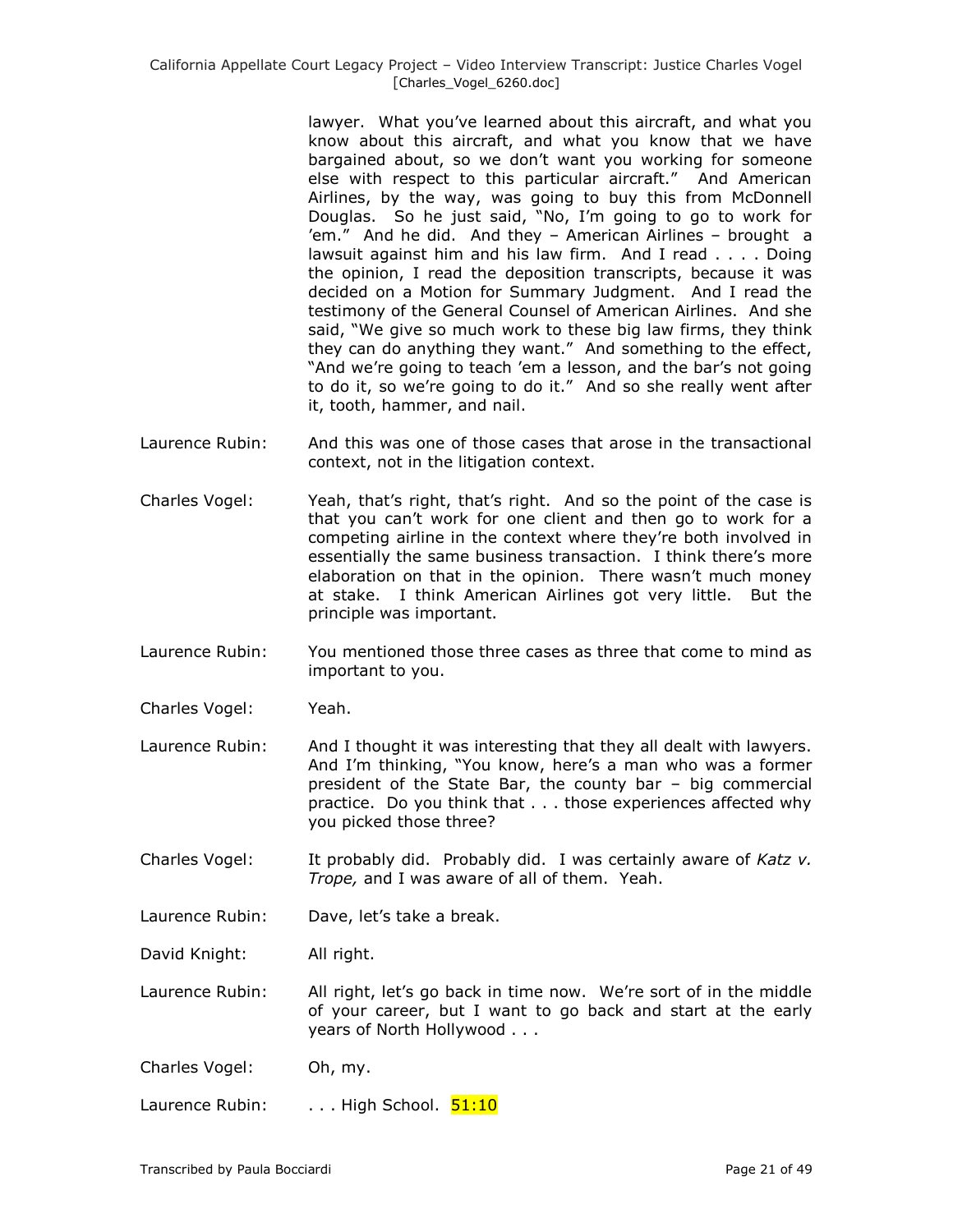Charles Vogel: Yeah.

Laurence Rubin: What's North Hollywood High School like in the '50s?

- Charles Vogel:  $\qquad \qquad$  I  $\ldots$  If you saw some movies in the 1950s, you'd know what it's like. It's hard to describe. It was just a different era. It was unusual to have a car. I remember I didn't get a car until my senior year. Certainly that was before drugs. Gangs – there maybe were gangs, but they weren't anything that I was aware of when I was in high school. There were clubs where guys wore sweaters and all. But it was a very happy time. And sports was very important.
- Laurence Rubin: You played sports?
- Charles Vogel: Yes, I did. Yes, I did.
- Laurence Rubin: What did you do?
- Charles Vogel: I played football and I ran track two sports which are utterly useless to me today. I wish I had played tennis. But in any event, I did.
- Laurence Rubin: Eventually you end up at Pomona College. Now, how does one get from North Hollywood to Pomona, figuratively, in the '50s?
- Charles Vogel: Well, there are two components to that. One is, I had an excellent, caring high school advisor, Mr. Berkowitz, and he asked me what I wanted to do, and I said, "Well, I don't know." I was being a smart-aleck. I said, "I think I'd drive a truck." And he said, "Oh, you don't want to do that." And I thought, "Well, I'll go to USC." He said, "I think you would like Pomona College." And I said, "I don't want to be a farmer." He said, "No, it's not a school for farmers. You should go out there and find out about it. And I think you'd like it." And so I did find out about it, and I did apply, and I did get admitted. And the other component is I had two wonderful parents who paid the tuition and cared for me very much and saw me through that. So that's how I went to Pomona.
- Laurence Rubin: Do you recall your first visit out there? I mean, do you remember checking . . . .
- Charles Vogel: Yeah, I actually do, because . . . . This is how the world was different. My parents drove me out there, you know. I think today that would be unusual unless you were in private school. It was a public school. But they were interested, and so we drove out there, and we met with the Dean – I remember his name, Dean Saunders. And the place was beautiful, and he was very cordial, and that was that. And then ultimately I got a letter accepting me, and I went out there. 53:52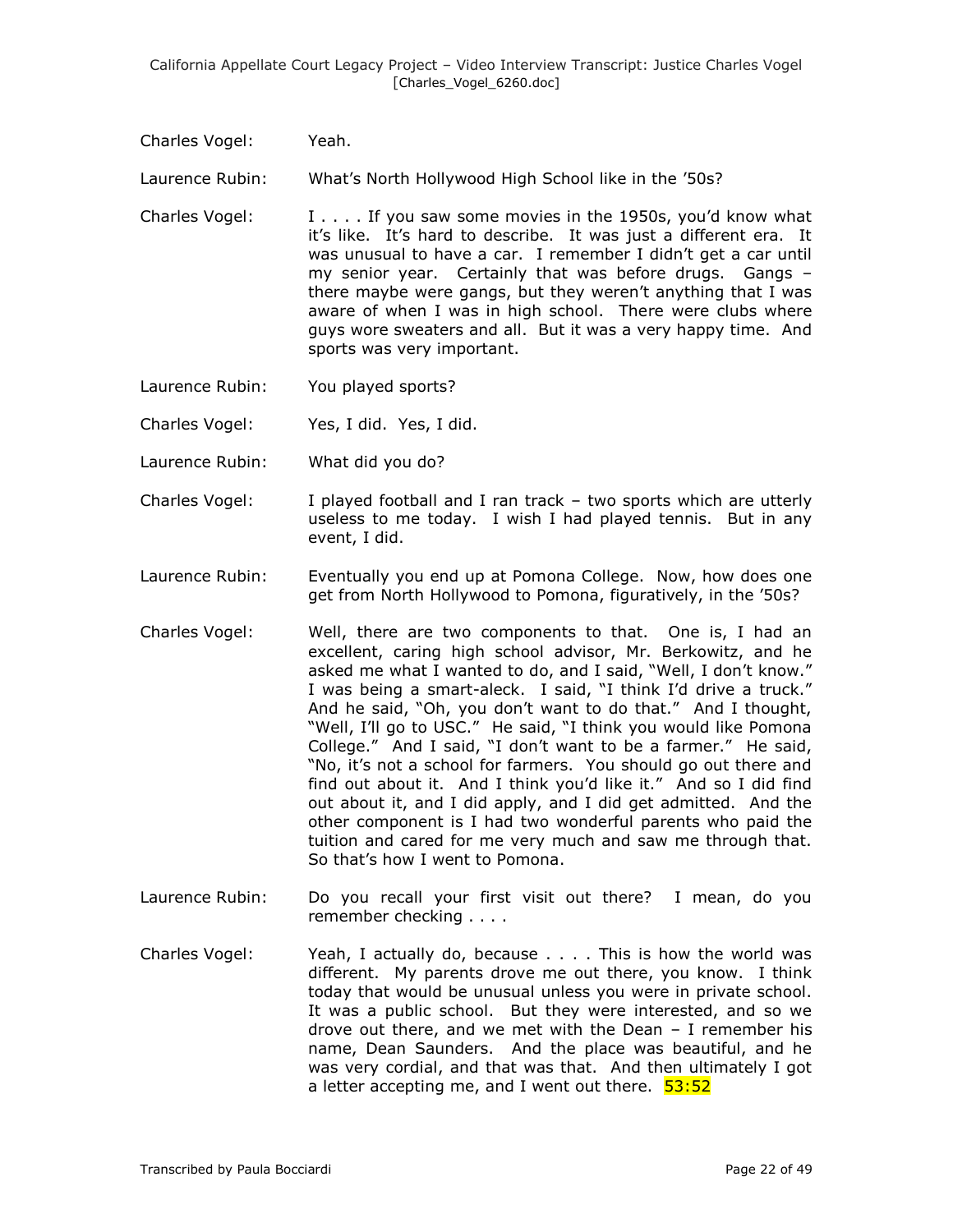Laurence Rubin: Your major?

Charles Vogel: I had two majors, really. It was political science and philosophy. I took more philosophy courses.

- Laurence Rubin: Now, up to that point, or while you were a political science major, you're starting to develop an interest in the law, or does that come elsewhere?
- Charles Vogel: Yeah. Well, actually, before then. My father was a businessman, but he always thought it would be a good idea to go to law school to be a businessman – not to be a lawyer. And so I was thinking about law school. And my roommate for all four years out there was very interested in going to law school. And he did but didn't finish – instead went on to become a successful businessman. *[laughs]*
- Laurence Rubin: As all people who drop out of law school seem to be.
- Charles Vogel: Yeah.
- Laurence Rubin: And so that develops into applying to UCLA and other schools? Or did you just apply to UCLA?
- Charles Vogel: Well, actually, Pomona has a relationship with the University of Chicago Law School. And every year there's a scholarship given to a member of the senior class to go to Chicago. And that was given to me. And I wanted to know what it was about, so I went back to Chicago and saw it and decided I didn't want any part of it. So then I came back here, and I applied to Pomona . . . or, I applied to UCLA School of Law, which was a very new school then. And I stayed for about two months and left and went in the Navy. Went to my draft board and said, "Look, you're going to draft me anyway, so why don't you just draft me now?" And at that time, all the branches were drafting for a short period of time. The Navy discovered that was a great mistake if the college graduate who wanted to be drafted didn't want to go to Officer Training School. So after about six months, the Navy decided to just give everybody who didn't go to Officer Training School a "good conduct" discharge. And so I went home, and I applied again to Pomona . . . to UCLA School of Law, and then I started.
- Laurence Rubin: Going back to Chicago for a moment, you didn't like the school? You didn't like the city?
- Charles Vogel: I didn't like the neighborhood it was in.
- Laurence Rubin: It's a tough neighborhood.
- Charles Vogel: They had baseball racks . . . baseballs in the racks . . . baseball bats in racks, you know. And I thought, "Oh, no, I don't  $\frac{56:16}{2}$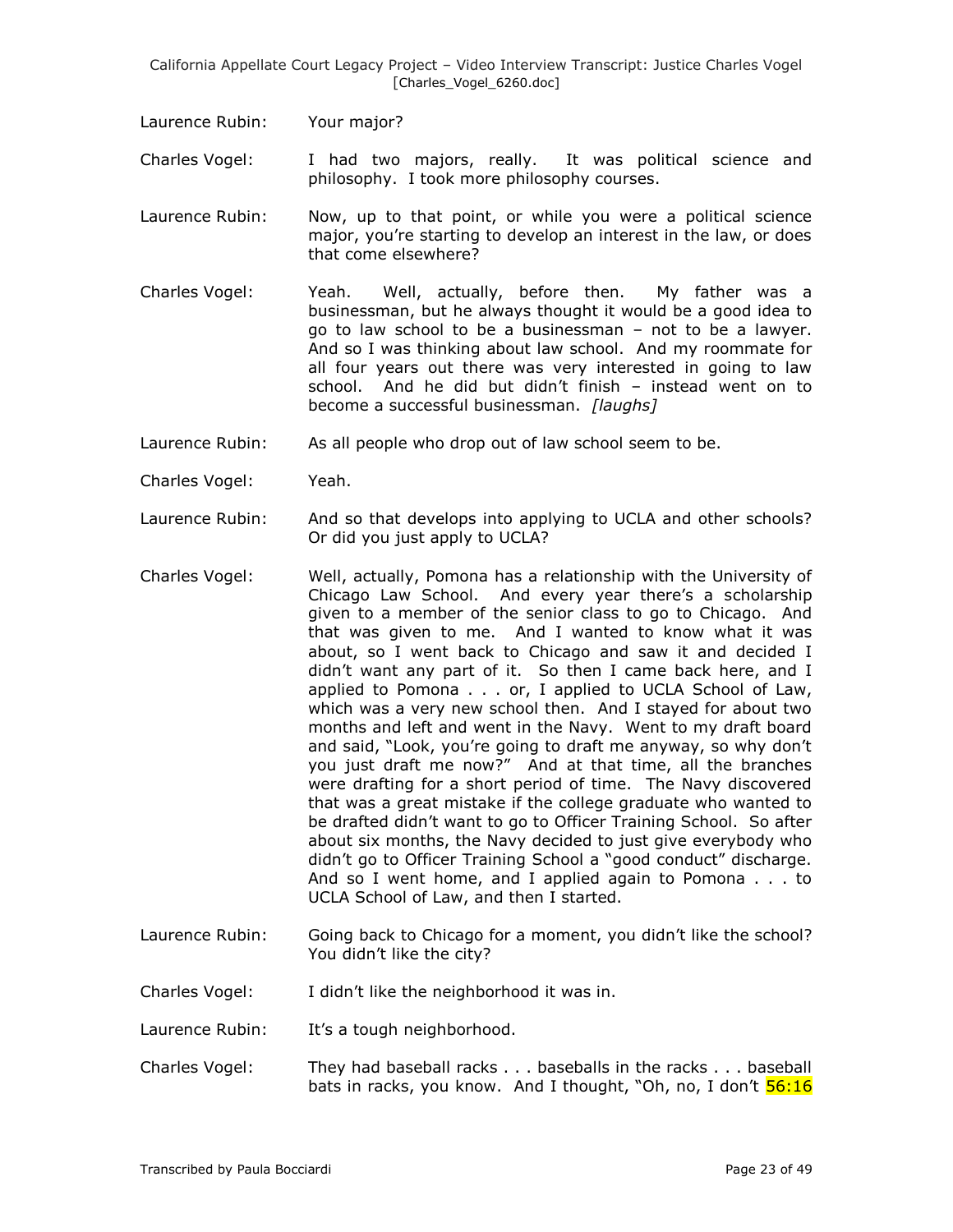want to live in *this* environment where I have to worry about crossing . . . I think it's called Hyde Park.

- Laurence Rubin: It's the South Side of Chicago.
- Charles Vogel: It's tough . . . It was a tough neighborhood.
- Laurence Rubin: The . . . .
- Charles Vogel: And I grew up in Studio City. I wasn't used to that sort of thing.
- Laurence Rubin: You go through basic training in the time . . . .
- Charles Vogel: Yes, I did.
- Laurence Rubin: What was that like?
- Charles Vogel: That was a real education. *[phone rings]* Can we stop?
- Laurence Rubin: Yes.
- David Knight: All right, we are rolling again.
- Laurence Rubin: All right. In the Navy, did you go through basic training?
- Charles Vogel: Yes.
- Laurence Rubin: And what was that like?
- Charles Vogel: That was an introduction to what the rest of the United States is like. And, you know, you meet people from all different states, all different walks of life. And most of them are high school graduates or not. And I don't know what else to really say about it.
- Laurence Rubin: It was an eye-opening experience?
- Charles Vogel: Yeah, sure. I mean, it was a whole new world, a whole new cast of characters in my life. And  $I \ldots$ . At that time - I'm sure it's different now – but racist attitude was real. The drill sergeant we had – or actually it was a chief petty officer – he would say the most horrible things to the black fellows. He'd pull up and say, "Look, your skivvy shirt looks the color of your skin. Wash it." You know, things like that. They got away with that. And they would, you know . . . . You're not . . . . I wasn't used to people being this aggressive. They'd get us up in the middle of the night, and you'd throw all your mattresses out on the ground and scrub everything and then march back and forth. You know, it was really ridiculous. But it was an eyeopener. <mark>58:12</mark>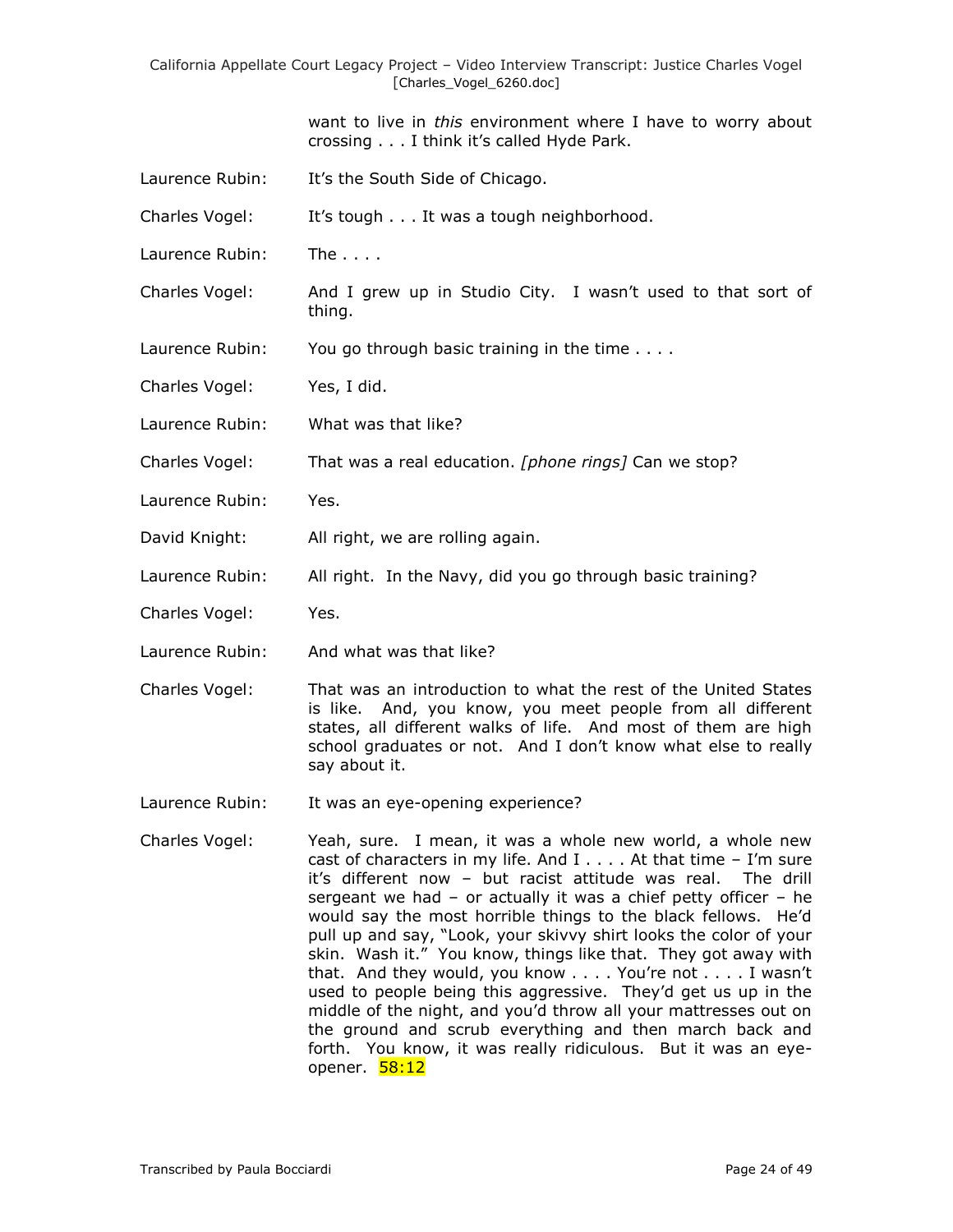- Laurence Rubin: All right. So you go back to UCLA. You're more mature now that you've been in the Navy.
- Charles Vogel: Hopefully.

Laurence Rubin: You go out and room with some guys in Malibu.

- Charles Vogel: That's true.
- Laurence Rubin: And become a model student.
- Charles Vogel: Yeah.
- Laurence Rubin: Or what?
- Charles Vogel: Well, no, actually. You know, I'm sure it was Malibu it was right at the beginning of Malibu. I even know, when I've been out there, about where it is. And now it would cost a million dollars to buy it. But it was a dump. And four of us rented it and cooked for ourselves and played a lot of volleyball. Like the volleyball you see now with two people . . . .
- Laurence Rubin: Beach volleyball.
- Charles Vogel: We were short and we wore normal bathing suits, you know? But that was a great time. And we had some very friendly neighbors. And I was not being very diligent about my studies. As a matter of fact, I never went to a constitutional law lecture, ever. I maybe went to one, because I knew the professor's name: Arvil Van Alstine. And I didn't do that well. My grades were okay, except in Contracts I got a very bad grade. And so this had to stop. So I stopped and pulled out of there and went and rented an apartment. Actually, I went back to live with my parents for about a month, and by this time I was too grown-up to live with my parents, so . . . . My father was generous. Again, he said, "I'll give you \$50 a month." And with what I had, that was okay. So I rented a room with a couple who were professors at UCLA, and sort of lived like a monk. And then my grades got very good.
- Laurence Rubin: And you went straight through, right? You went . . . .
- Charles Vogel: That's right. I didn't take a summer break. At that time, you could go and take classes during the summer at the law school. So I graduated in January of '59.
- Laurence Rubin: Close friends you developed while at UCLA Law School?
- Charles Vogel: Yes, yes. Lewis Silverberg, who was also at Pomona College. He was in law school, and he's a lawyer in San Diego. We've stayed in touch all these years. Ralph Shapiro, who was a year ahead of me, is one of my closest friends. So yes.  $1:00:35$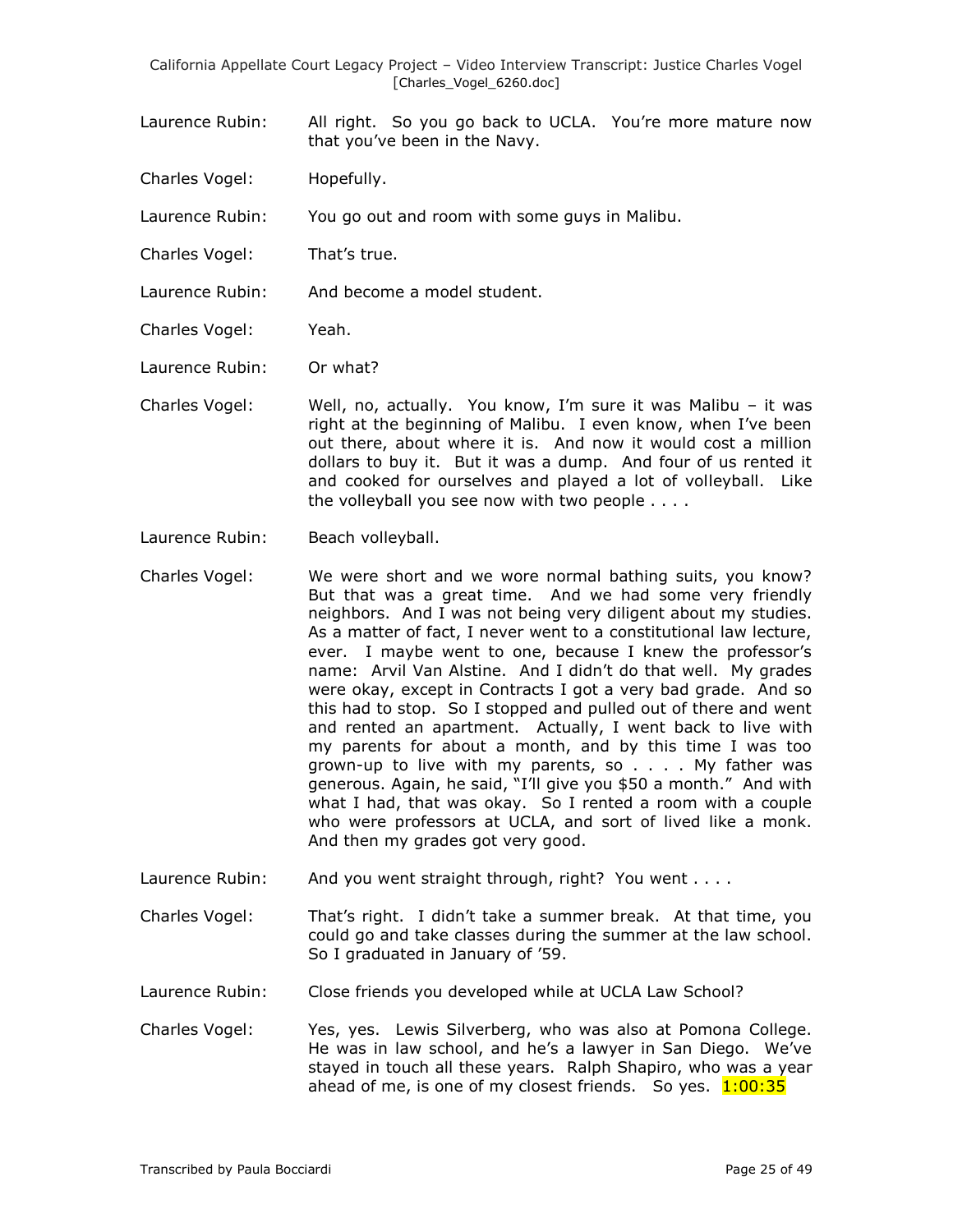Laurence Rubin: And Norm Epstein?

Charles Vogel: And actually Craig McManigal, who was at Pomona College as well, was in my class. And he practiced with Adams Duque & Hazeltine. And then he joined me in Pomona and joined our firm.

- Laurence Rubin: Was Norm Epstein in school at the same time?
- Charles Vogel: Yes, he was, but I didn't know him.
- Laurence Rubin: Okay. And he was not in your class?

Charles Vogel: No, he was a year ahead of me.

Laurence Rubin: Okay.

- Charles Vogel: He was . . . . Law school in those days was this way: most of the people were grown up, in the sense that some . . . many of them were married, had families. And there was not a lot of interaction. People were interested in studying, getting good grades, or getting through. Or some of them were working while they were at law school. I tried that. I worked at  $- I$ think it was Jim Hutton, something like that – Clothing Store at night. That lasted about a month. I couldn't do it. So there was not a lot of closeness in law school.
- Laurence Rubin: You graduate in January . . .

Charles Vogel: Yes.

Laurence Rubin: . . . . and what's the job market like in 1959?

Charles Vogel: Well, it's not as good for me as it was for the people on the law review. But the salaries were pretty minimal, no matter what. I had an offer from Lillick & McHose for \$400 a month. They were opening an office in Los Angeles, or had just opened one. And I talked to a couple who had a practice on Sunset Boulevard, and they were doing copyright work. And I didn't know what I was going to do, or what *to* do. And I went out to Pomona College to visit with friends. And at Pomona College, it was very much a one-on-one situation, so I knew the faculty. And the dean told me that there was a law firm in Pomona that was looking for an associate. There were three lawyers: Allard, Shelton, and O'Connor. Mr. Allard was elderly then. He incorporated the Los Angeles County Fair. And they represented Pomona College. Agee Shelton was a trustee. And they represented growers and packers, and they represented small businesses. And Pomona was really quite a lovely town then. And they made me an offer: \$350 a month, and 50 percent of what I brought in. And I was probably better at getting business than doing business. And so I developed a practice rather quickly. And they represented some  $1:03:21$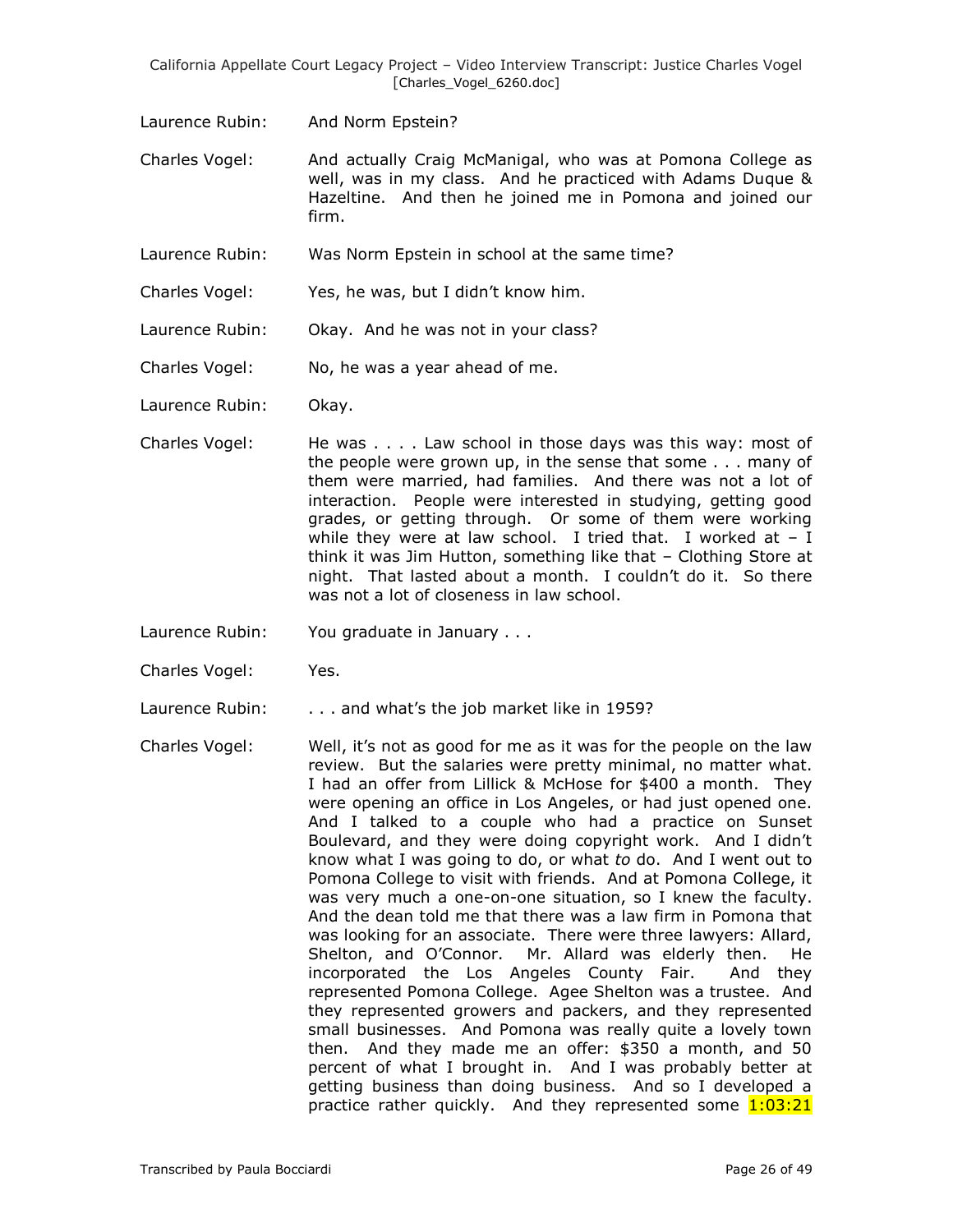municipalities, and I became City Attorney for the city of La Verne and for the city of Glendora. And one of my partners, Maury O'Connor, was City Attorney of the city of Covina; when he was gone, I represented them. So I did enjoy it a lot, and I have to say that Agee Shelton – one of the partners – had a terrific influence on me. He was a wonderful lawyer. I've described him this way, which is probably not totally fair, but it's totally fair in this sense: He's an A-plus human being. He was a B-plus lawyer. Knowing great lawyers – and he would not be one of the great lawyers . . . . But clients loved him. He picked up clients no matter where he went, like a blue suit picks up lint. I mean, he just . . . . And they all loved him. And we didn't have hourly rates. And we'd work through a matter, and we'd say to a client, "You know, I think we're going to need some money," and he'd say, "Well, maybe after the harvest," or "Wait 'til I close my books for the year," or maybe they'd pay you, and that's the way you'd do it.

- Laurence Rubin: And is he still alive?
- Charles Vogel: No, he passed away a few years ago. Really, really a wonderful man.
- Laurence Rubin: You kept close with him over the years?
- Charles Vogel: Yes, I did.
- Laurence Rubin: Did it surprise you a little bit, given how long you've now been in Los Angeles, that you went back to Pomona? Is that . . . . You were born in Studio City, you go to UCLA Law School, you end up in Los Angeles, but for this one moment, it's Pomona that brings you . . . draws you . . . .
- Charles Vogel: Not really, because you never get Pomona out of your blood. Now I don't have much to do with it any more. And so it wasn't unusual, no. I kept in touch with it. I told you my roommate went to law school – he went to Stanford – and he didn't like it. And he decided to go into banking, and he made a lot of money. But we all stayed in touch. And the dean – Dean Beatty – he stayed in touch with all of us. He tried to help everyone. He actually . . . . When I graduated, he wanted me to interview for the CIA. I said, "I don't want any part of that." I didn't know why, but . . . .
- Laurence Rubin: Well, your Navy experience was good!
- Charles Vogel: No, no! I didn't want . . . . No, no, this was when I graduated from Pomona, he wanted me to . . . .
- Laurence Rubin: Oh, okay, right.
- Charles Vogel: The CIA was a regular interviewer on campus.  $1:05:56$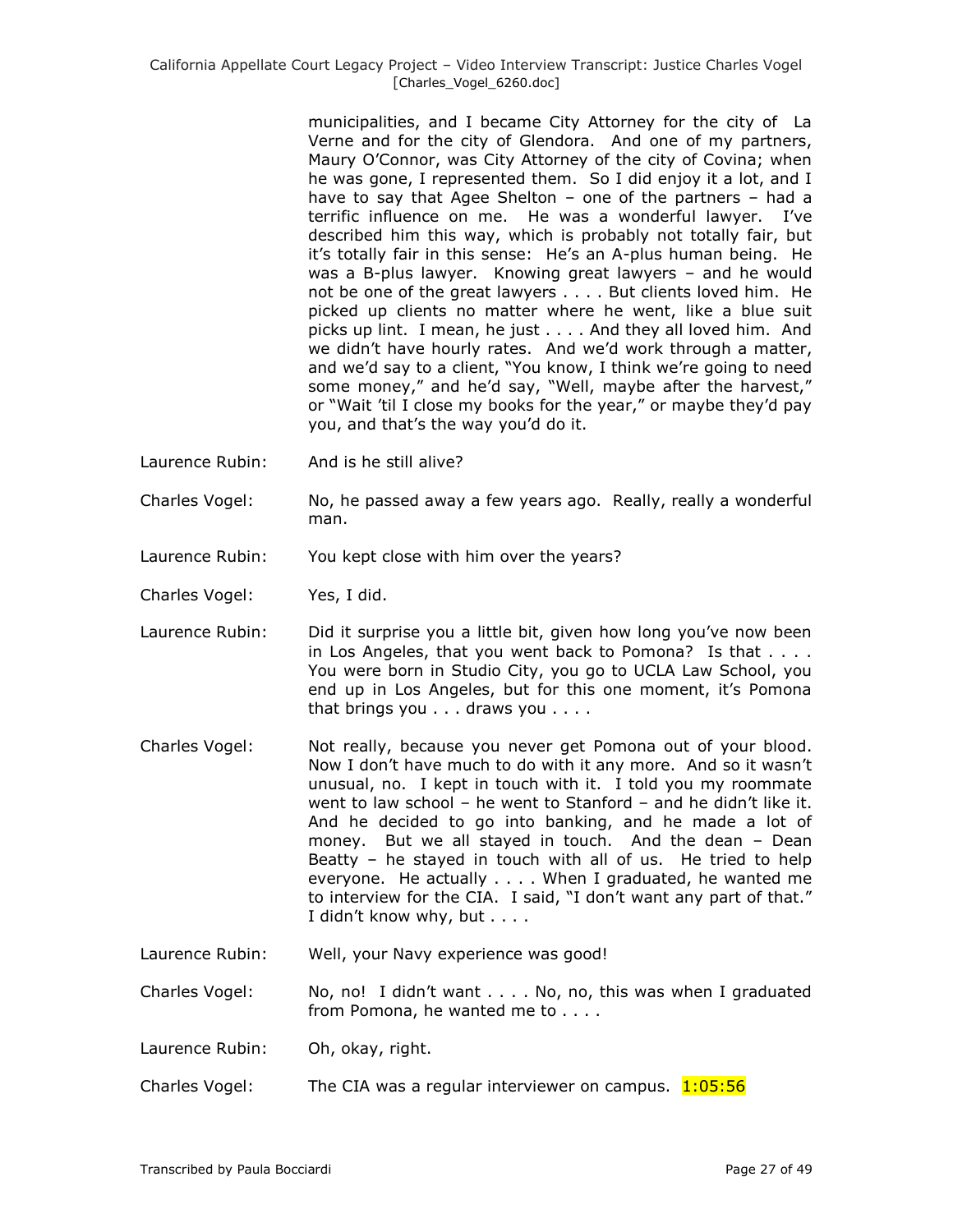Laurence Rubin: Right.

Charles Vogel: And nobody knew what they did.

Laurence Rubin: You had mentioned that one of your clients was Mr. Russell Pitzer, who eventually founded . . .

Charles Vogel: Yes, yes.

Laurence Rubin: . . . . . Pitzer College, which is part of the Pomona schools.

Charles Vogel: More fairly, he was a client of the firm. He  $\dots$  I didn't do any work for him personally. I saw him from time to time in the office. He was a school . . . . Do you want to know about him?

Laurence Rubin: Sure.

- Charles Vogel: He was a schoolteacher, out there probably in the 1930s. And he started buying groves. And ultimately he became the largest grower in the whole valley and made a lot of money. He . . . . I think he would tell the packing houses how much *he* was going to pay; they wouldn't tell him how much he was going to pay. He was quiet, dignified, but very, very generous, He gave all the money to build a hospital there. And he made a commitment, which I knew about because Mr. Allard did his will. He was going to dispossess himself and – if he preceded his wife's death, which he did not – all of his money to charity, or things he believed in. And by the time he died, all of his wealth was gone except the funds he'd set up for Pitzer College. He educated his children, and his son became the president of Rice University. But he was quite a guy.
- Laurence Rubin: Your practice . . . . You described some of the clients you had, but for the most part was it a pretty general practice?

Charles Vogel: Yeah, very general.

Laurence Rubin: You did some criminal, divorce . . . .

- Charles Vogel: Yeah, I did domestic . . . . I even showed up at probate calendars. I was on the probate calendar the day Jack Kennedy was assassinated. And Howard McClain was the judge at that time. His clerk came up to him and told him, and Howard just broke out in tears and ended the probate calendar that day.
- Laurence Rubin: It's remarkable how we can almost . . . . Almost everyone remembers what they were doing when they heard.

Charles Vogel: Right.

Laurence Rubin: I remember exactly where I was. You had mentioned . . . . There's a story about you trying a municipal court case that you won, that you  $\dots$  but the damages were  $\dots$   $1:08:22$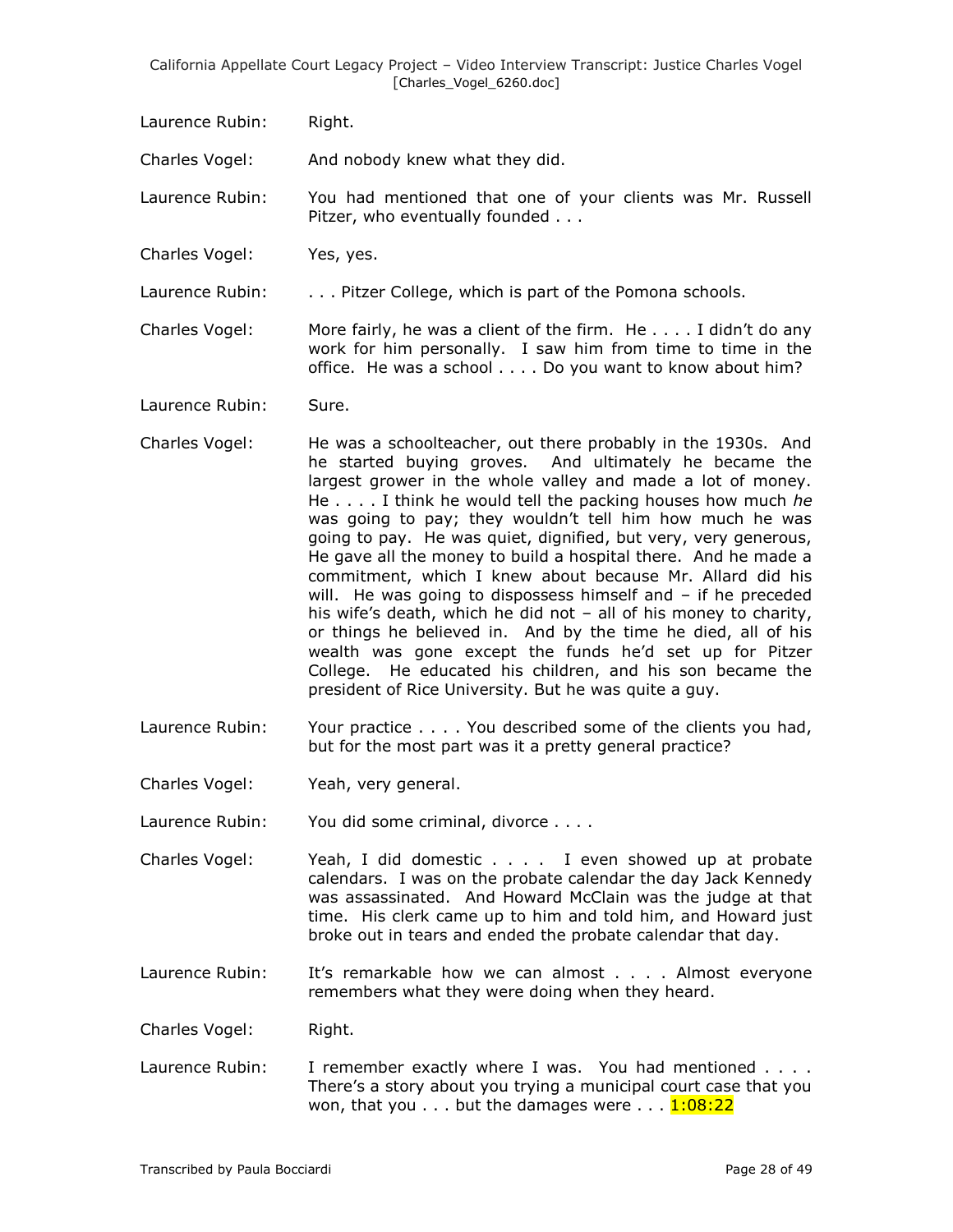Charles Vogel: Oh, yeah.

Laurence Rubin: . . . . not nearly as much as you thought your client was entitled to.

- Charles Vogel: Yes.
- Laurence Rubin: What happened there?
- Charles Vogel: Judge Al Snidow, who was one of the two judges on the Pomona Municipal Court – which is really called the Mount San Antonio Municipal Court – I tried a case to him for a concessionaire at the fair. And I won, but he just awarded minimal damages. And so I saw him at a bar association meeting, and I spoke to him and said something like, "Judge Snidow, how wonderful it was to appear in front of you when you tried this case so-and-so. But I was curious how you arrived at your damages." And this is what he said, exactly. He said, "Sonny, I took the size of my shoe and divided it by the size of my hatband." And turned on his heel and walked away from me. *[laughs]*
- Laurence Rubin: I take it that that measure is never found in any of your opinions?
- Charles Vogel: I never found one that worked like that. Would it be so easy, huh? I became his colleague, by the way, when I went on the Pomona Municipal Court.
- Laurence Rubin: Well, tell me a little bit about that. You're a young lawyer, 36?
- Charles Vogel: Yeah.
- Laurence Rubin: And you're in the firm.
- Charles Vogel: Yeah.
- Laurence Rubin: And how does it come to be that you get interested in becoming a judge?
- Charles Vogel: Well, I was in practice nine years, and the judge of that . . . one of the judges of that court was Judge Brownsberger. And he was well-known, as all municipal court judges were in the communities in which they served. And he had an office with Allard, Shelton, & O'Connor – he never was a partner in practice with them – many years before I arrived. But I appeared in front of him a number of times. And one day he walks into my office, and he said, "Chuck, do you want to be a judge? I'm retiring and they'll appoint anyone I want." Of course, this is before JNE. And I said, "Gee, I don't know. What does it pay?" And he said, "\$42,500 a year." I said, "That's exactly what I made this last year. Let me 1:10:35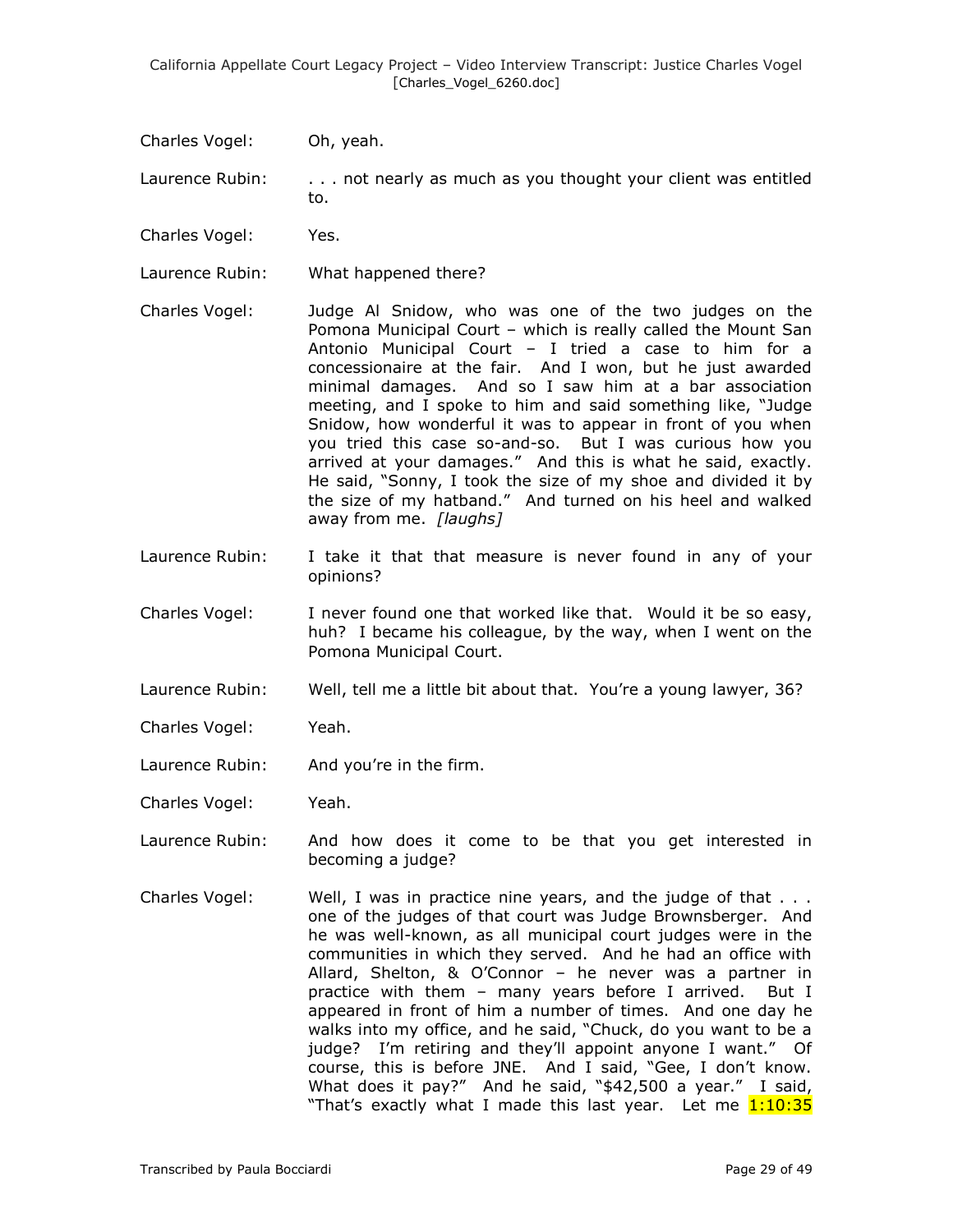> think about that." So I went and I spoke to Agee Shelton. I said, "Brownie's leaving the court and he said he can get me appointed. What do you think?" He said, "Chuck, the good lawyers never become judges." So I applied. *[laughs]*

- Laurence Rubin: Anything remarkable about the appointment process from that point on?
- Charles Vogel: No.

Laurence Rubin: Did you talk to the Governor's Legal . . . Judicial Appointments Secretary?

- Charles Vogel: Actually, Paul Haerle, who was on the Court of Appeal in the First District - I think he's still on, maybe not - he was Reagan's Appointments Secretary. I never met him, I don't recall ever speaking to him, I had had 17 jury trials, I wrote a letter to the Governor. I had, I guess, important people in Pomona – including Hugh Flournoy, who was assemblyman and professor at Pomona College – write a letter for me. So in rather short order I was appointed to that court.
- Laurence Rubin: And you stayed there how long?
- Charles Vogel: Well, I stayed there for almost a year, maybe a year, because I was then appointed to the superior court in 1970.
- Laurence Rubin: And your first assignment on the superior court? Actually, let me back up. Anything interesting about the appointment process on the superior court?
- Charles Vogel: It really wasn't very much different. No, it was pretty . . . . I think it was pretty much taken for granted. I don't know why I was so presumptuous, but . . . . I was lucky in this sense: When I was in Pomona, I could finish the prelims, the small claims, and almost anything else by noon or 2:00. I went looking for work. And Judge Peracca of the Superior Court was the presiding judge, and then he was followed by Henry Shatford. And when Henry Shatford came out, he came over to see me and said, "Why don't you take a case or two from us so that you can hear 'em in the afternoon, or when you're free?" And I said, "Sure! That'd be great!" And so I really was hearing superior court cases for almost six or eight months before I was on the superior court.
- Laurence Rubin: So this . . . . We're going to talk about this in a while, but this is sort of an early informal consolidation between the municipal and superior courts . . .

Charles Vogel: Oh, yeah.

Laurence Rubin:  $\ldots$  in Pomona in 1974, something like that?  $1:13:12$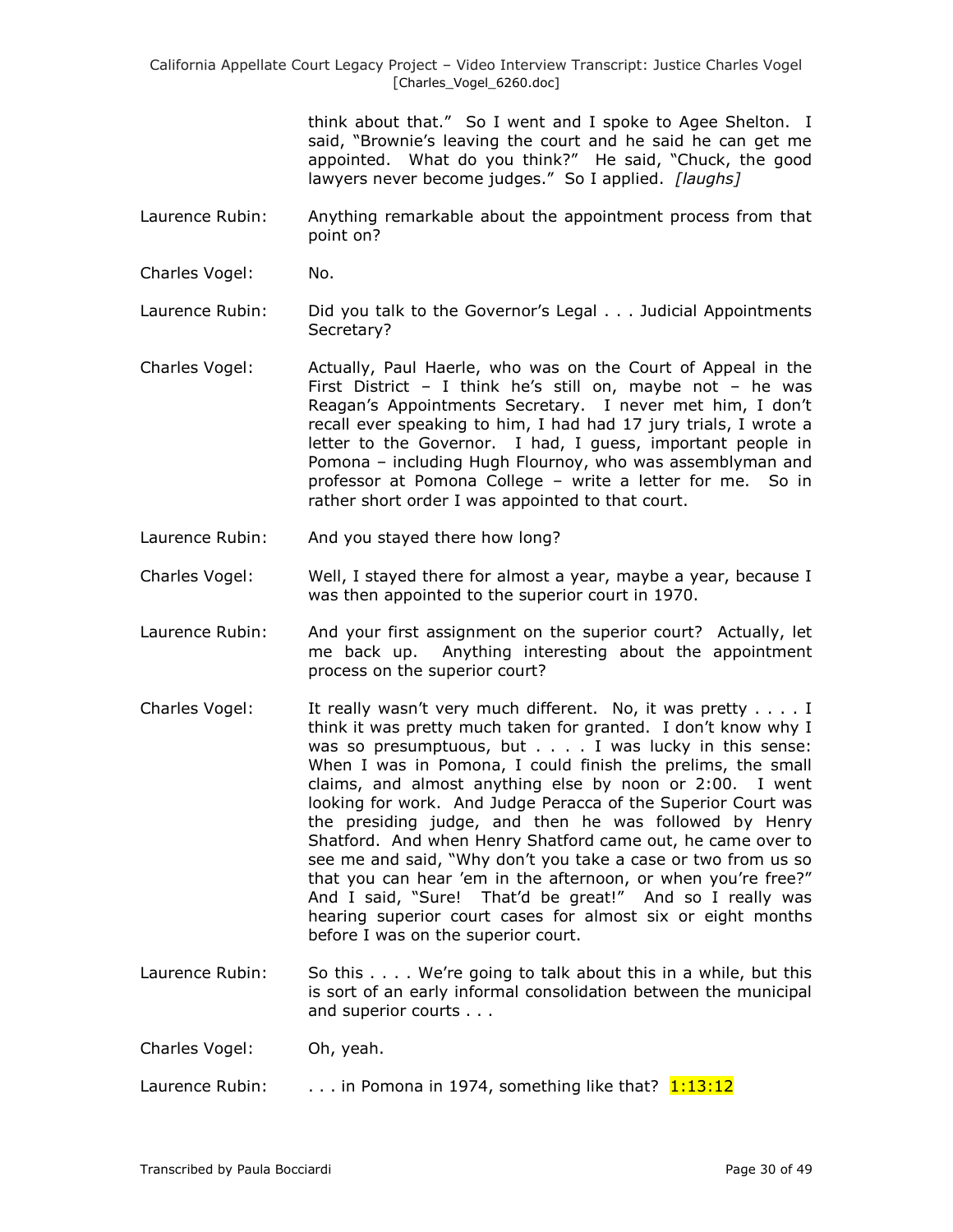Charles Vogel: That was . . . . That would be about 1971.

- Laurence Rubin: '71. When you get appointed to the superior court, do you stay in Pomona . . .
- Charles Vogel: Yes.

Laurence Rubin: . . . . or do you go downtown?

- Charles Vogel: No, I stay in Pomona. I have a courtroom that hears both criminal and civil. That's what we did – you heard both. You had no specialization.
- Laurence Rubin: And Henry Shatford was your supervising judge . . .
- Charles Vogel: Yes.
- Laurence Rubin: . . . . at that point?
- Charles Vogel: Yes.
- Laurence Rubin: Who else was out there?
- Charles Vogel: Well, Dave Thomas, Howard McClain, Carlos Teran, Jack . . . it starts with an "A," he was a Supreme Court justice.
- Laurence Rubin: Arguelles?
- Charles Vogel: Arguellas. Jack Arguellas. Yeah. That's who I remember.
- Laurence Rubin: Now, Dave Thomas we talked about briefly because he was also with your law-and-motion group . . .
- Charles Vogel: Yes.
- Laurence Rubin: . . . . later on. Was he an important influence?
- Charles Vogel: Yes.
- Laurence Rubin: A good colleague?
- Charles Vogel: Yes, he was. Well. they were all important. You mentioned him because Dave said to me at one point that I should go into the law-and-motion department. And he was applying for that. And he thought it would be a wonderful thing, and he made me think it would be a wonderful thing. So I applied, and – much to my surprise – I got it! But that would be, what, that would be about 1972, '73, something like that.
- Laurence Rubin: So you're in a general trial court in Pomona.

Charles Vogel: Right. 1:14:50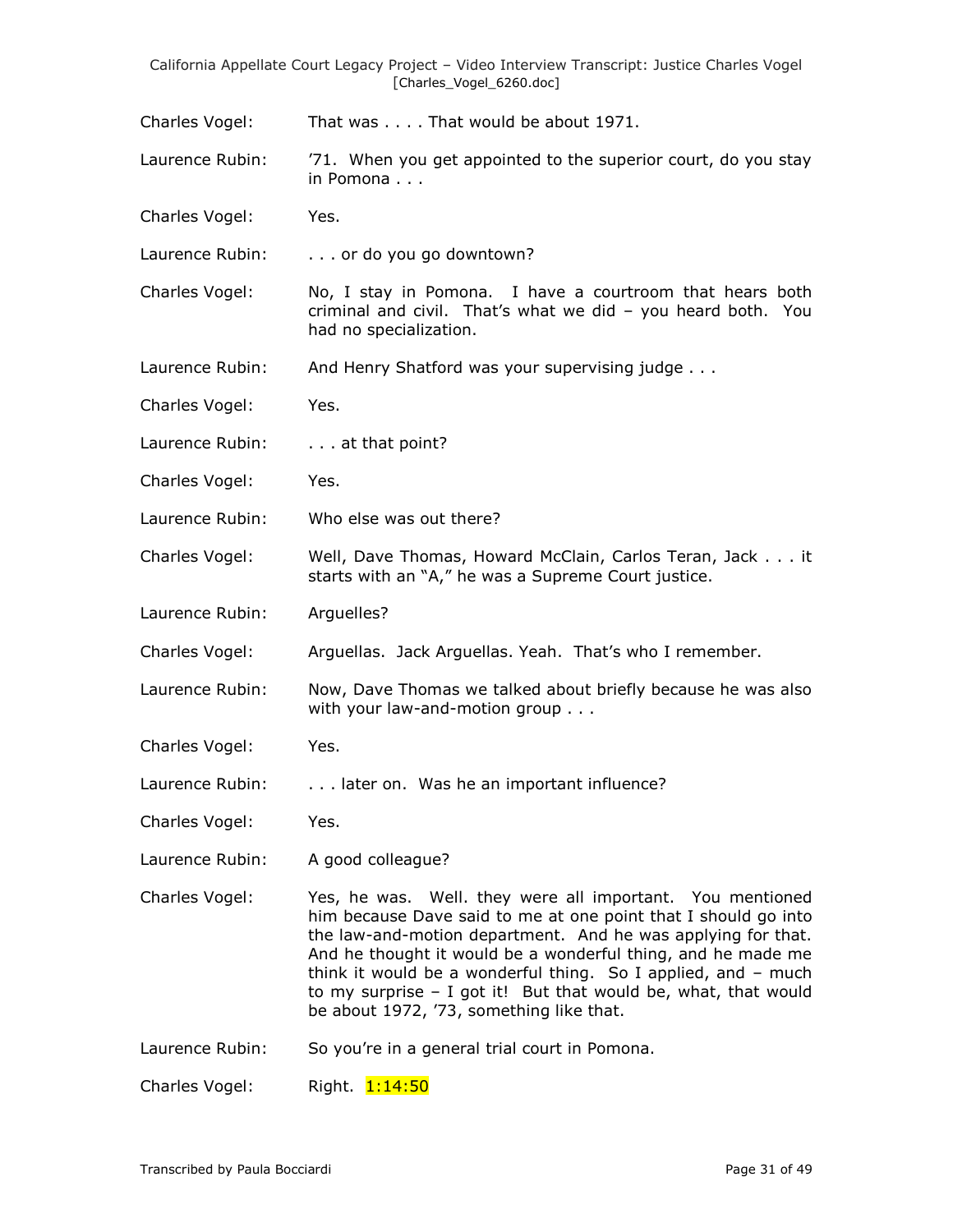- Laurence Rubin: And your first assignment down at the civil courthouse is lawand-motion.
- Charles Vogel: Yes.
- Laurence Rubin: You don't go into a jury . . . .
- Charles Vogel: No, no.
- Laurence Rubin: And did you ever do jury trials?
- Charles Vogel: Yeah, I did 'em in Pomona!
- Laurence Rubin: But I mean in Los Angeles. Did you ever have a . . .?
- Charles Vogel: I can't remember if I did on that short break when I occupied Jerry's courtroom or not. I really don't remember.
- Laurence Rubin: Okay. At some point around this time, you meet Norm Epstein? Is this around . . . ?
- Charles Vogel: Well, yes, I did. I heard from Norm when I was on the superior court because he phoned me – and we must have known each other because he addressed me as if we knew each other well – and he told me he was appointed to the municipal court and asked me to swear him in. And it was on a Sunday, and it was downtown, and I went and I swore him in. His family and friends were there. He was the lawyer for the Regents. He was the lawyer for the California colleges.
- Laurence Rubin: Right. California state universities. Right.
- Charles Vogel: Yeah, that's right. And that whole group was out there, all present. And he had quite a following. So that was a delightful moment. And he's always remembered it, and so have I.
- Laurence Rubin: Now, for a few years you remain on the superior court. He's still a municipal court judge.
- Charles Vogel: Yeah.
- Laurence Rubin: Do you have much involvement . . .
- Charles Vogel: None.
- Laurence Rubin: . . . . with him then?

Charles Vogel: None.

- Laurence Rubin: Okay. All right, so at some point . . . . We've covered the two pro tem assignments during this . . .
- Charles Vogel: Yep. 1:16:29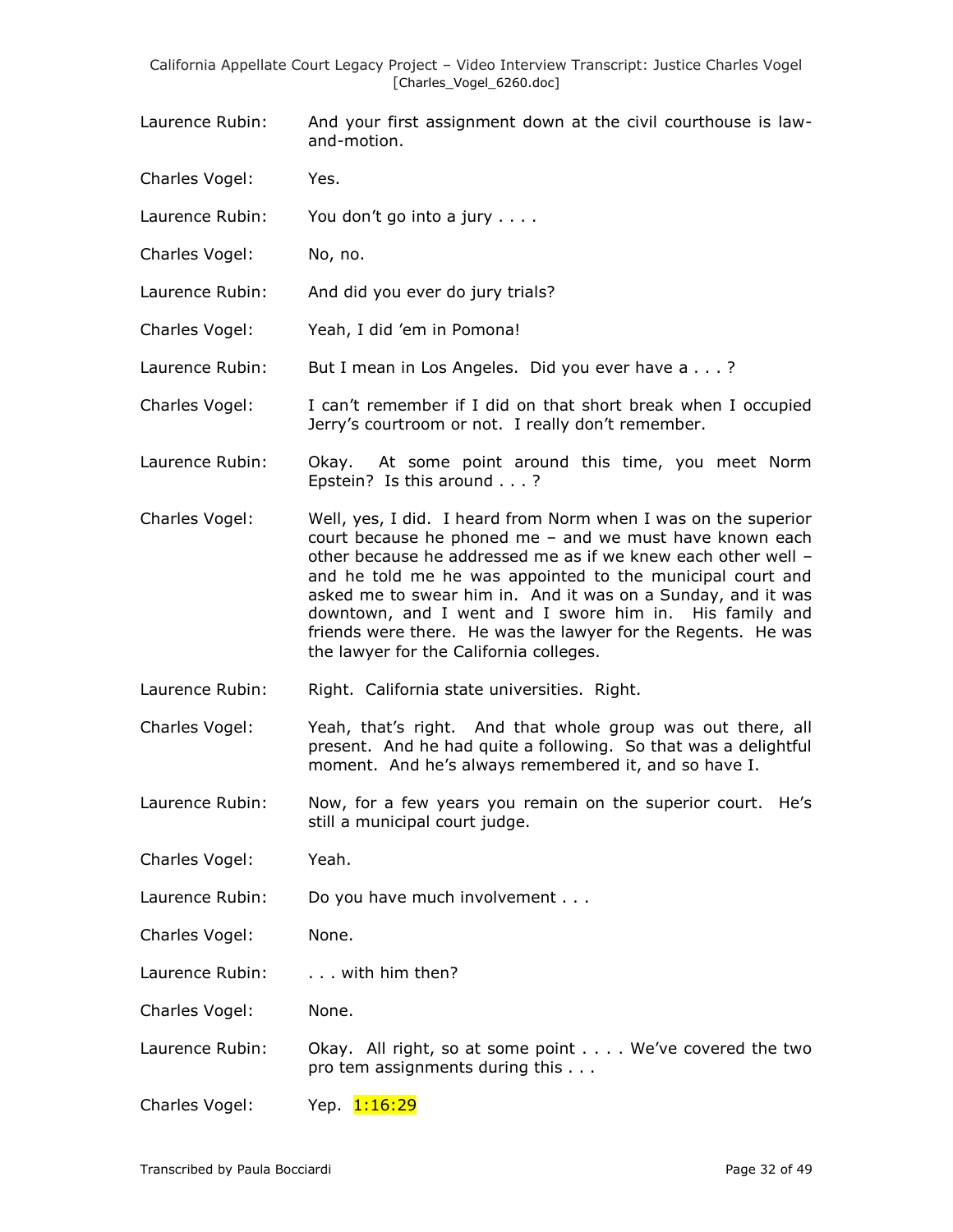- Laurence Rubin: . . . . seven-year period on the court. And at some point you're starting to think about leaving.
- Charles Vogel: Yeah.
- Laurence Rubin: And what prompts that?
- Charles Vogel: Well, a number of things. One thing is this commuting is impossible. But I had it in my mind that I surely would like to be appointed to the Court of Appeal. But it would depend upon who was elected governor, and at that time Jerry Brown and Hugh Flournoy were vying for the office. And Hugh was a good friend of mine  $-$  I'd say a good friend of mine. And  $\dots$
- Laurence Rubin: Was that from the time at Pomona College when he was a professor? Is that . . . ?
- Charles Vogel: Well, he wasn't *my* professor, but it's when I was living in Claremont and I knew him as a professor. And I knew him socially. So yes, it was from that time. And when he wasn't elected, I was pretty sure that I was toast as far as going to the Court of Appeal 'cause I was a Republican. And the way I've always viewed it is the Governor ought to pick people on his own party, and only otherwise in exceptional circumstances. In any event, that was one of the real motivations for leaving. And also, while I was the Supervising Judge of law-and-motion, I'd been approached by lawyers to leave the bench and join law firms. And one of those was . . . one of the lawyers was Peter Ostroff, who was then at Nossaman, Krueger & Marsh as they were then known. Marsh, by the way, was my professor in corporations at UCLA.
- Laurence Rubin: That's Harold Marsh.
- Charles Vogel: Harold Marsh. Now, there's a great lawyer. A really great lawyer. He was.
- Charles Vogel: And so I left and joined Nossaman, Krueger & Marsh.
- Laurence Rubin: Now, Bob Thompson had been at that firm before.
- Charles Vogel: Yes, he told me that he was going to leave the bench and return there, which he didn't do. And that was a disappointment to me, because I'm not sure that I would have joined Nossaman or I would have left the bench. But I probably would have left the bench.
- Laurence Rubin: Justice Conrad Moss was also at Nossaman.
- Charles Vogel: No, I never knew him. He passed away.
- Laurence Rubin: Okay. Now, you're at Nossaman between '77 and 1:19:00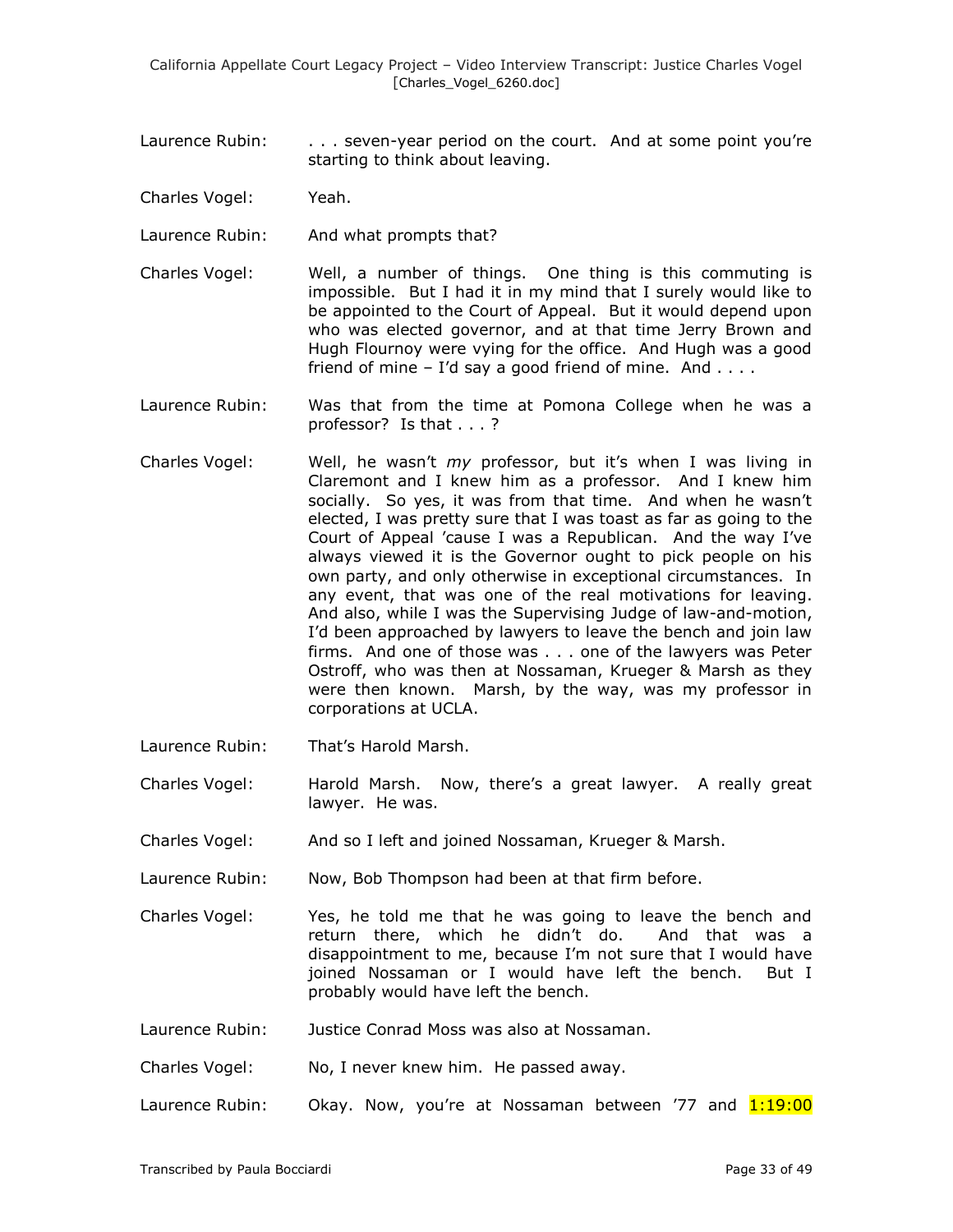1981, as I . . . .

- Charles Vogel: That's exactly about right.
- Laurence Rubin: And during that time, you married Miriam.
- Charles Vogel: Yes, I did.
- Laurence Rubin: And what is she doing at that time as a lawyer?
- Charles Vogel: Well, she is a practicing lawyer in Century City, and she had . . . was a partner in her firm: Maiden Rosen . . . Maiden Wintroub Rosen Somebody & Vogel. Anyhow, it's the only time my surname has ever been in a firm. So she's practicing law actively.
- Laurence Rubin: She started at Wyman, Bautzer? Was that her first . . . ?
- Charles Vogel: Actually she did. She started at Wyman, Bautzer and she left there to go over to Horvitz Levy and then she went back to the firm that I just mentioned.
- Laurence Rubin: And what was that like the two of you practicing law? Was that . . .
- Charles Vogel: Well . . . .
- Laurence Rubin: . . . . hard?
- Charles Vogel: I don't . . . . Actually, no. It lends for some compatibility because you have a common interest, and it worked out pretty well. I mean, she's a great woman, and a great lawyer, and there's nothing wrong with that marriage.
- Laurence Rubin: The . . . . You leave Nossaman about a year after Peter Ostroff leaves.
- Charles Vogel: Right.
- Laurence Rubin: Tell me the process by which you decide to . . .
- Charles Vogel: Well . . . .
- Laurence Rubin: . . . . leave Nossaman and go to Sidley & Austin.
- Charles Vogel: Well, Nossaman is a fine law firm, but at that time they were in a little disarray because of some disagreements among partners. And they had people leaving. And Peter went off to join Sidley & Austin, which is a Chicago law firm and established themselves out here by acquiring a firm called Shutan and Trost, which was a basic bankruptcy practice – as a matter of fact, it was a pretty high-profile bankruptcy practice. And so Peter was there by himself, essentially, the 1:21:08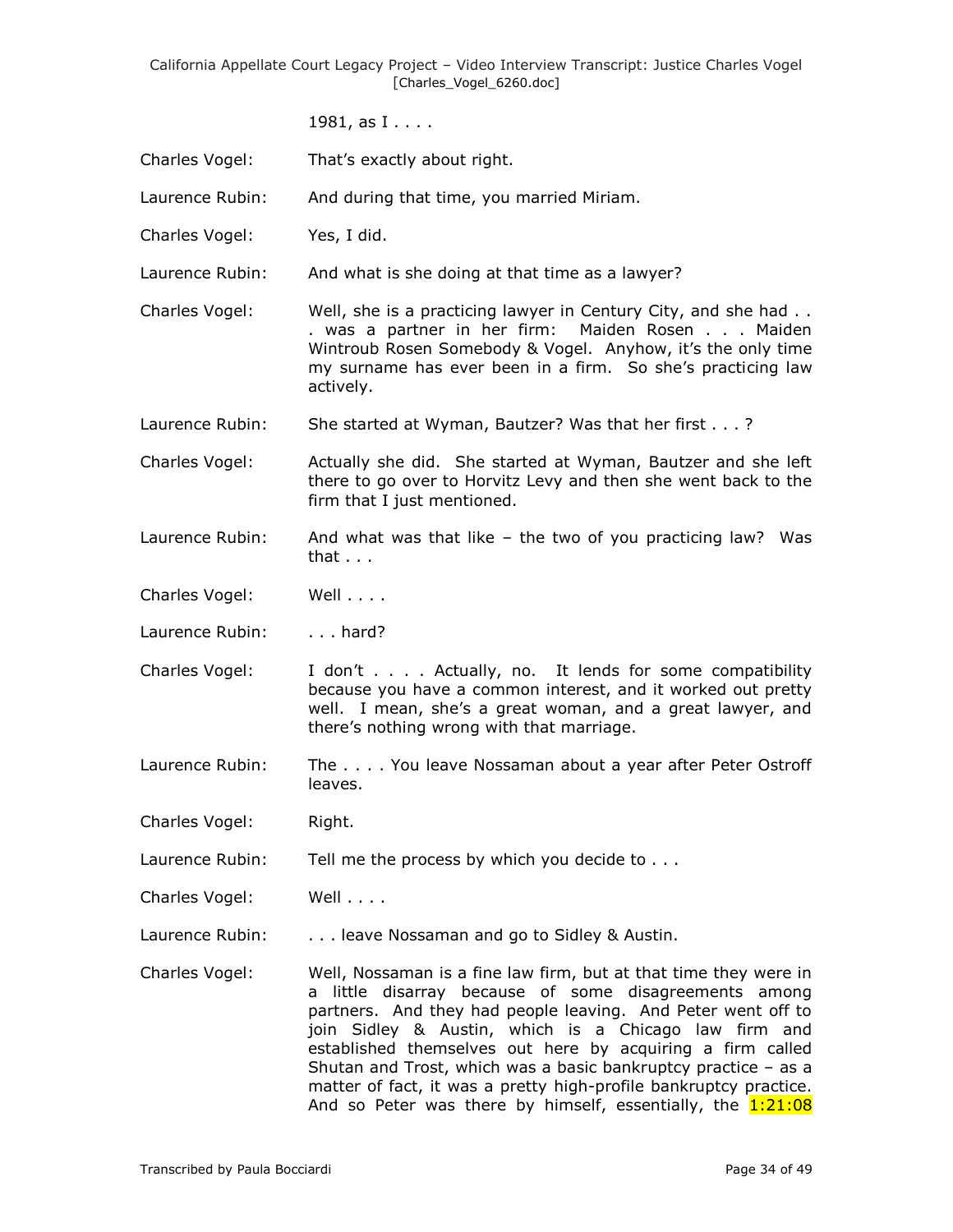only non-bankruptcy lawyer, and . . . .

- Laurence Rubin: Doing litigation.
- Charles Vogel: Doing litigation. And so I interviewed a number of firms. I don't think I told you this when I met with you before, but at that time Burt Pines was in the process of looking for a firm. He had just left being City Attorney. And so we would have breakfast at the Pacific Dining Car a number of mornings and compare notes. We were all interviewing. We were interviewing a lot of the same firms. And the most important thing to Burt was that they put his name in the firm. And the most important thing to me was that they pay me the most money I wanted. *[laughs]*
- Laurence Rubin: Well, he got his name in his firm . . .
- Charles Vogel: Yeah.
- Laurence Rubin: . . . . eventually. He went to Alschuler Grossman & Pines . . .
- Charles Vogel: Yes, he did.
- Laurence Rubin: Right?
- Charles Vogel: Yes, he did.
- Laurence Rubin: And that's about the same time 1981 or so?
- Charles Vogel: That's right, 'cause I went to Sidley & Austin.
- Laurence Rubin: Okay. The .... Any concerns about joining a ... essentially a satellite operation of a major international firm that's located elsewhere?
- Charles Vogel: No. You know, I didn't think so. And I still don't think so. I think it was a terrific opportunity, I was treated fairly, and I got good work. I told you, one of the things that happened while I was at Nossaman is I picked up a very important client. It's the largest landfill south of Santa Barbara to the Mexican border. And a lawyer I knew in Covina represented them generally, and they were having a lot of problems – environmental problems. They were really coming on the scene. So I acquired them as a client, and I told the president that I was going to leave, and the owner of the company, Ben Kazarian. And he said, "Well, that's okay." I said, "Well, a lot of people at Nossaman know your work now." He said, "Nah, I'm going to go with you. Tell 'em to send me a bill, and I'll pay it up, and I'll pay you at Sidley & Austin." And so he stayed with me, and that gave me a pretty good lever when I went in.

Laurence Rubin: Now, you come in. There's you and Peter Ostroff. 1:23:22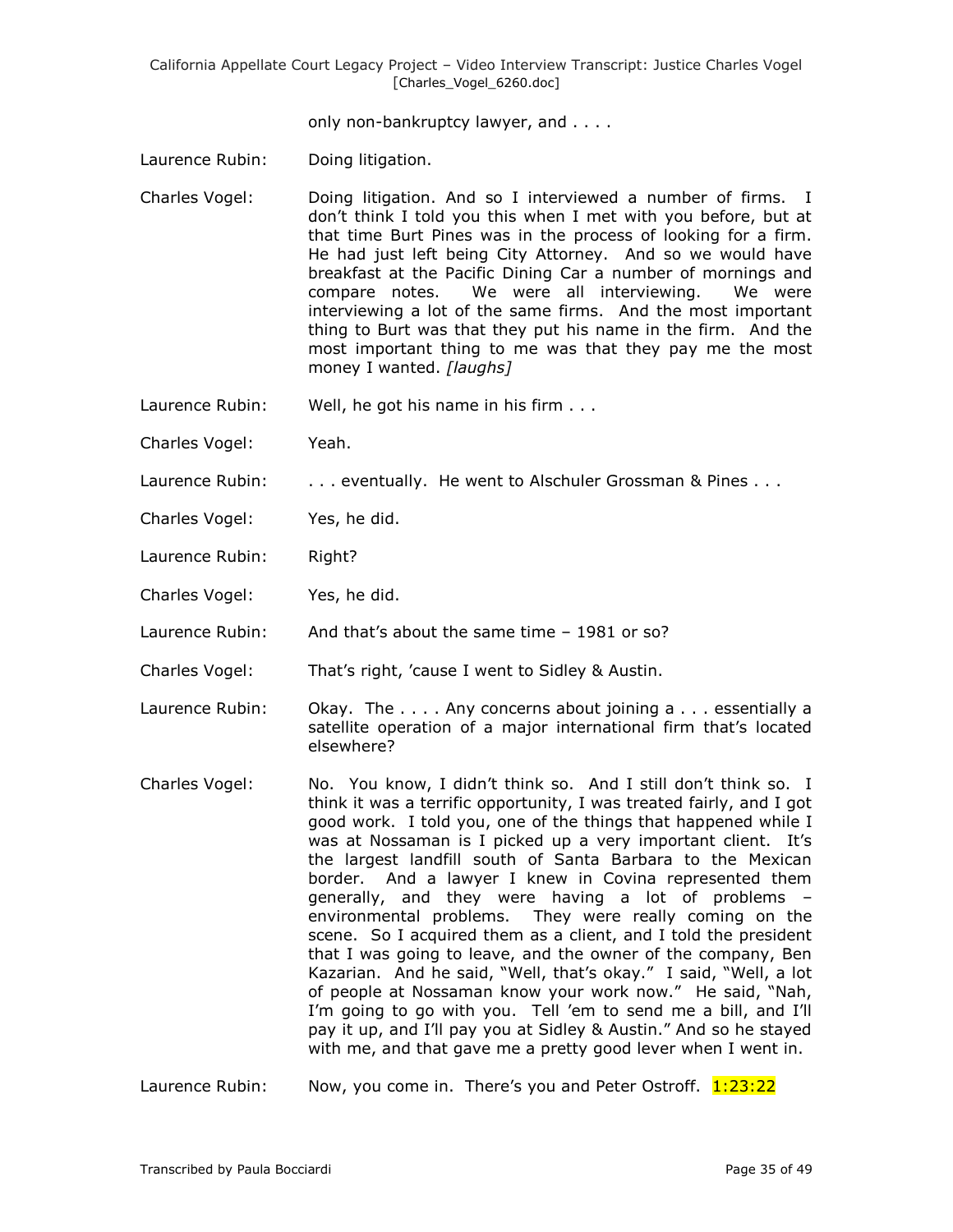- Charles Vogel: Right.
- Laurence Rubin: No associates.

Charles Vogel: No associates. No associates.

- Laurence Rubin: So how do you start servicing . . .
- Charles Vogel: Well . . . .
- Laurence Rubin: . . . . that client?
- Charles Vogel: Well, I tried on my own, and I couldn't do it because the EPA and the State Water Board and everybody and their brother was going after BKK. And there was a TRO a second. So I realized that what I should do is get Miriam into this, because Miriam thinks fast, writes well, and is very, very efficient. And you may know that as a colleague of hers.
- Laurence Rubin: I do.
- Charles Vogel: She's extremely efficient. So I talked to the client, and they said, "That's great," and I told Sidley that's what I was going to do, and they said, "Well, we could send somebody from Chicago," and I said, "That won't work," and they said, "Okay, do it your way." And so Miriam and I started working together. We won 13 injunction cases for Ben Kazarian. And ultimately she took the client away from me, 'cause he was very impressed with *her*.
- Laurence Rubin: But stayed in the family.
- Charles Vogel: Stayed . . . . The money stayed in the family, right. Right.
- Laurence Rubin: You told me one case where the sheriff comes out to one of the local offices or . . .
- Charles Vogel: Well, I'll tell you.
- Laurence Rubin: . . . . areas.
- Charles Vogel: Yeah, I remember telling you this. The sheriff showed up at the office at the landfill. That wasn't THE office, but that was where the operations were. And a deputy district attorney and the sheriff showed up with a search warrant. And what they were after is the Weighmaster records. Every big landfill weighs the trucks, because they charge what's called a "tipping fee" – how much are you bringing in? And the idea was actually spawned by the District Attorney of Ventura, who realized that he could go . . . if he got the Weighmaster records all around – all counties – he would be able to assess fines for four years backwards, which . . . . You're talking billions of dollars. So anyway, I get a call  $\dots$ . I'm in San  $1:25:23$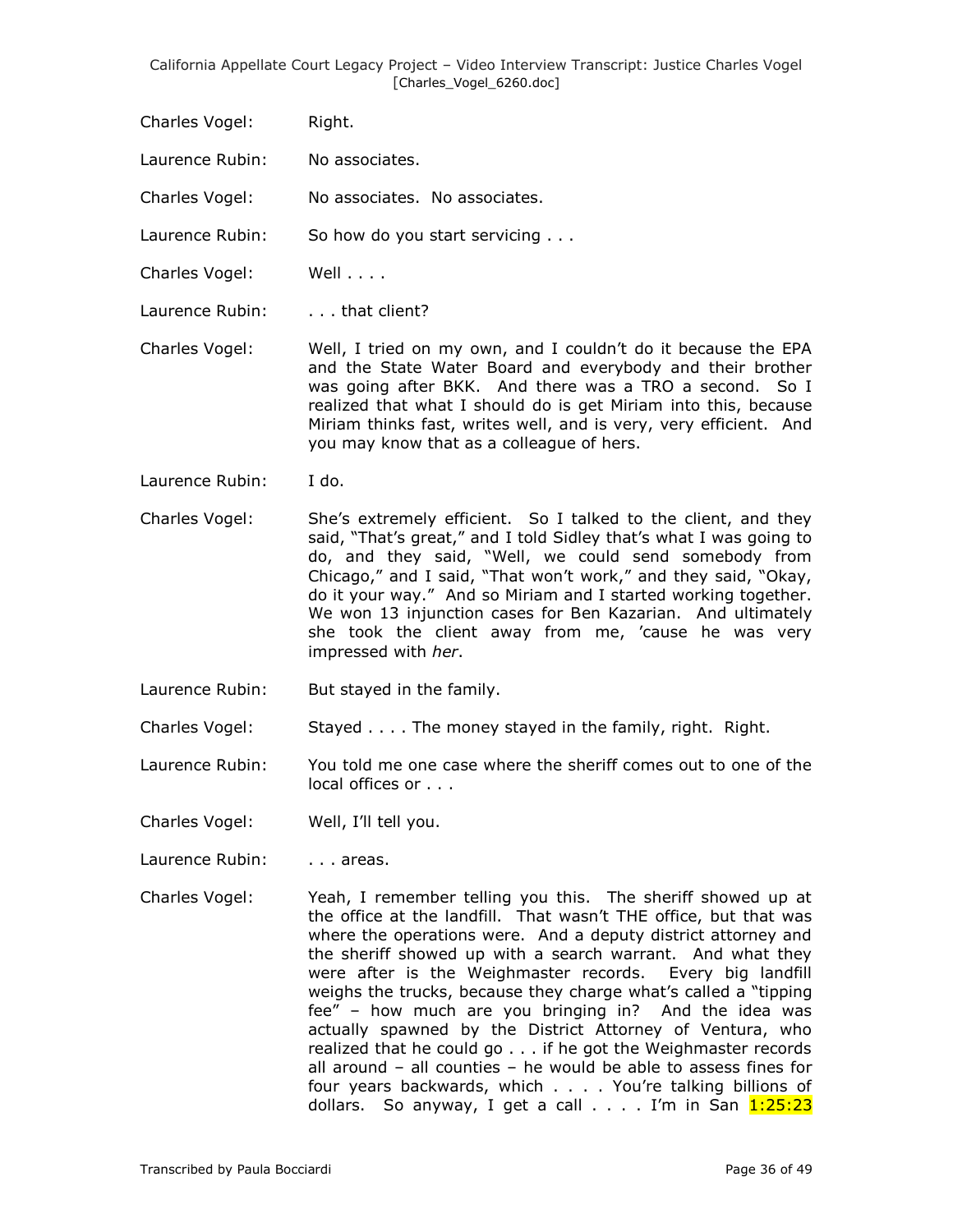Francisco at the EPA, as a matter of fact, doing some work for BKK, and the fellow at the landfill calls me and tells me that the D.A. has a search warrant. And I said, "Don't give him anything." And he said, "Well, they're going to take me to jail." And I said, "You know, don't worry about that. Let me talk to 'em." So talked to this district attorney. I said, "You know, you're aware that I represent BKK. Why don't you phone me first? Why don't you give us some advance notice? Now you're out there threatening to arrest this fellow who hasn't done a damned thing wrong. Can't you just put it off until I get back?" And we haggled a little bit, and he said, "Well, we'll put him in jail," and I said, "You do that. Just ruin this guy's life. Give his wife a lot to be afraid of. We'll have him bailed out in short order – won't be a problem with that. But you don't need to do this." And said, "Okay, I'll wait 'til you get back." So I get off the phone and I call Miriam. I said, "Miriam, we're going to need a temporary restraining order. This is what's going on." And so  $\ldots$ 

- Laurence Rubin: She's back in L.A. in her office.
- Charles Vogel: She's in L.A. So she runs off and gets a restraining order against the District Attorney of Los Angeles County and whoever else was on that. And ties them up. And of course they're very upset about that. And so we have a big meeting at BKK with the president and everyone else who's of importance, including me and Miriam. And they said to me, as they always do, "What do you think we should do, Chuck?" and I said, "Well, we should do one, two, three." And Miriam said, "I'm going to say something." And the president says, "Well, sure, let's hear from you." She said, "I think this is a big case, and I think we don't have to go it alone because there are thousands of trucks out here. Who are the biggest truckers regularly on the road?" And Kazarian says, "The people carrying feed to all the chicken and turkey farms." And she said, "Well, do you know who they are?" He said, "Sure." She said, "Let's get every big trucking outfit we can to join with us in this case. It'll not only pay for it, it'll have a lot of consequences." And Ben loved it. And so from then on she was in charge. And we went out and we won that case. And there is still an injunction against the District Attorney of Los Angeles County. But it was changed because I learned something from that client. Once I told him he couldn't do something because the law wouldn't permit it. He said, "If that's the case, then we have to change the law." And he sent me up to Sacramento . . . . Actually, he didn't. He sent me out to a trailer at a transfer station the company owned to meet with George Deukmejian. And this was on a different issue – to get a bill passed. And so that was my introduction to how you deal with the Legislature to get the law you want. And we did the same thing with respect to the Weighmaster records – we got a bill passed. You wouldn't have realized it when you read the bill, but what it meant was that all Weighmaster records going backwards four years 1:28:49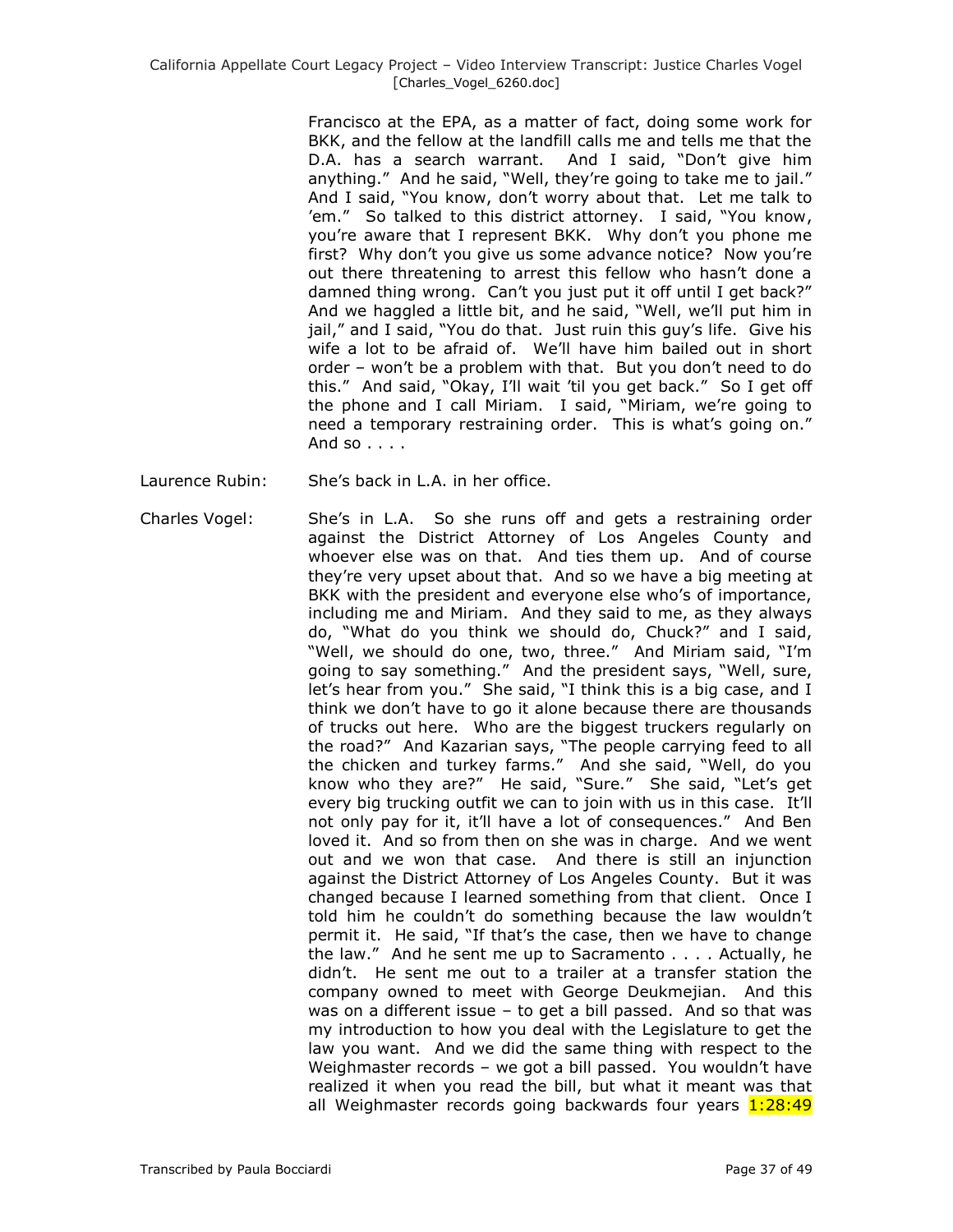can't be obtained. *[laughs]*

Laurence Rubin: Early protection of the right of privacy.

- Charles Vogel: You got it. I mean, you learn an awful lot from clients, I'll tell you.
- Laurence Rubin: The . . . . Peter Ostroff said that you put Sidley & Austin on the map.
- Charles Vogel: And that was overly generous.
- Laurence Rubin: Well, by the time you leave it's a major West Coast firm, correct?
- Charles Vogel: Yeah, I think so. Yeah. We had about a hundred lawyers.

Laurence Rubin: During that time, you become president of the county bar.

- Charles Vogel: Yes.
- Laurence Rubin: And if I have my dates correctly correct that's the  $\dots$ about the time when the recall of Rose Bird and Cruz Reynoso and Joseph Grodin is happening. Is the bar involved in that at all?
- Charles Vogel: No, I don't think so. I think that was before I was there. What happened when I was president of the bar is a case came down from the U.S. Supreme Court called *Keller*.
- Laurence Rubin: The Unified Bar case?
- Charles Vogel: Yeah. And so that meant that there would be restrictions on what the bar could be involved in, which, in the view of many, adversely affected the Conference of Bar Delegates meetings and resolutions they want to pass condemning this, that, and so forth, which they did regularly with respect to Rose Bird and all of that. But . . . . So when I became president of the bar, I remember my first speech irritated the delegates very much because I said, "*Keller*'s come down, and we're going to follow the law. So there will be some restrictions on what you're going to debate." And boy, I got an earful about that. So the year passed very quickly, and it was a great year, and it was over with.
- Laurence Rubin: What other things do you recall from that year?
- Charles Vogel: What other things? Well, of course, we . . . I think we finalized MCLE that year. Oh, I know what we did. When I became president of the bar . . . .
- Laurence Rubin: County bar or State Bar? 1:31:10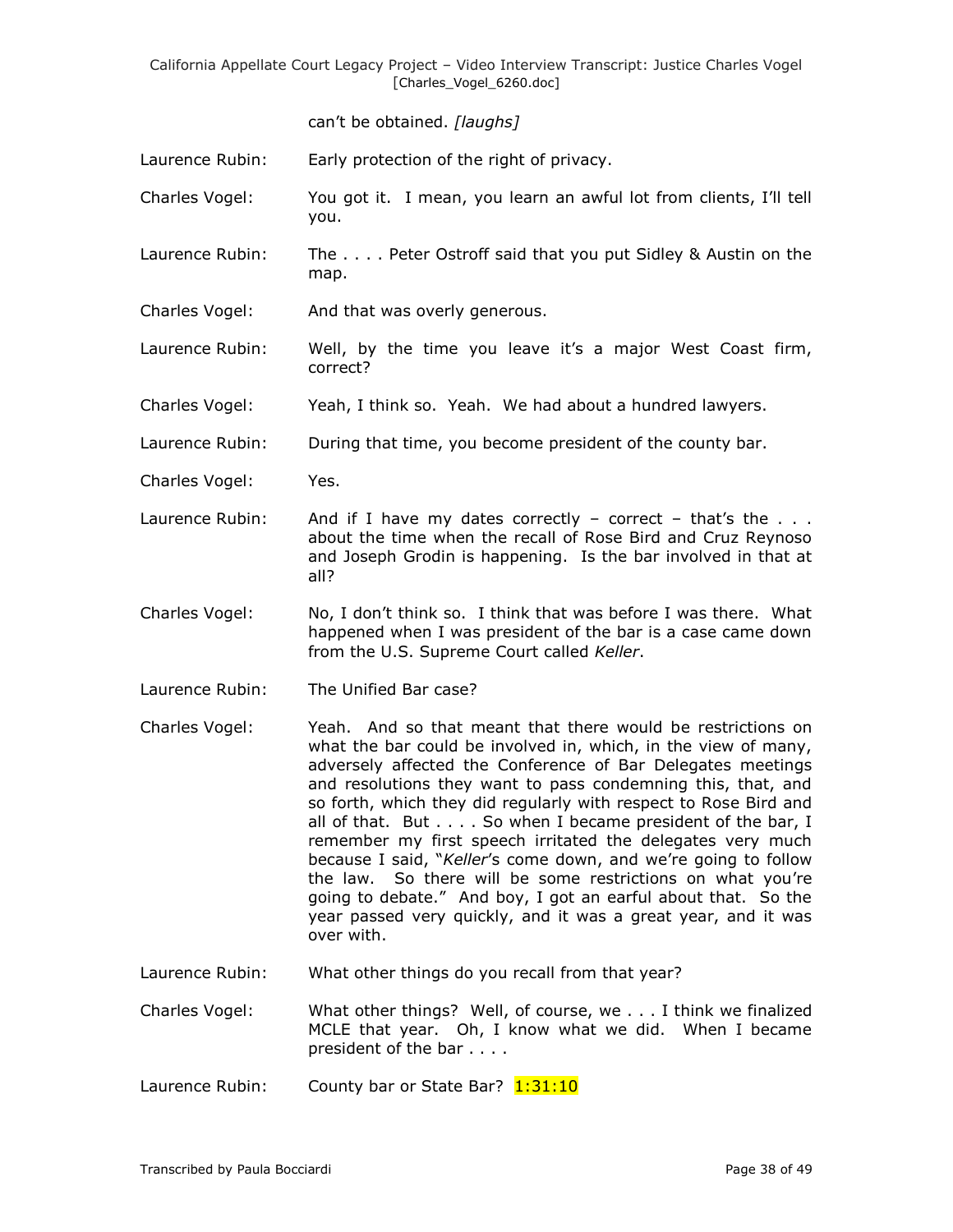Charles Vogel: Oh, I moved forward. Were you talking about the county bar?

Laurence Rubin: I just wasn't sure what you were ....

- Charles Vogel: Oh, I meant State Bar.
- Laurence Rubin: State Bar, right. When you were talking about the Conference . . . .
- Charles Vogel: Yeah. When I was president of the county bar, it was pretty much vanilla.
- Laurence Rubin: Okay.
- Charles Vogel: There wasn't a lot for me to be involved in. We may have been involved in the Rose Bird issue, but I don't have any memory of it. But the State Bar, we did do something – a number of significant things. I think we finished up MCLE. But I had a notion, when I became president, that the backlog in Los Angeles County – which was humongous – had to be resolved. And I thought the way to resolve it was to consolidate the municipal court and the superior court, because there are lots of municipal courts who just weren't in operation every day. As a matter of fact, lots of 'em weren't in operation one day of the week. It was a Friday, you're closed (for judges). So I started speaking on that and became well enough informed it sounded like I knew what I was talking about. And so I . . . with the executive director of the bar, Herb Rosenthal, I met with the Chief Justice, Malcolm Lucas, and tendered the idea to him. He didn't like it very much. But he did agree to attend a Board of Governors meeting where it would be discussed and presented. And I made a really smart move: I got Margaret Morrow to be the chair of an ad hoc committee to develop this program. And so he came to the meeting and Margaret put on a program. And another guest we invited was Bernie Witkin. And when Margaret finished, Bernie stood up immediately and said, "That's the best idea the bar ever had." At that moment, Malcolm Lucas was sold. In fact, a person at that meeting was Victor Chavez, who was the Presiding Judge of the superior court. And he started complaining about the idea. And Malcolm said, "If you keep that up, I won't assign any more judges to the Los Angeles Superior Court." Meaning, assign any municipal court judges to sit on assignment.
- Laurence Rubin: Now, this is in 1990. We're now 18 years down the line. We've had unification of the trial courts for about eight years. It became an important issue for Justice Lucas, Justice . . . Chief Justice George. Has it worked?
- Charles Vogel: I think it has, I think it has. You know, to put it bluntly, in my mind it doesn't take a brain surgeon to run a jury trial. If a person is competent and has a decent work ethic, with competent common sense, you can follow the rules.  $1:34:17$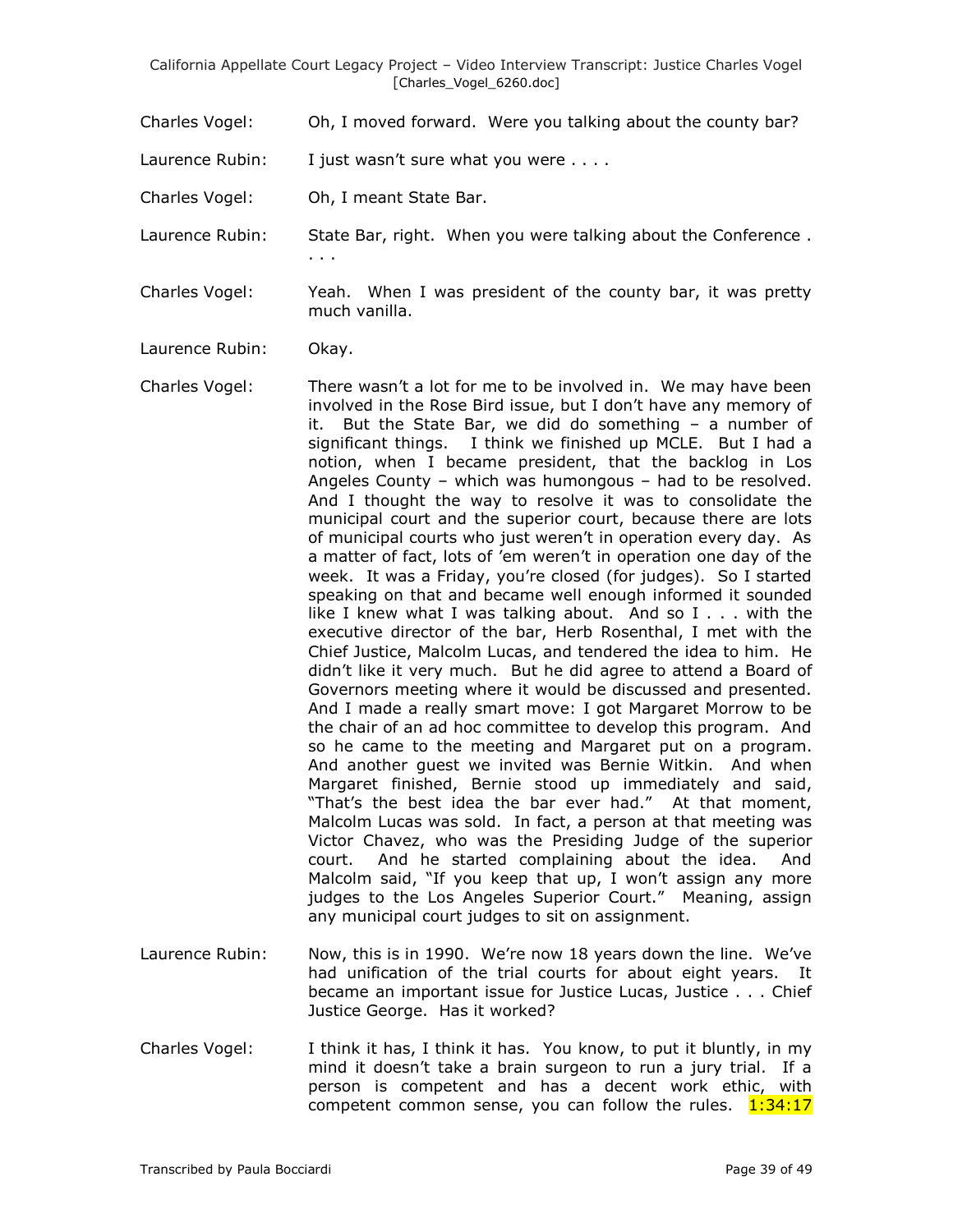And the L.A. Superior Court does a great job of educating its judges. Everybody goes to Judges College, they have a benchbook, and it's not that difficult. So I think it should work. You always hear the kind of complaints that, "Well, So-and-So was a municipal court judge and he or she is over their head and we shouldn't have had consolidation." I think I've heard the same thing about people who were appointed to the superior court, you know, so I don't put any stock in that. I think that it's pretty hard to run a court that size with, you know . . . . Considering the Chief Justice's responsibilities for, what is it, 1,300 judges? So for somebody to be the presiding judge of about a 500-judge court – is it 4, 500 judges? – he can't possibly know how it's all functioning. So I would get myself in a lot of trouble if I were president of the bar today, because I would recommend splitting the county. But you'd have to do that over time, because the assignments are made with respect to where people live. So that would be harder – maybe not possible. But you asked me, do I think it's working? I think the proof is that it *is* working, yes.

- Laurence Rubin: While you were president of the State Bar, there was a man who graduated named Maxie Filer. Does his name sound familiar at all? He had passed . . . .
- Charles Vogel: Oh, he was a . . . . He took the bar . . . .
- Laurence Rubin: He took the bar 48 times.
- Charles Vogel: Yeah!
- Laurence Rubin: Do you remember that story?
- Charles Vogel: Yeah, I remember him. I remember that. I remember I had some contact with him.
- Laurence Rubin: Your quote at the time was, "If he tells a client he's going to take a case all the way to the Supreme Court, I'd be inclined to believe it."
- Charles Vogel: Yeah, right. *[laughs]*
- Laurence Rubin: And ironically his son, Kelvin Filer, is now a superior court judge. But you . . . .
- Charles Vogel: No, I don't know him.
- Laurence Rubin: You have no contact with him?
- Charles Vogel: No.
- Laurence Rubin: Okay. All right. You're at . . . . You're still at Sidley, and Miriam is appointed to the Court of Appeal.  $1:36:26$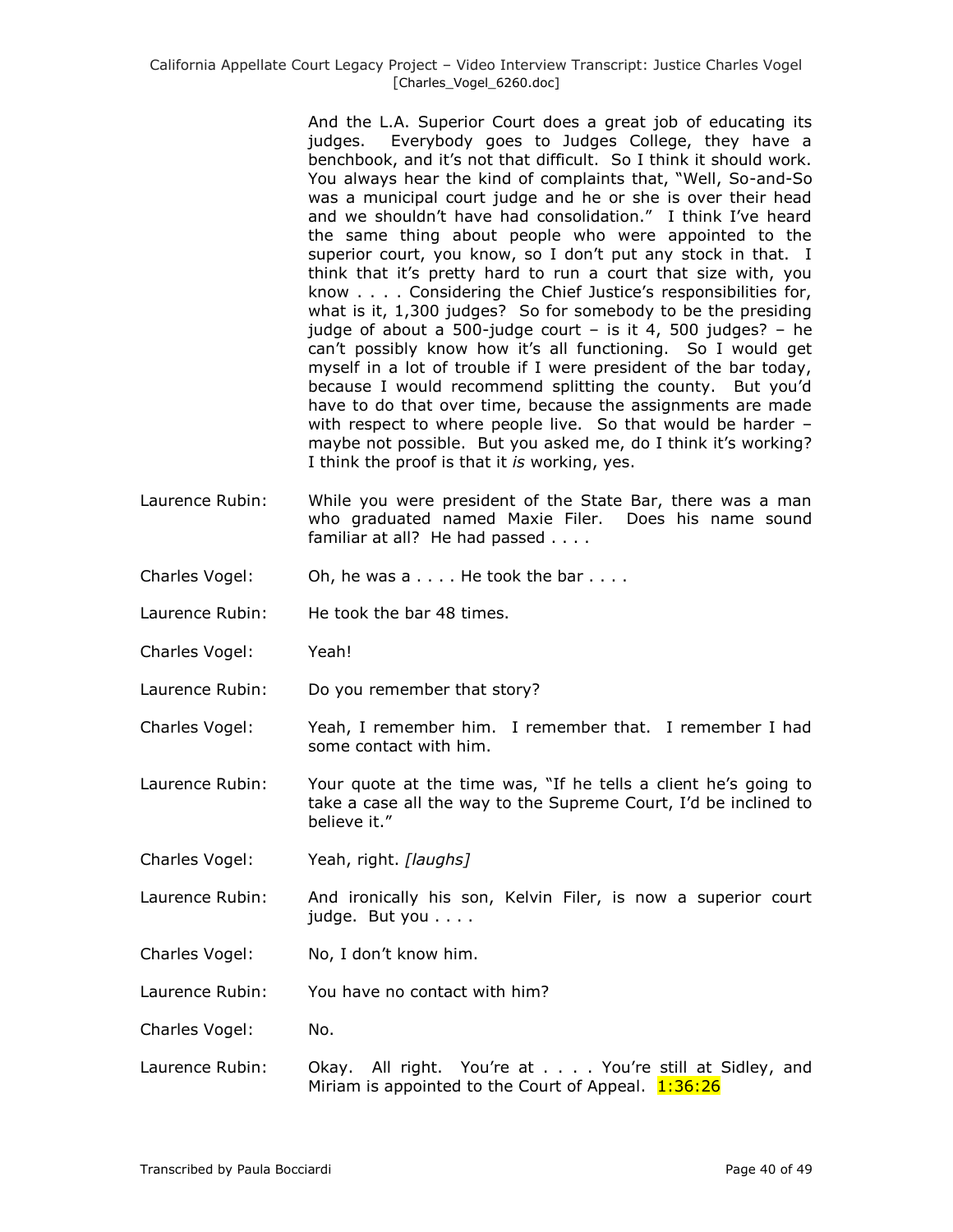- Charles Vogel: Yes. She was appointed to the Court of Appeal the same day I was elected president of the State Bar.
- Laurence Rubin: And eventually the *Met News* honors you as "Persons of the Year."
- Charles Vogel: Yes, that's right.
- Laurence Rubin: Tell me a little bit about the process by which she got appointed.
- Charles Vogel: How did she get appointed? Well, you know, I'd like to say it was pure merit. I mean, she was a *very* good judge. She was in law-and-motion. And I think she was very well respected. But the fact of the matter is, she was at that time a registered Republican. She was a registered Republican when I met her, which surprised me. But my pitch to the appointments secretary initially, when she was first appointed to the superior court, was "You don't get many Jewish Republican women applying for the bench. This would be a good appointment for the Governor." So I think that played out, and also I think that she established a terrific reputation when she was on the trial bench, so she was a natural. And that's where she wanted to be, and that's really what she was best equipped to do.
- Laurence Rubin: And that, in part, stemmed from the time she was with Bob Thompson and learned . . .
- Charles Vogel: Absolutely.
- Laurence Rubin: . . . . under him.
- Charles Vogel: Absolutely.
- Laurence Rubin: Now, you then decide to leave Sidley.
- Charles Vogel: Right.
- Laurence Rubin: What's . . . . How does that come about?
- Charles Vogel: Well, again, that goes back to my old ambition to be on the Court of Appeal. Pete Wilson was the Governor, I had what I thought would be good credentials, and so I applied and I got it.
- Laurence Rubin: And you take the position formerly held by Chief Justice George, correct?
- Charles Vogel: Yeah, actually. I took the position that he vacated, and I engaged his lawyer . . . his secretary, which was his recommendation – a very sensible thing to do.
- Laurence Rubin: That's Romero. 1:38:34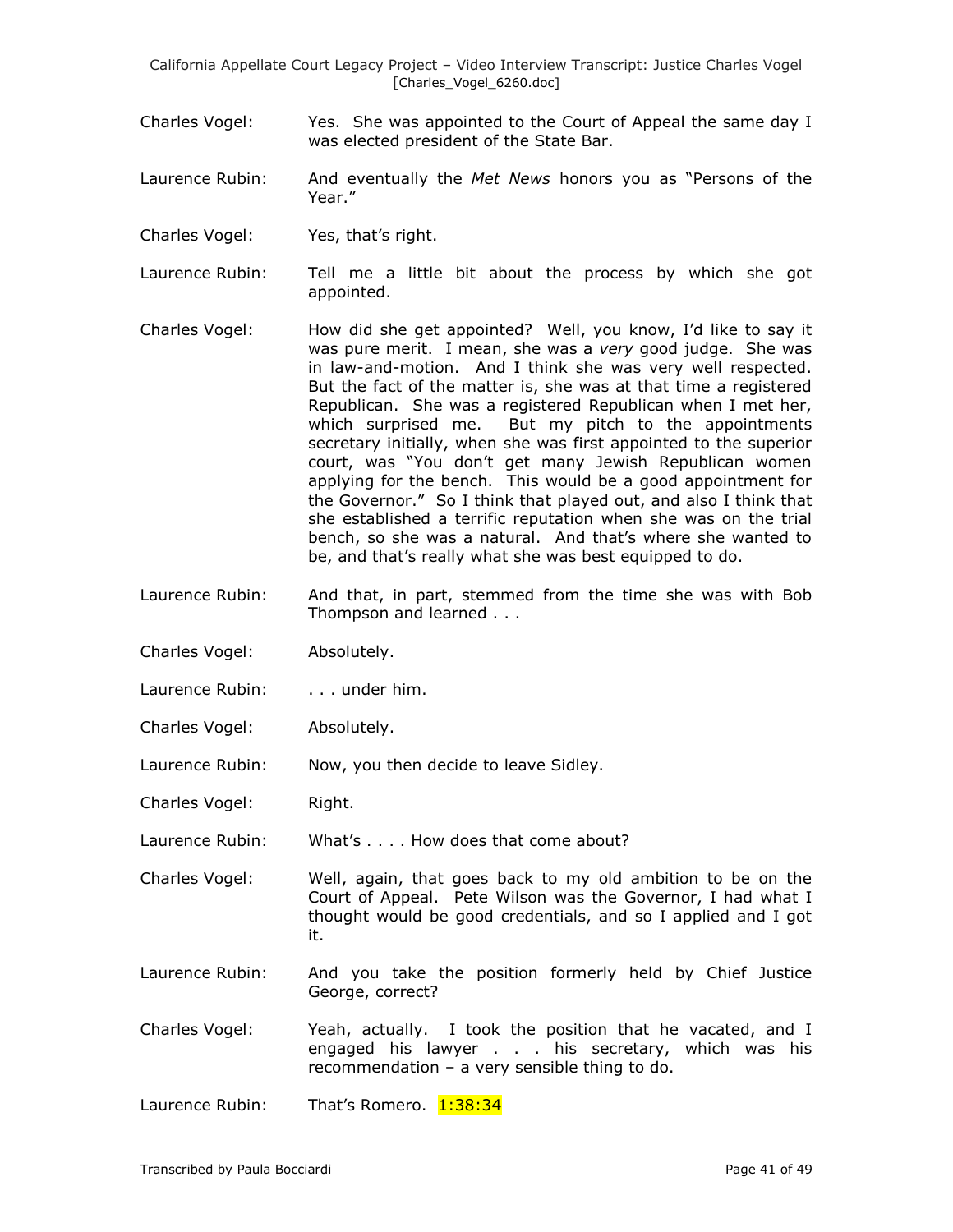- Charles Vogel: That's Romero. A wonderful, wonderful woman.
- Laurence Rubin: And you've commented over the years about how strongly you feel about the importance of how judges work with their research attorneys and judicial assistants.
- Charles Vogel: Yeah, I do. I think they can make you or break you, and when I say that, I want to be clear that I don't mean that I'm in favor of the lawyers' writing the opinions. I think it's a big mistake for anybody to be on the appellate court and not write opinions himself or herself. But given what the caseload is, and given the nature of the caseload, it is critical that they do a lot of workups. But only after judges have read the briefs. And judges ought to get into the records – justices. And justices should write opinions sometimes – I think, you know, a couple of times a month – 'cause it's not that difficult and because you don't understand the discipline, you don't understand what this process is about, unless you start trying to organize an opinion. It kind of goes back to a question you asked me earlier. There are 42 issues in the *Manson* case. You've got to carve up a case into its important parts and discard the rest of it, and then write about what's significant in an intelligent way so that when someone reads it, they know what the case is about and they know why you decided the way it is. You have to demonstrate that to your lawyers or they don't respect you. Pretty soon they'll take the calendar away from you. And that happens. I've seen that happen. And if people are comfortable with that, I'm not. But you do have to have lawyers that *you* respect, but it's important they respect *you*.
- Laurence Rubin: When you retired  $-$  I'm just going to skip ahead a little bit  $-$  the Chief referred to you as a close friend, an excellent decisionmaker, both as a lawyer and as a judge. Referring to the close friend and colleague part, what sort of contact did you have with the Chief while you were on the Court of Appeal? You worked on a number of projects for him – with him?
- Charles Vogel: Yes, yes. I actually only became acquainted with Ron George when I became a justice of this court. But he was very outgoing, and he contacted me, and we soon hit it off pretty well. And he, as a matter of fact, appointed me on a number of committees. But what I think you're referring to is the committee . . . Supreme Court Committee on Judicial Conduct. Is that right?
- Laurence Rubin: That's one of the ones I was going to get to.
- Charles Vogel: Well, that's a major one . . .
- Laurence Rubin: Right.
- Charles Vogel:  $\ldots$  and actually, I think that was started with Lucas  $1:41:37$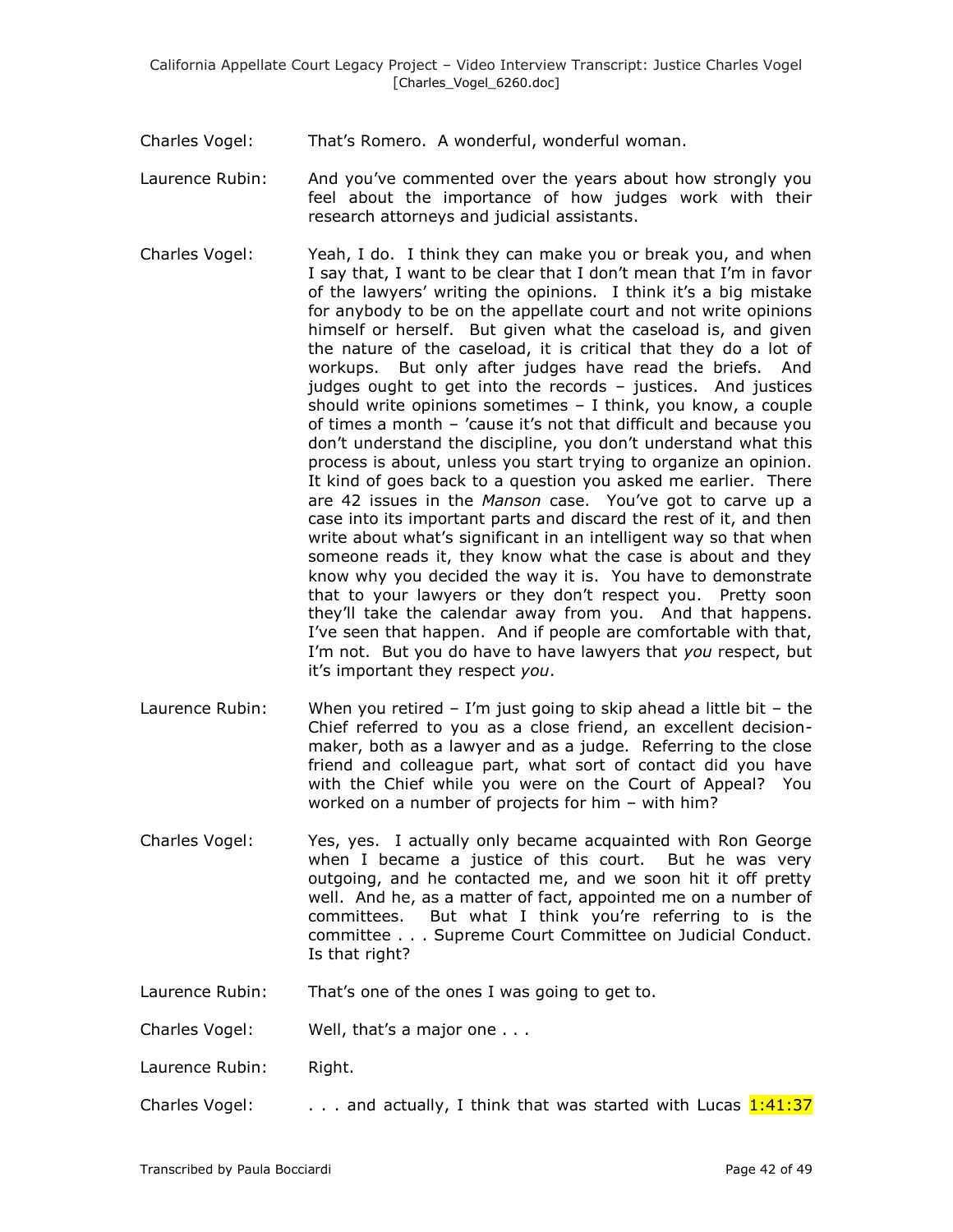> because I remember hearing that subject being raised. It was the product of a constitutional amendment.

- Laurence Rubin: Correct.
- Charles Vogel: And I told Lucas that I would be glad to be on the committee. And the next thing I remember is I'm appointed chair of the committee, and the committee is organized, and we start meeting and we start working on this project, which is a very large project. And throughout that time, I had contact with the Chief Justice. And also at that time, the Chief Justice had fairly regular meetings – well, after I became Presiding Judge of the court – he had fairly regular meetings with the administrative presiding judges.
- Laurence Rubin: All the districts together?
- Charles Vogel: Yeah, that's right. So I would see him quite often. He's somebody who was always on top of things. So if there was something going on in our court that needed attention, I would hear about it – maybe not directly from him, but from him to somebody to me.
- Laurence Rubin: The Ethics Advisory Committee, as you said, stemmed from a constitutional amendment . . .
- Charles Vogel: Yes.
- Laurence Rubin: . . . . that basically took the ethics adoption from the California Judges Association to the arm of the Supreme Court –
- Charles Vogel: That's right.
- Laurence Rubin: or to the Supreme Court.
- Charles Vogel: That's right.
- Laurence Rubin: Was that good government?
- Charles Vogel: I think it was excellent government.
- Laurence Rubin: Okay.
- Charles Vogel: I think the Association has many good features. But I don't think . . . . It's very hard for judges to be judges of judges, you know. It's got to be more formalized and particularized, and that's what the Canons do.
- Laurence Rubin: Your most essential task was then basically recommending to the Supreme Court the Canons of Judicial Conduct, based in part on the CJA and the ABA model that had been around, I assume. 1:43:43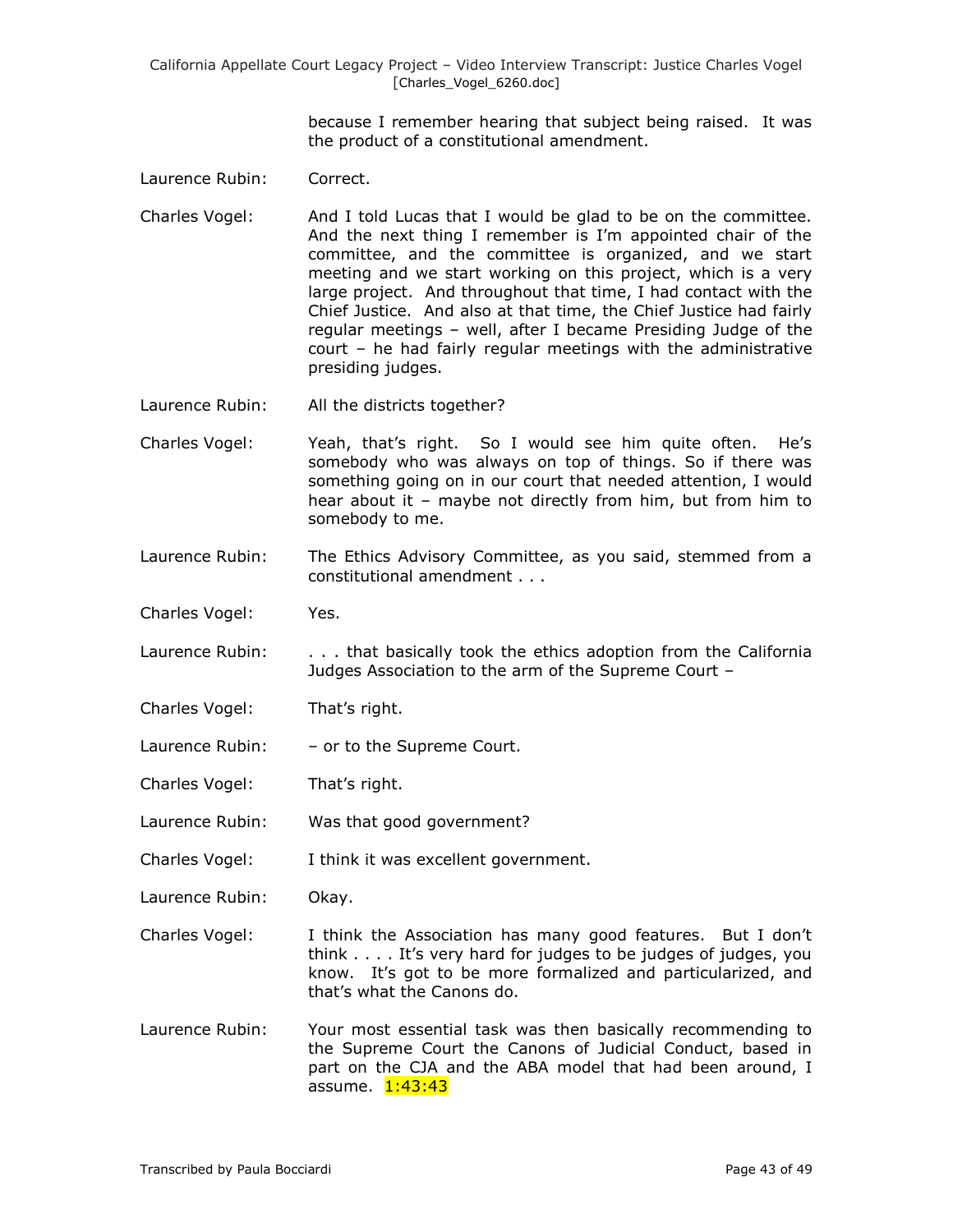- Charles Vogel: That's right, that's right. We changed them, modified 'em, incorporated 'em as best we could to make some sensible organization of what rules ought to govern the conduct of judges.
- Laurence Rubin: David Rothman was on that committee. He . . . .
- Charles Vogel: Very much so.

Laurence Rubin: Tell me a little bit about working with him.

Charles Vogel: He's a terrific lawyer. He certainly knows more about judicial ethics than anyone else I know. And he's written extensively about it. In fact, I think he has a text . . .

Laurence Rubin: He does.

- Charles Vogel: . . . that he's published. And we weren't always in agreement. David is . . . . He's absorbed with the subject, and sometimes I would see it differently than he did, but I would not want to have a committee on this subject without him on it.
- Laurence Rubin: And he's an artist.
- Charles Vogel: What?
- Laurence Rubin: He's a cartoonist.
- Charles Vogel: Yes! He made a very funny shirt for me that has a statement: "The Committee on the" . . . "The Supreme Court Committee on the Code of Judicial Ethics" and there's a big can and it has lots of worms coming out of it. And each worm is named after a canon. That's very funny.
- Laurence Rubin: An apt description.

Charles Vogel: An apt . . . . He's very, very . . . . He's got a great sense of humor.

Laurence Rubin: You're Associate Justice and then Presiding Justice in Division Four, and you have longtime relationships with Norm Epstein and Gary Hastings. So talk about them a little.

Charles Vogel: Okay. Norman is a whole day's subject by himself. He loves the law. And people say that about a lot of people, but I only really believe it with respect to Norm. He just loves the law. He loves being a lawyer. He loves being a judge. And he's very vibrant about it, and he's hands-on. There's an excellent example of someone who knows how to run his staff. He has the unique practice of having an annual. He has two regular lawyers who work for him, and then he gets . . . he hires a graduate of UCLA Law School who is recommended to him by the faculty. And he organizes that person when he or  $1:46:07$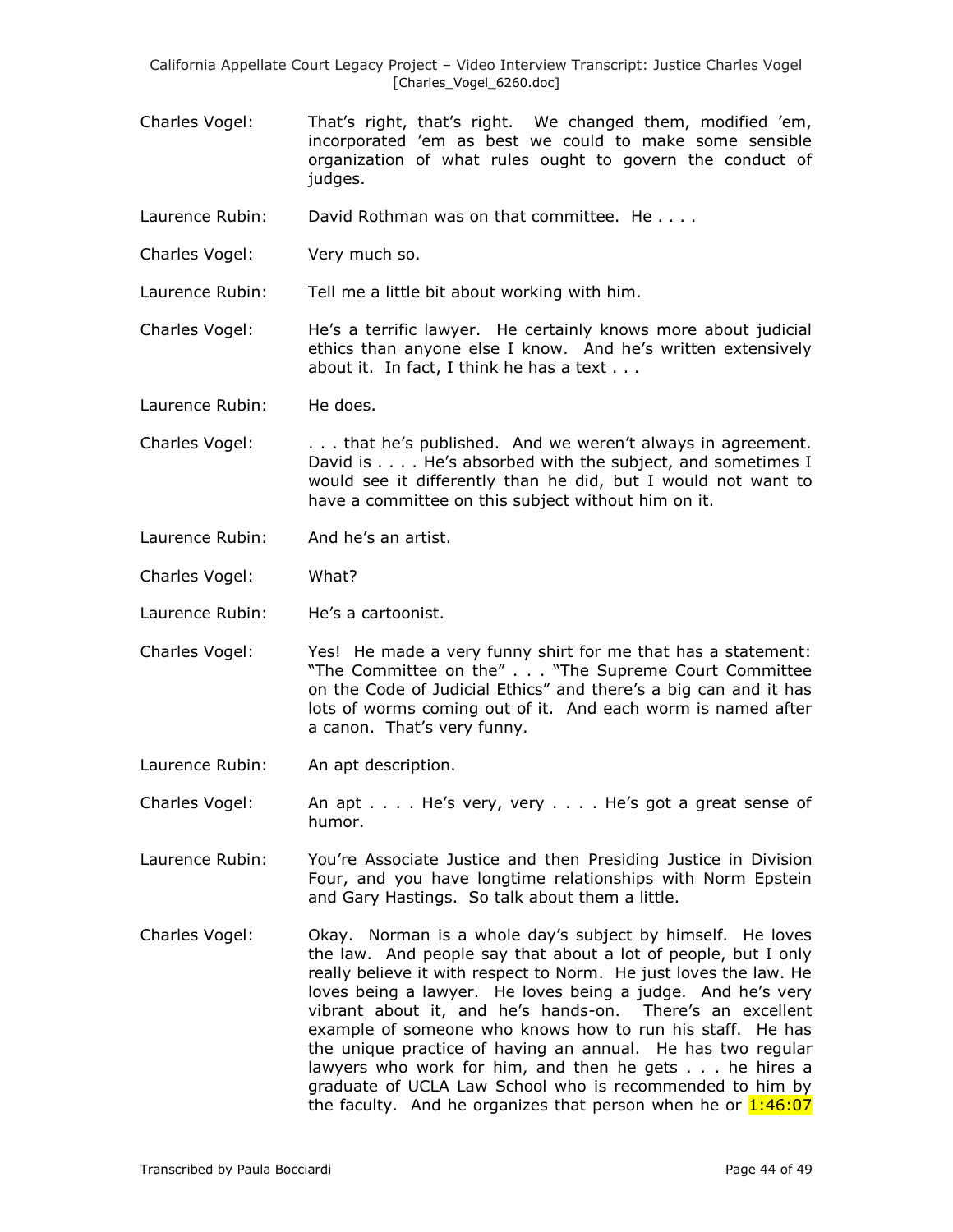she gets there, tells them how to write an opinion and what's expected and gives them the work, and then pretty much shepherds them through. But I've seen Norm turn around and rough out an opinion, and then of course it'd be cleaned up by Laura or Charlotte, his regular lawyers. But he really cares about it, and if there's an issue in your case or his case, he's always ready and willing to talk about it. And he can come on pretty strong.

- Laurence Rubin: Any dissents that he wrote on your opinions or vice-versa that come to mind, or was that a rare occurrence?
- Charles Vogel: No, no, we had disagreements. I think I've dissented in cases, and I think he's dissented in cases. Dissents were not a regular thing in Division Four. But I remember one time, one case that I wrote. He came into my chambers to talk to me about it to tell me why I was wrong. And I told him I wasn't wrong and I was going to stick with my view. And he did that several times. And then . . . . We had the practice in Division Four of conferencing before a calendar. So we're having a conference, and my case comes up. And he starts talking, and I'm shaking my head like this. And he said, "Don't do it." And I said some expletive, and "Get off of it!" And so we ended the calendar, and I went back to my chambers, and I felt very badly about it. I've got to go in and apologize to him. There's a knock on my door, and "Come in" and it's Norman. He says, "I want to apologize to you." And that's pure Norman. He's such a decent, decent man.
- Laurence Rubin: He is.
- Charles Vogel: You know, I will always admire him and like him very much.
- Laurence Rubin: And Gary Hastings?
- Charles Vogel: Gary Hastings was a dream colleague. He is an experienced trial lawyer. He really understands what a trial is about. He teaches advocacy at the . . . . Oh, what's the Institute for Practice . . . Litigation Practice. It's well known. And he . . . . So when he talks about a case, he understands what happened. And he writes very carefully. And very tight opinions. And you can always talk to him about the cases, and he will enlighten you. I loved him. And he worked. I mean, he really . . . . When dependency came to the court . . .

Laurence Rubin: Right.

Charles Vogel: . . . early on, he went and took the very first course that was given on it. And then he started writing all of his own dependency opinions. And at one point he knew more about dependency law than anyone I knew. It was a . . . . He's a great fellow. I see him socially still. 1:49:13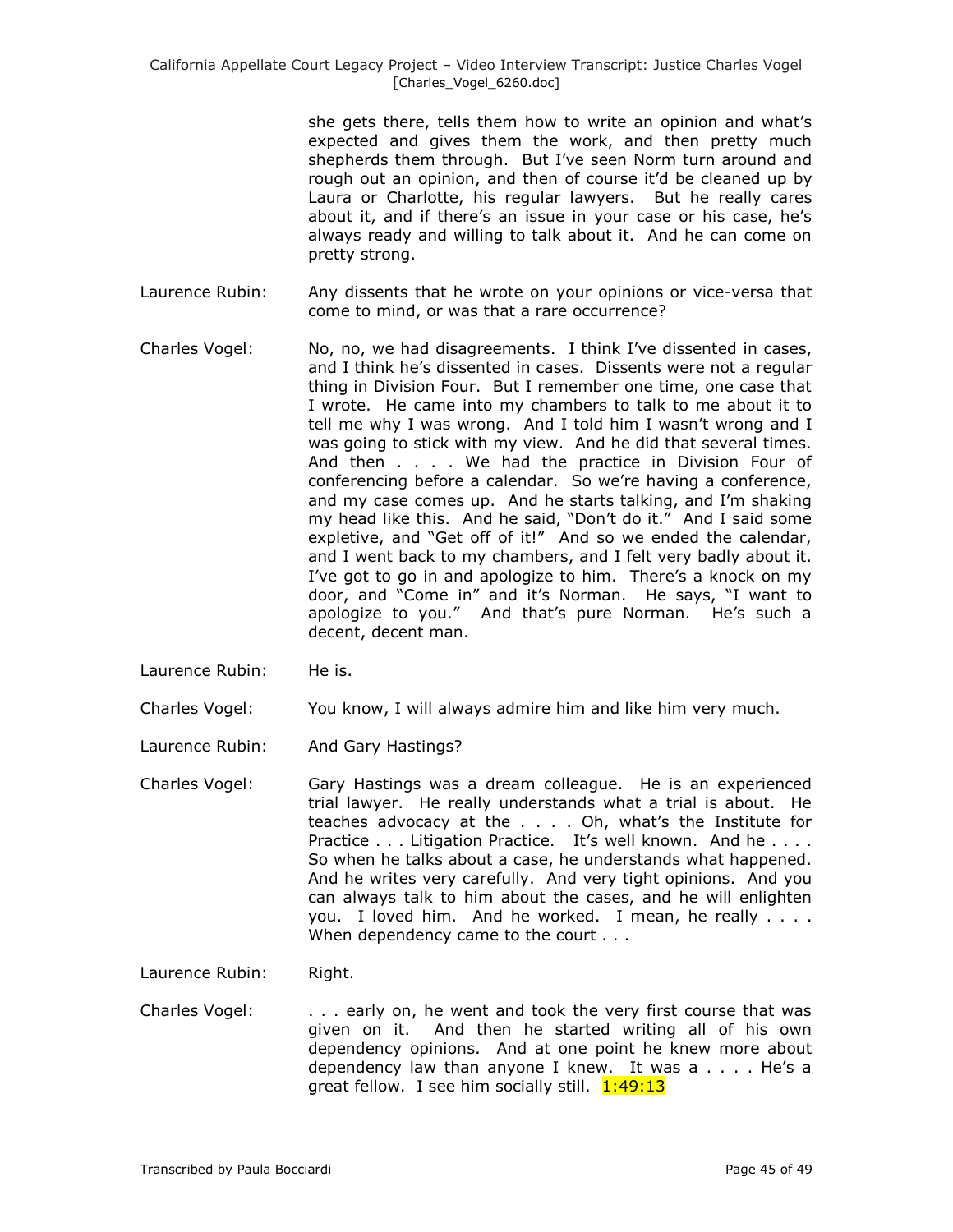- Laurence Rubin: In the Legacy Project, we asked Gary to interview his father, and that was really . . .
- Charles Vogel: That should have been great.
- Laurence Rubin: . . . . quite something.
- Charles Vogel: Yes. And I didn't say about Dan Curry, who was a wonderful colleague, he is a gregarious Irishman, knows every funny story that's ever been told. But what he really knows is, he knows every greasy spoon in downtown Los Angeles. He was general counsel at the *Times,* and he knows Los Angeles like the back of his hand. And he was quite a conscientious judge.
- Laurence Rubin: Good. You had mentioned Margaret Morrow briefly. And she was president of the county bar right around the time you were. She was president of the State Bar right around the time that you were.
- Charles Vogel: Right.
- Laurence Rubin: And of course was married to Paul Boland.
- Charles Vogel: Yes.
- Laurence Rubin: Tell me a little bit about Paul.
- Charles Vogel: About Paul?
- Laurence Rubin: Paul.
- Charles Vogel: I didn't know Paul well. I knew he was a professor . . . adjunct professor at UCLA. And he . . . . What's the project for the lawyers that he would . . . .
- Laurence Rubin: He ran the clinical program . . . .

Charles Vogel: Yeah, he ran the clinical program. And I *heard* more about Paul rather than I knew about him. I went to Margaret's wedding – Paul's wedding – and I always found him to be a very warm, human guy. And, you know, he cared about everything. He cared so much sometimes that, you know, being as I am, I thought he cared too much, you know. But he surely won a great reputation and he was the right person to be on the Court of Appeal.

David Knight: I'm going to stop you here because I need to change our tape.

Laurence Rubin: Okay. We're just about . . . We talked earlier about consolidation . . .

Charles Vogel: Yeah. 1:51:07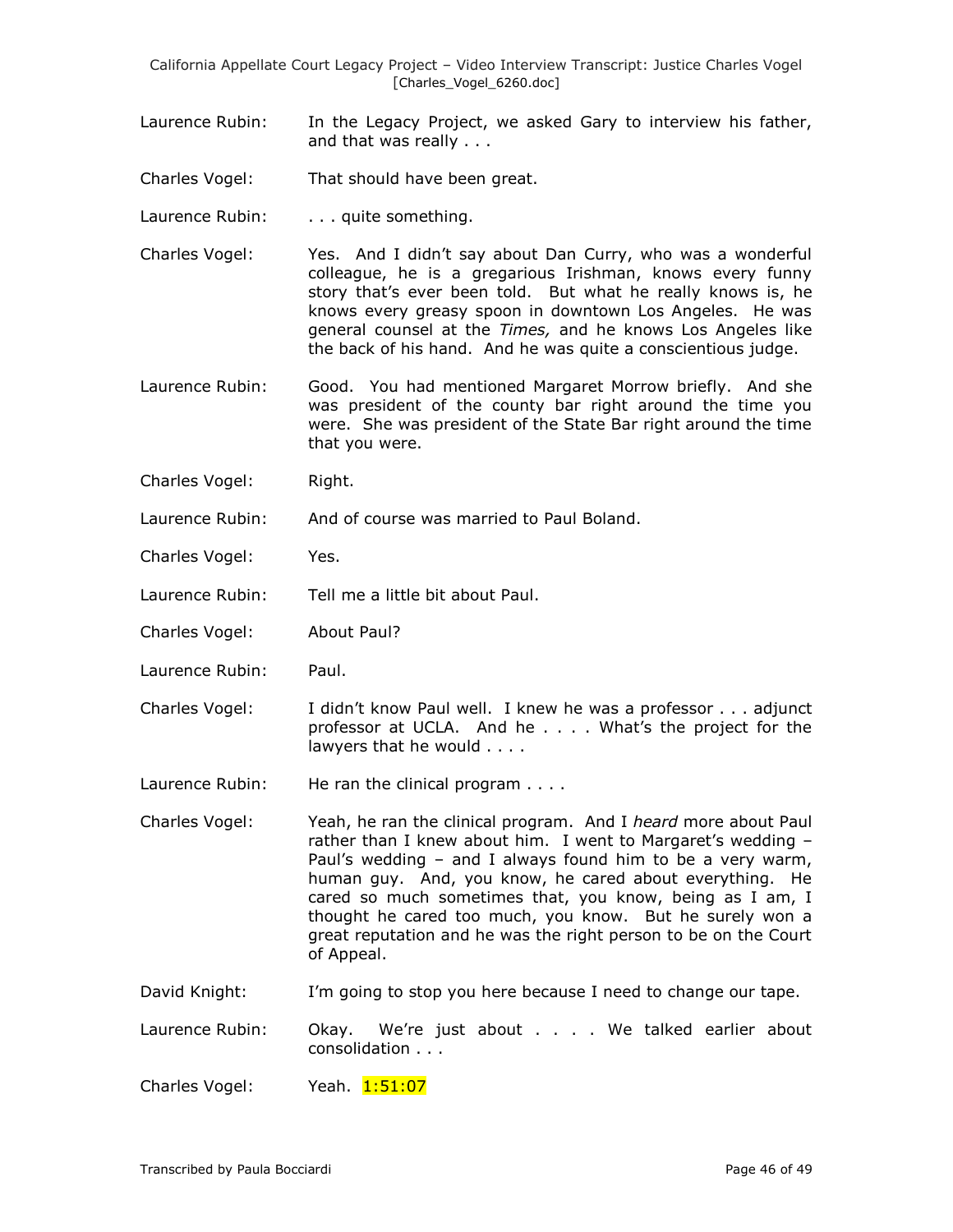- Laurence Rubin: . . . . as a method of court reform. Recently there's some . . . been some discussion at the Court of Appeal and Supreme Court level about giving the Court of Appeal some of the death penalty cases or build that into the Court of Appeal's jurisdiction. Do you have some thoughts about that?
- Charles Vogel: Yes. I think it's wrong.
- Laurence Rubin: And why is that?
- Charles Vogel: I think it's wrong because if you are aware of the philosophical disposition of the justices in the different districts, you will find a great disparity. I just think it . . . putting someone to death is so significant, we ought to . . . they ought to . . . everybody ought to be operating off of the same game plan. Off the same set of rules. Off the same ethical code, the same values. I don't want to disparage any district, so I'm not going to make particular references. But I know – at least, I knew when I was on the court – there is one big difference between the view of how you handle a criminal case in one district versus another. And I think that that would come through loud and clear in death penalty cases. And I don't mean to say that people wouldn't do what they think the law requires, or what is right. But the death penalty itself is imposed with respect to the whole background, history, and makeup of the individual. Even the most heinous crime, the sentencing report and the recommendations to the court include all of that material. So I just would not do it.
- Laurence Rubin: The constancy of having the same seven people look at every death . . .
- Charles Vogel: That's right.
- Laurence Rubin:  $\ldots$  case is what gives it somewhat of a level  $\ldots$ .
- Charles Vogel: I think it legitimizes it. Otherwise, it's the luck of the draw. And I mean that. Even if the whole court – Supreme Court – was conservative or if the whole court was liberal, using those terms, it should be the same moral compass that drives the determination of the death penalty. It shouldn't be different . . . six different compasses.
- Laurence Rubin: What about an idea that was discussed at some point in fact, Stanley Mosk even testified in front of the Legislature on this, 10, 15 years ago – about dividing the Supreme Court into two panels, a civil and a criminal panel? And would that speed up the death penalty cases?
- Charles Vogel: It might speed it up, might speed it up. But I know about that recommendation. I oppose that. And the reason I oppose it is, I think about that the same way I think about someone spending their whole career sitting criminal. I know  $1:54:08$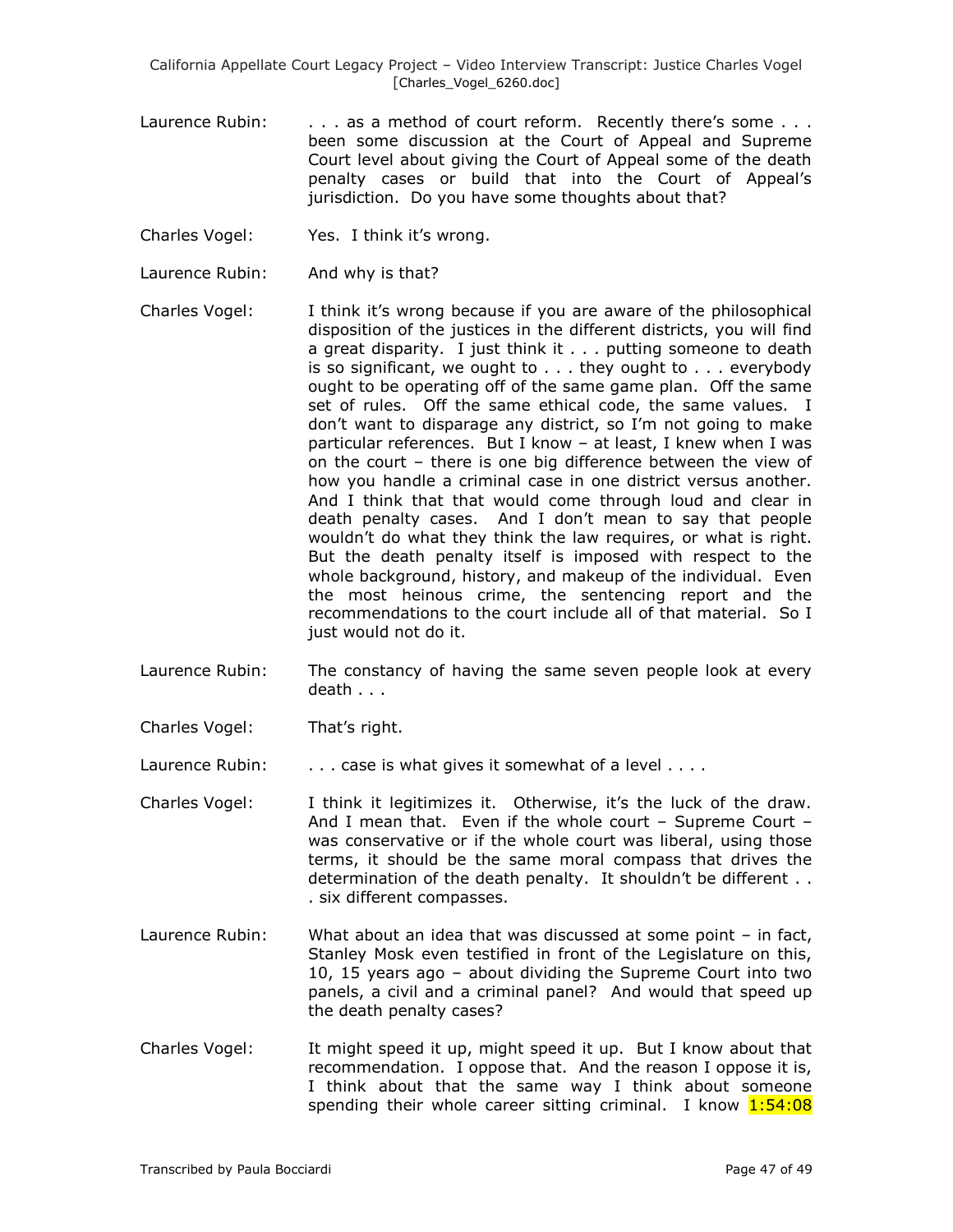there are some very good judges who . . . that's all they've done, and they're very good at it. And actually they may . . . it may be preferable to some defendants. But I think at the appellate level there should be some balancing in your experiences, so that you don't start to think of the world as all one way or the other way. And I think it's better the way it is. I don't know of any reason to do that now other than efficiency, and as I mentioned in one of my opinions, I don't think expediency should be the driving force of what . . . how you do the law.

- Laurence Rubin: Another issue for lawyers and judges is MCLE. Your thoughts on MCLE for lawyers, Court of Appeal justices, trial judges?
- Charles Vogel: I think MCLE has merit for lawyers. The problem with MCLE is that it doesn't apply to all lawyers. I believe public lawyers are exempted; it wouldn't have gotten through the Legislature unless it was that way. It exempts the Legislature. So  $\dots$ . But that's not the important thing. What's really wrong with it is now that you can complete your MCLE requirements almost completely by listening to tapes and signing an affidavit. Now, to the extent that it has compelled lawyers to take courses, to retain competency, it's good, you know. It's an inconvenience, but it's not that tough over a three-year span. I've been doing it 'cause I have my license back. If I didn't want my license back, I wouldn't have to do it. So I think it's worked out about as well as it can work out. I don't . . . . If you want to go to the judges, I think that's wrong as to the appellate court justices because I'm assuming all the justices are reading and writing, and there's not much more you can learn from lectures that you won't learn reading and writing. The trial judges? I think if they all went to the conference . . . had to go to the conference every year, there could be some presentation on evidence and procedure, sentencing, that might be a good checklist. That's about it.
- Laurence Rubin: You're now back in the private sector, enjoying JAMS?
- Charles Vogel: Yes, mostly, mostly. Doing arbitrations and mediations, and it seems to work out pretty well.
- Laurence Rubin: And your wife also retired, so you're now both lawyers again.
- Charles Vogel: That's right. Both taking MCLE. *[laughs]*
- Laurence Rubin: And you were at the Morrison & Foerster retreat over this last weekend as Miriam Vogel's husband?
- Charles Vogel: As her spouse, yes. It was a partners retreat. And I flew in Friday night, and went to their big dinner on Saturday.
- Laurence Rubin: Outside of court, I know both travel and photography attract you greatly. Any good trips coming up? 1:57:33